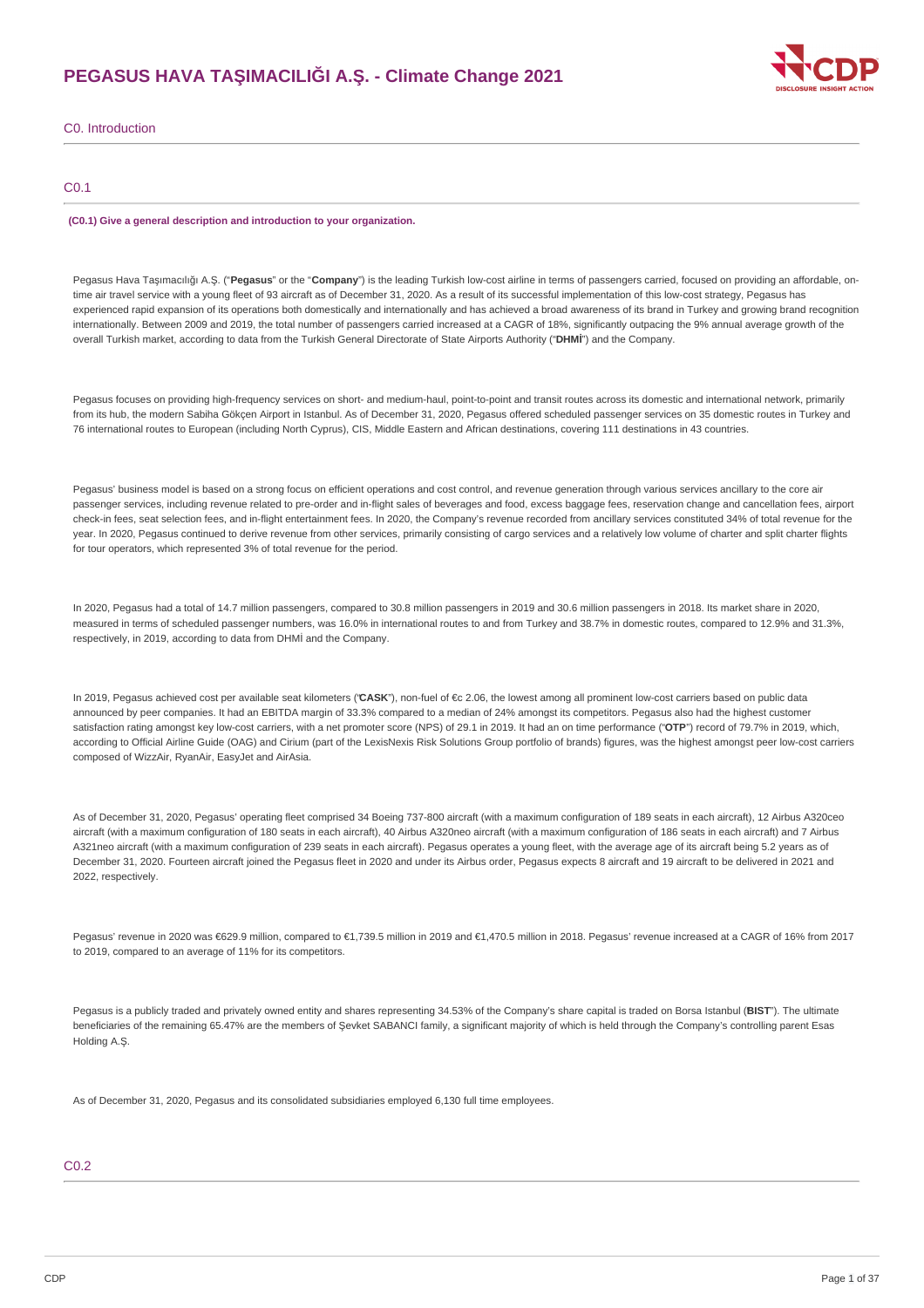**(C0.2) State the start and end date of the year for which you are reporting data.**

|           | Start date | <b>End date</b> | Indicate if you are providing emissions data for past reporting | Select the number of past reporting years you will be providing emissions data |  |
|-----------|------------|-----------------|-----------------------------------------------------------------|--------------------------------------------------------------------------------|--|
|           |            |                 | vears <sup>1</sup>                                              | l for                                                                          |  |
| Reporting | Januarv 1  | December 31     | No                                                              | <not applicable=""></not>                                                      |  |
| year      | 2020       | 2020            |                                                                 |                                                                                |  |

## C0.3

**(C0.3) Select the countries/areas for which you will be supplying data.** Turkey

## C0.4

**(C0.4) Select the currency used for all financial information disclosed throughout your response. TRY** 

## C0.5

(C0.5) Select the option that describes the reporting boundary for which climate-related impacts on your business are being reported. Note that this option should **align with your chosen approach for consolidating your GHG inventory.** Operational control

## C-TO0.7/C-TS0.7

**(C-TO0.7/C-TS0.7) For which transport modes will you be providing data?** Aviation

## C1. Governance

## C1.1

**(C1.1) Is there board-level oversight of climate-related issues within your organization?** Yes

## C1.1a

(C1.1a) Identify the position(s) (do not include any names) of the individual(s) on the board with responsibility for climate-related issues.

| individual(s)                          | <b>Position of Please explain</b>                                                                                                                                                                                                                                                                                                                                                                                                                                                                                                                                                                                                                                                                                                                                                                                                                                                                                                                                                                                                                                                                                                                                                                                                                                |
|----------------------------------------|------------------------------------------------------------------------------------------------------------------------------------------------------------------------------------------------------------------------------------------------------------------------------------------------------------------------------------------------------------------------------------------------------------------------------------------------------------------------------------------------------------------------------------------------------------------------------------------------------------------------------------------------------------------------------------------------------------------------------------------------------------------------------------------------------------------------------------------------------------------------------------------------------------------------------------------------------------------------------------------------------------------------------------------------------------------------------------------------------------------------------------------------------------------------------------------------------------------------------------------------------------------|
| Chief<br>Executive<br>Officer<br>(CEO) | CEO is responsible for the management of all sustainability efforts. Accordingly, the highest level of direct responsibility for climate change lies with our CEO. Our CEO reports directly to the Board.<br>Some of the climate-related responsibilities of our CEO includes: - Reviewing and quiding climate-change related strategies - Reviewing and quiding major plans of action - Reviewing and quiding<br>risk management policies - Following up management actions for risks that are determined as substantive - Reviewing performance objectives - Leading the strategies on how climate-related good<br>practices are communicated to our customers - Reviewing the climate-related compliance activities One of the major climate-related decision approved by our CEO in the reporting year is the<br>approval of establishment of a Sustainability Working Group (SWG). Within the scope of the Sustainability Compliance Framework, SWG is responsible for drafting and proposing<br>sustainability/climate related documents/actions like: • Sustainability policy • Risks and opportunities framework • Targets • KPI's • Sustainability Report During the reporting period our CEO has also<br>approved our Corporate Sustainability policy. |

## C1.1b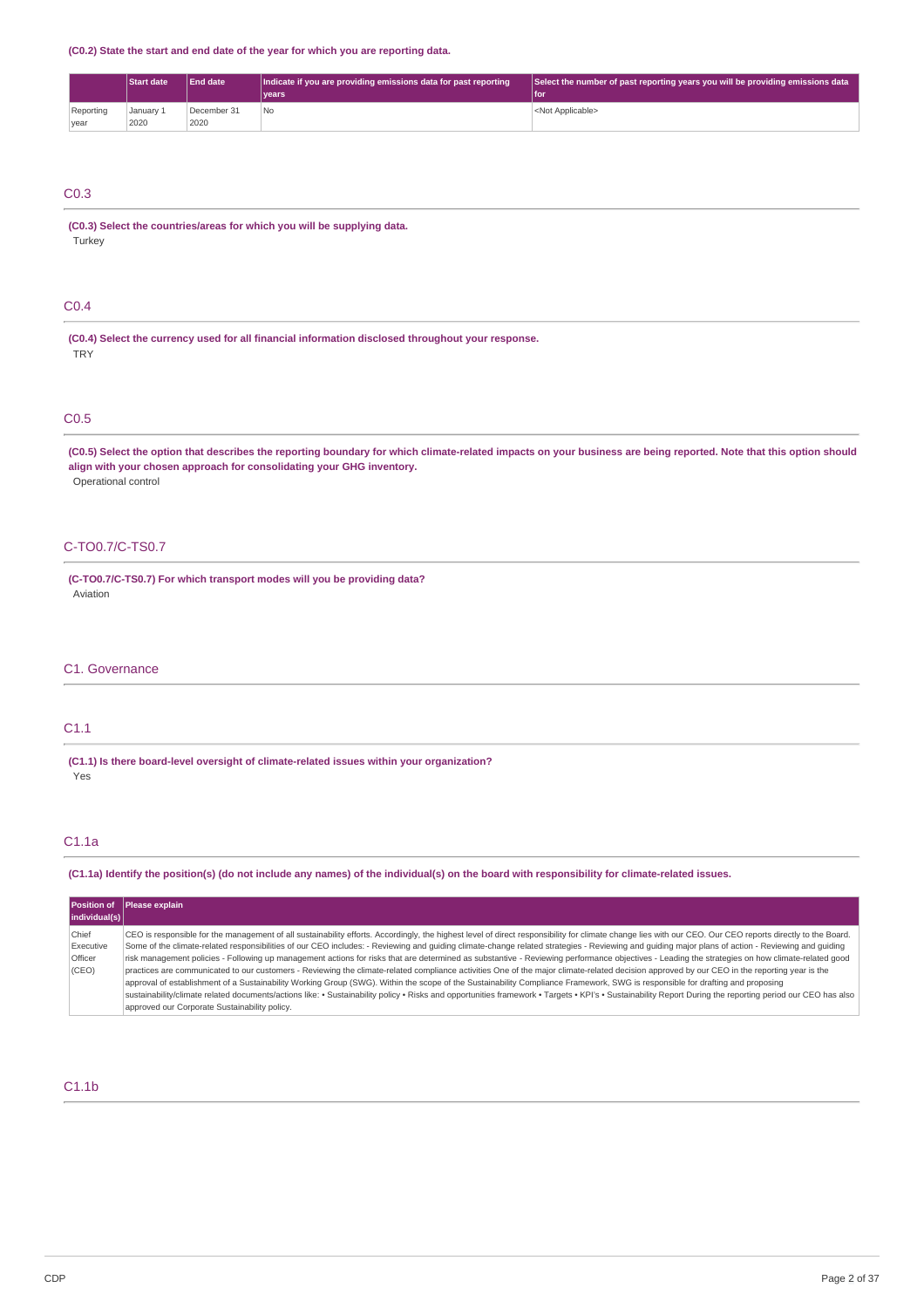## **(C1.1b) Provide further details on the board's oversight of climate-related issues.**

| <b>Frequency with</b><br>I which climate-<br>scheduled agenda<br>l item | Governance mechanisms Scope of Please explain<br>into which climate-related board-<br>related issues are a issues are integrated                                                                                                                                                                                                                                                   | level<br>oversight        |                                                                                                                                                                                                                                                                                                                                                                                                                                                                                                                                                   |
|-------------------------------------------------------------------------|------------------------------------------------------------------------------------------------------------------------------------------------------------------------------------------------------------------------------------------------------------------------------------------------------------------------------------------------------------------------------------|---------------------------|---------------------------------------------------------------------------------------------------------------------------------------------------------------------------------------------------------------------------------------------------------------------------------------------------------------------------------------------------------------------------------------------------------------------------------------------------------------------------------------------------------------------------------------------------|
| Scheduled - some<br>meetings                                            | Reviewing and quiding<br>strategy<br>Reviewing and guiding<br>major plans of action<br>Reviewing and guiding risk<br>management policies<br>Reviewing and guiding<br>annual budgets<br>Reviewing and guiding<br>business plans<br>Setting performance<br>objectives<br>Monitoring and overseeing<br>progress against goals and<br>targets for addressing<br>climate-related issues | $<$ Not<br>Applicabl<br>e | CEO briefs the Board on climate related issues. Especially risks and opportunities related to upcoming regulations are discussed in the Board. Due to<br>Covid-19, 2020 was an exceptionally different year for our operations. Although we were on crisis mode during 2020, we have managed to<br>implement a Sustainability Compliance Framework. Our Board of Directors is on top of this framework, however as the structural architecture of this<br>framework has solidified in 2021, it is expected to be included in our next CDP report. |

## C1.2

## **(C1.2) Provide the highest management-level position(s) or committee(s) with responsibility for climate-related issues.**

| Name of the position(s) and/or committee(s)                              | <b>Reporting</b><br>line | <b>Responsibility</b>                                                  | Coverage of<br>responsibility | Frequency of reporting to the board on climate-<br>related issues |
|--------------------------------------------------------------------------|--------------------------|------------------------------------------------------------------------|-------------------------------|-------------------------------------------------------------------|
| Chief Financial Officer (CFO)                                            | $<$ Not<br>Applicable>   | Both assessing and managing climate-related risks and<br>opportunities | <not applicable=""></not>     | Quarterly                                                         |
| Chief Operating Officer (COO)                                            | $<$ Not<br>Applicable>   | Managing climate-related risks and opportunities                       | <not applicable=""></not>     | More frequently than quarterly                                    |
| Risk committee                                                           | $<$ Not<br>Applicable>   | Both assessing and managing climate-related risks and<br>opportunities | <not applicable=""></not>     | More frequently than quarterly                                    |
| Other C-Suite Officer, please specify (Chief Human<br>Resources Officer) | $<$ Not<br>Applicable>   | Both assessing and managing climate-related risks and<br>opportunities | <not applicable=""></not>     | Quarterly                                                         |
| Other, please specify (Risk Review Board)                                | $<$ Not<br>Applicable>   | Both assessing and managing climate-related risks and<br>opportunities | <not applicable=""></not>     | More frequently than quarterly                                    |
| Other, please specify (Sustainability Working Group)                     | $<$ Not<br>Applicable>   | Assessing climate-related risks and opportunities                      | <not applicable=""></not>     | Quarterly                                                         |

C1.2a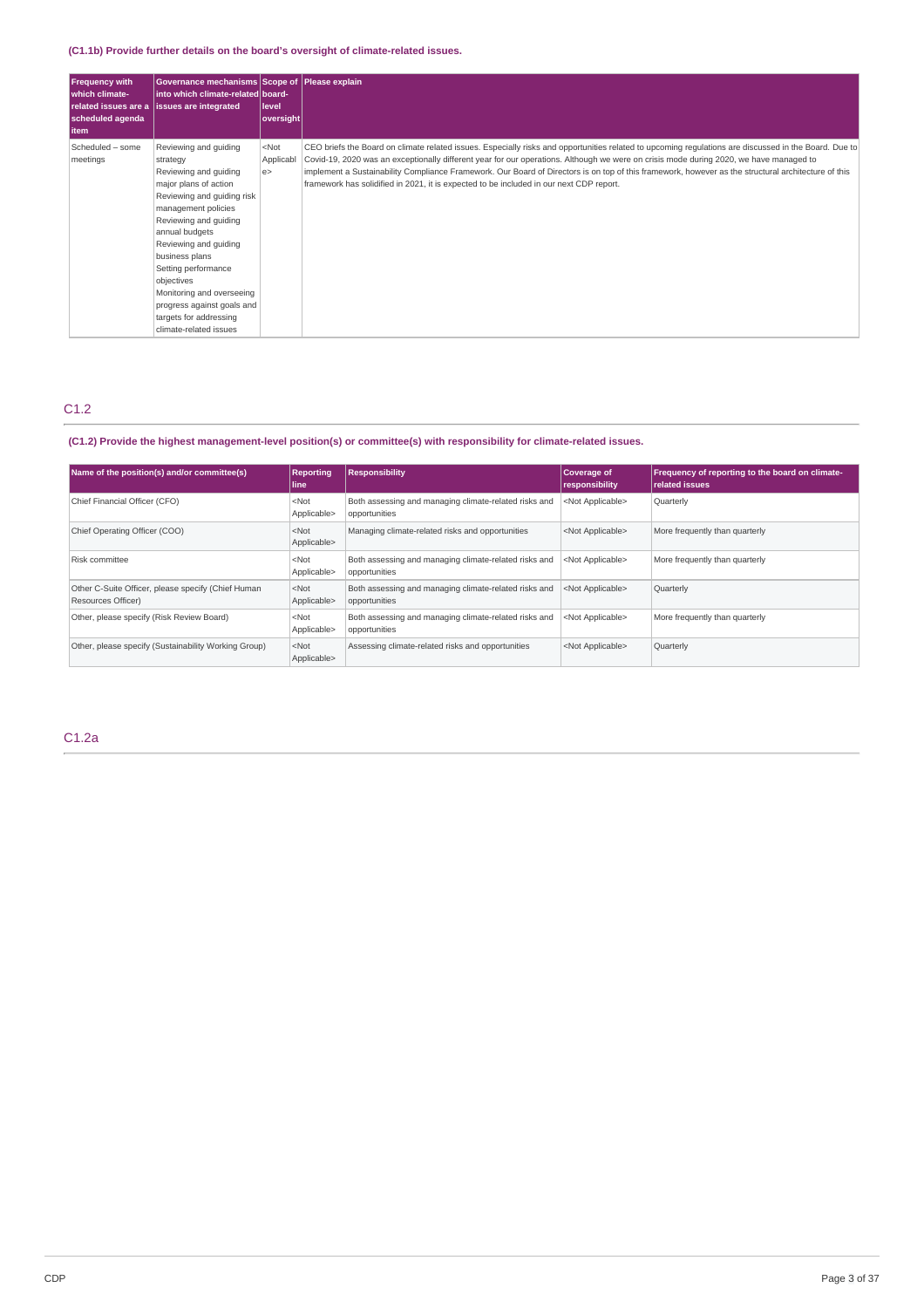(C1.2a) Describe where in the organizational structure this/these position(s) and/or committees lie, what their associated responsibilities are, and how climate**related issues are monitored (do not include the names of individuals).**

The Board of Directors adopts and reviews the Corporate Sustainability Policy of Pegasus.

CEO is responsible for the management of all sustainability efforts. CEO performs this duty mainly in collaboration with the Sustainability Working Group.

Sustainability Working Group (SWG) is led by our Corporate Secretary and consists of another representative of the Legal & Corporate Secreteriat, 2 Representatives of the Environment and Health Safety Management, 2 representatives from Organizational Development and Talent Management and 1 representative from Investor Relations.

SWG is responsible for working on and proposing of the following climate-related issues to the CEO:

- Sustainability Policy,
- Risks and opportunities framework,
- Targets,
- KPI's

**CFO** is a member of the **Executive Committee** and **Risk Review Board** and reports to CEO. CFO is responsible for various functions including budgeting, financial reporting, fleet management, finance and procurement. Therefore, CFO is involved in climate change related risks and opportunities from strategy-development, execution and reporting aspects. CFO is responsible for both assessing and managing these risks. He is responsible for managing the liabilities that we may face related to climate change. If there are any climate change related issues, like decisions on the emission trading systems, they are discussed during the monthly budget meetings.

**CHRO** is a member of the **Executive Committee** and **Risk Review Board** and reports to CEO. The Environment and OHS Department reports to the CHRO and she is responsible for monitoring current and emerging climate-related regulations and their possible impacts on the company. Assessing and managing climate related risks. Assessment of resource requirements and periodic reviews together with the CEO.

**COO** is a member of the RRB and has an indirect responsibility related to climate change. One of his main duties is to shorten the flight routes, and this is also related to reducing the fuel consumption and GHG emissions. The reduction amounts and possible measures are discussed in weekly and monthly operation meetings. He has targets to reduce fuel consumption, thus reducing GHG emissions.

The Chairperson of the **Risk Review Board** (RRB) is our CEO. RRB is composed of high-level executives such as COO, CFO, CCO, CIO, CHRO and General Counsel. RRB assesses all types of risks, including climate-related risks according to our risk assessment matrix during their meetings and reviews the Company's bi-monthly Risk Management Reporting carried out under the scrutiny of the Risk Committee of the Board of Directors.

**Risk Committee** has 3 members and is chaired by an independent member of the Board of Directors and the majority of its members are non-executive members of the BoD. Following the assessment of RRB, significant risks and trends are reported to the Risk Committee by CEO and senior management.

### C1.3

(C1.3) Do you provide incentives for the management of climate-related issues, including the attainment of targets?

|         | $ $ Provide incentives for the management $ $ Comment<br>of climate-related issues |                                                                                                                                                                                                                                                          |
|---------|------------------------------------------------------------------------------------|----------------------------------------------------------------------------------------------------------------------------------------------------------------------------------------------------------------------------------------------------------|
| Row Yes |                                                                                    | We provide bonuses for achievement of climate and sustainability related targets. The climate-related targets are included in the KPI's of our employees. These<br>bonuses are available for all employees including the CEO and the Board of Directors. |

### C1.3a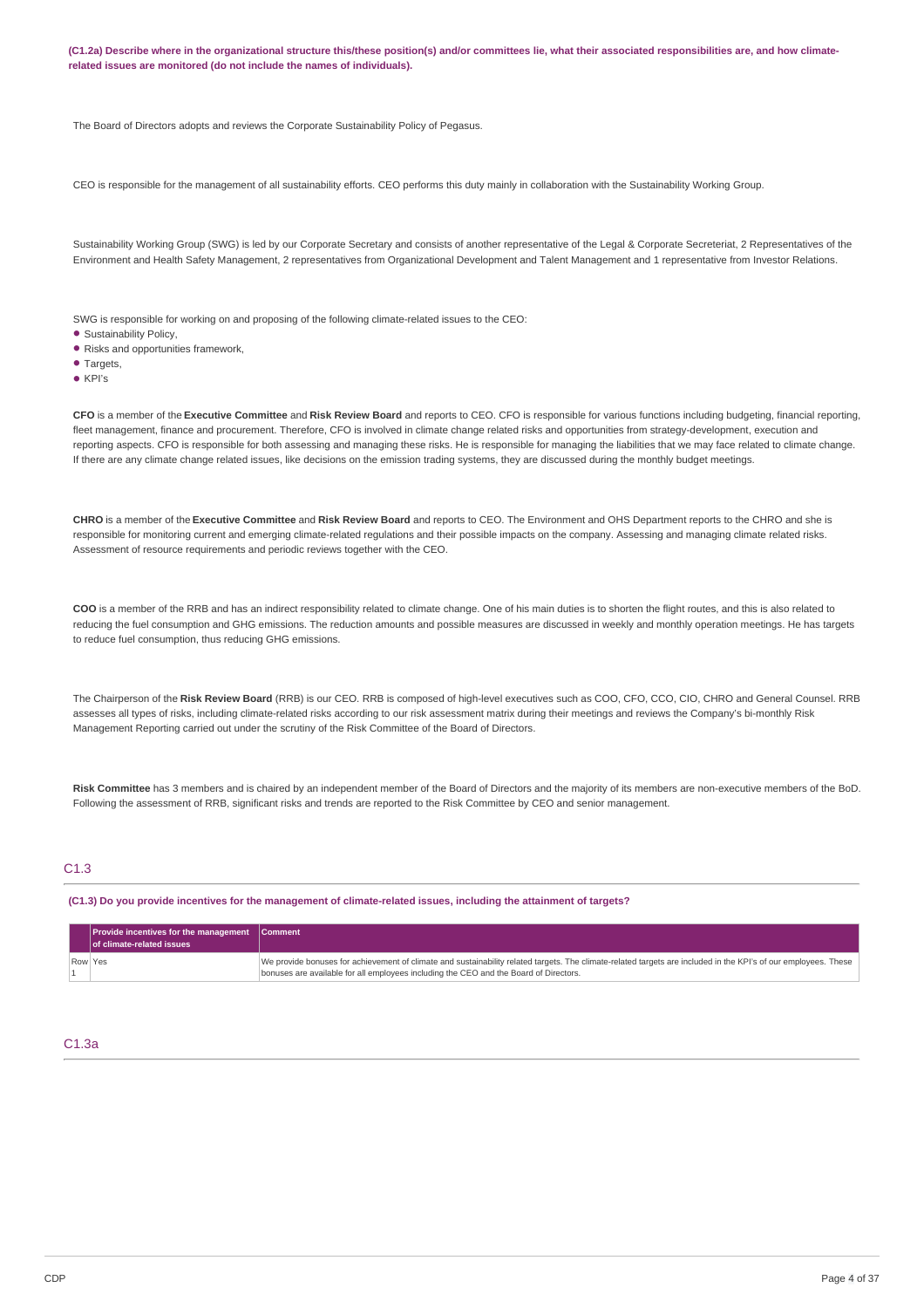### (C1.3a) Provide further details on the incentives provided for the management of climate-related issues (do not include the names of individuals).

| <b>Entitled</b><br>l to<br>  incentive        | Type of              | <b>Activity</b><br>incentive linventivized l | <b>Comment</b>                                                                                                                                                                                                                                                                                                                                                                                                                                                                                                                                                                                |
|-----------------------------------------------|----------------------|----------------------------------------------|-----------------------------------------------------------------------------------------------------------------------------------------------------------------------------------------------------------------------------------------------------------------------------------------------------------------------------------------------------------------------------------------------------------------------------------------------------------------------------------------------------------------------------------------------------------------------------------------------|
| executive reward<br>team                      | Corporate   Monetary | Emissions<br>reduction<br>target             | Our Environment, Health and Safety department executives are responsible for monitoring GHG emission reductions, and this is a part of their KPI's. These targets include<br>monitoring the reduction of GHG emissions per passenger and per available seat km. During annual performance assessments the EHS executives are also assessed<br>according to their achievement status of these targets, and they are awarded accordingly. The executives that reach their targets receive bonuses. Due to confidentiality, we<br>cannot disclose the exact value of the targets or the rewards. |
| Chief<br>Operating reward<br>Officer<br>(COO) | Monetary             | Energy<br>reduction<br>target                | Our COO has a target to reduce fuel consumption as a part of his KPI's. During annual performance assessments the COO is also assessed according to his achievement<br>status of this targets, and he is awarded accordingly. Due to confidentiality, we cannot disclose the exact value of the targets or the rewards.                                                                                                                                                                                                                                                                       |

## C2. Risks and opportunities

## C2.1

(C2.1) Does your organization have a process for identifying, assessing, and responding to climate-related risks and opportunities? Yes

## C2.1a

## **(C2.1a) How does your organization define short-, medium- and long-term time horizons?**

|                   | <b>From</b>     | lTo | <b>Comment</b>                                                                                                                                                                                                                                                                                                                                                                 |
|-------------------|-----------------|-----|--------------------------------------------------------------------------------------------------------------------------------------------------------------------------------------------------------------------------------------------------------------------------------------------------------------------------------------------------------------------------------|
|                   | (years) (years) |     |                                                                                                                                                                                                                                                                                                                                                                                |
| Short-<br>term    |                 |     | The time horizon specified in this section is aligned with our other business practice time horizons. To give an example, short term may mean hours for us if we think about an urgent<br>strategic decision that has to be made related to our flights, or we try comply to new regulations within a few years which is assessed to be short term for our business practices. |
| Medium-13<br>term |                 |     | Medium term usually means between 3 to 7 years in our business practices, so this time horizon is also aligned with the timeline of our other strategic decisions. Renovation of our fleet<br>with more efficient aircraft like Airbus-Neo can be given as an example of mid-term strategic decision.                                                                          |
| Long-<br>term     |                 | 30  | In 2019 we have revised our definition of long-term horizon to be in line with CORSIA, which envisions carbon neutral growth until 2050 from 2019 levels.                                                                                                                                                                                                                      |

## C2.1b

**(C2.1b) How does your organization define substantive financial or strategic impact on your business?**

The impact of the risk is assessed in four categories: Human, Financial, Reputation and Environment.

Definition of substantive impact of a risk, therefore, changes according to the category as follows:

- Human: A reportable disability, •
- Financial: an impact of 2 million Euros (14.24 million TL)
- Reputation: National exposure •
- Environment: High but reversible environmental damage •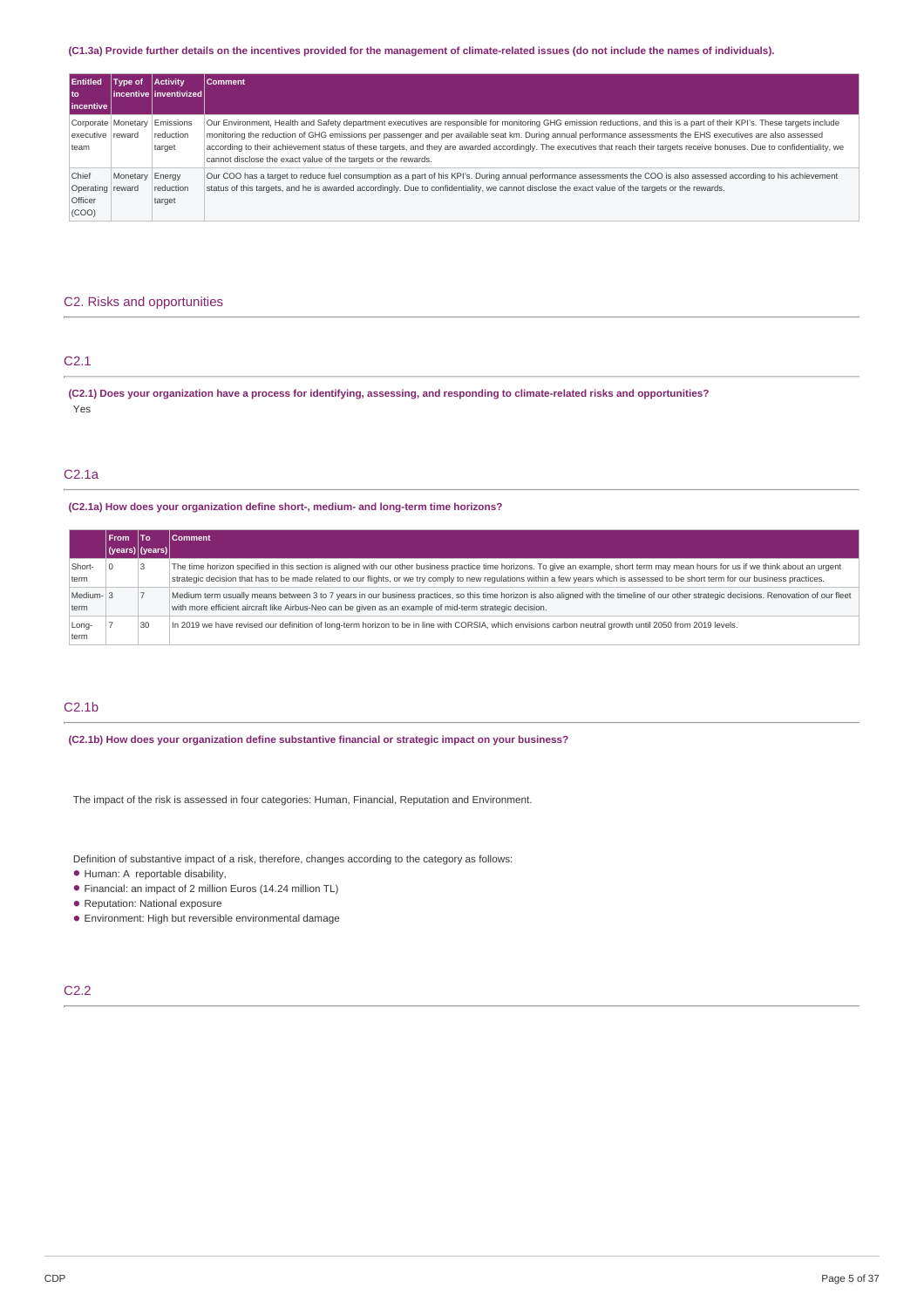#### **(C2.2) Describe your process(es) for identifying, assessing and responding to climate-related risks and opportunities.**

**Value chain stage(s) covered** Direct operations Upstream Downstream

**Risk management process** Integrated into multi-disciplinary company-wide risk management process

**Frequency of assessment** More than once a year

**Time horizon(s) covered** Short-term

Medium-term Long-term

### **Description of process**

On March 30, 2020 we had announced forced suspension of all our domestic and international flights based on Covid-19 related restrictions. From then on Covid-19 related impacts and their implications on our business were our primary focus area. Therefore, we were not able to perform some of the operations, meetings & climate-related risk assessments within their scheduled periods. However our business as usual description of our risk management processes are given below. We have a risk management process that is integrated multi-disciplinary Company-wide risk identification, assessment &management processes. In the risk assessment we cover all value chain stages including risks related to our supply chain & risks related to our customers (behavioral change, reputation etc.). We cover all time horizons depending on the risk type, i.e regulatory risks may be covered for short-medium term assessments, whereas physical climate related risks are covered for long-term (7-30 years). Both at the company and asset level climate-change related risks and opportunities are first assessed by the Environment, Health and Safety (EHS) Department. The climate related risk assessment is performed in accordance with PG-EM-PR-003 "Corporate Risk/Opportunity Management Procedure". The risks that are assessed to have substantive operational & financial impacts by the EHS Department Manager are reported to the Senior Risk Specialist in order to be included in the company-wide risk assessment process. This process includes a thorough impact & vulnerability assessment in the Risk Review Board (RRB) Meetings. If the risk has low operational and/or financial impact, this risk is first discussed in the Sustainability Working Group (SWG) & after the risk is assessed in the SWG, if the risk is assessed to be important, then it is discussed with our CEO, then discussed in the Operations Executive Committee (OEC) if deemed necessary by the CEO. The significant risks are then reported to the RRB. The most important risks are reported to our Risk Committee (RC), which consists of non-executive members of our BoD & non-Board member non-executive experts. The RRB and the RC meet quarterly to assess & define how to manage the risks that are identified by the relevant departments. Risk Management Reporting takes place once every two months. The management proposals given by the EHS Department are discussed in the OEC & further actions are taken according to the decisions of the OEC. EHS Department is responsible for application of the management plan, which includes setting targets to reduce these risks & making performance reviews to assess whether the climate change related targets are met. For Moderate & Minor Risks the management plans are developed & applied by the EHS department with the approval of EHS Department Manager. The risks are assessed in four categories, namely: Human, Financial, Environmental & Reputational First, the probability of occurrence of the identified risk is scored as given below: o Almost Certain - 5 o Probable - 4 o Rare- 3 o Extremely Improbable - 2 o Almost impossible - 1 Then, the severity of the identified risk event is determined. Out of 4 categories, the one with the highest severity contributes to the assessment. In other words, the weakest link philosophy is used: o Critical - A o Serious- B o Moderate - C o Minor - D o Negligible -E To obtain an overall assessment of the risk/opportunity, probability & severity tables are combined into a risk assessment matrix. For example, a risk probability has been assessed as rare (3). The risk severity has been assessed as Serious (B). The composite of probability & severity (3B) is the risk of a harm under consideration. The color coding in the matrix reflects the tolerability regions. o Red - 4A, 5A, 5B - Not Acceptable with current conditions, requires immediate action (Opportunity: Immediate action to seize the opportunity). o Orange – 3A, 4B, 5C - High Risk: Mitigation measures shall be applied very quickly (Opportunity: Action to be planned and realized in 1 year). o Yellow – 2A, 2B, 3B, 3C, 4C, 4D, 5D, 5E – Critical Risk: The risk level shall be reduced. Mitigation measures shall be applied mid-term. (Opportunity: Realization of the opportunity planned mid-term) o Green – All the rest – Acceptable risk shall be controlled regularly (Opportunity: No action-except monitoring) The risks that are assessed as important are first discussed with our CEO. The significant risks are reported to the RRB. The most important risks are reported to our Risk Committee. Risks & opportunities that may have a substantial health, financial, reputational & environmental impacts are prioritized & managed accordingly. For example a reportable disability, a financial impact of more than 2 million Euros (14.24 million TL), national exposure or high but reversible environmental damage are all deemed as substantive impacts for our company. These types of risks are prioritized according to our procedures. Application of the process to a transition risk: Emerging ETS regulations like CORSIA & Turkish ETS poses a risk of increase in our indirect operational expenses. This risk was included in the risk assessment and the above-mentioned assessment process is applied to this risk as follows: Probability – Almost Certain – 5 Severity – Moderate – C: Continuous monitoring of emissions, if we don't achieve the targets, this may have moderate financial implications on the company. Combined Score: 5C, Color Code: Orange This risk was reported to the CEO and RRB. Our investment in Airbus NEO's is one of the ways we respond to this risk as NEO's use less fuel. Details of how this risk is managed can be seen under Risk 2 in C2.3a. Application of the process to a physical risk: According to climate change related scenarios, the frequency & severity of extreme weather events will become higher. These types of extreme weather events may become more frequent in the not-so-distant future which will result in disruption of our operations and potentially cause damage on our aircraft fleet and facilities. This risk was scored as follows: Probability – Probable – 4 Severity – Serious – B: Although the financial impacts of the extreme weather events may not be extremely high, they may have impact on the health and safety of our employees and customers, therefore the effect is scored as serious. Combined Score: 4B, Color Code: Orange This risk was reported to the CEO & RRB. The management plan suggested by the EHS Department is accepted by the RRB. The management plan includes transferring the risk by insuring our aircraft against physical damage, as well as training all relevant personnel for these types of events. As only high impact risks (RED) are reported to the Risk Committee, both of the risks identified above are not reported to the RC as they are coded Orange. Details of this risk can be seen under Risk 3 in C2.3a.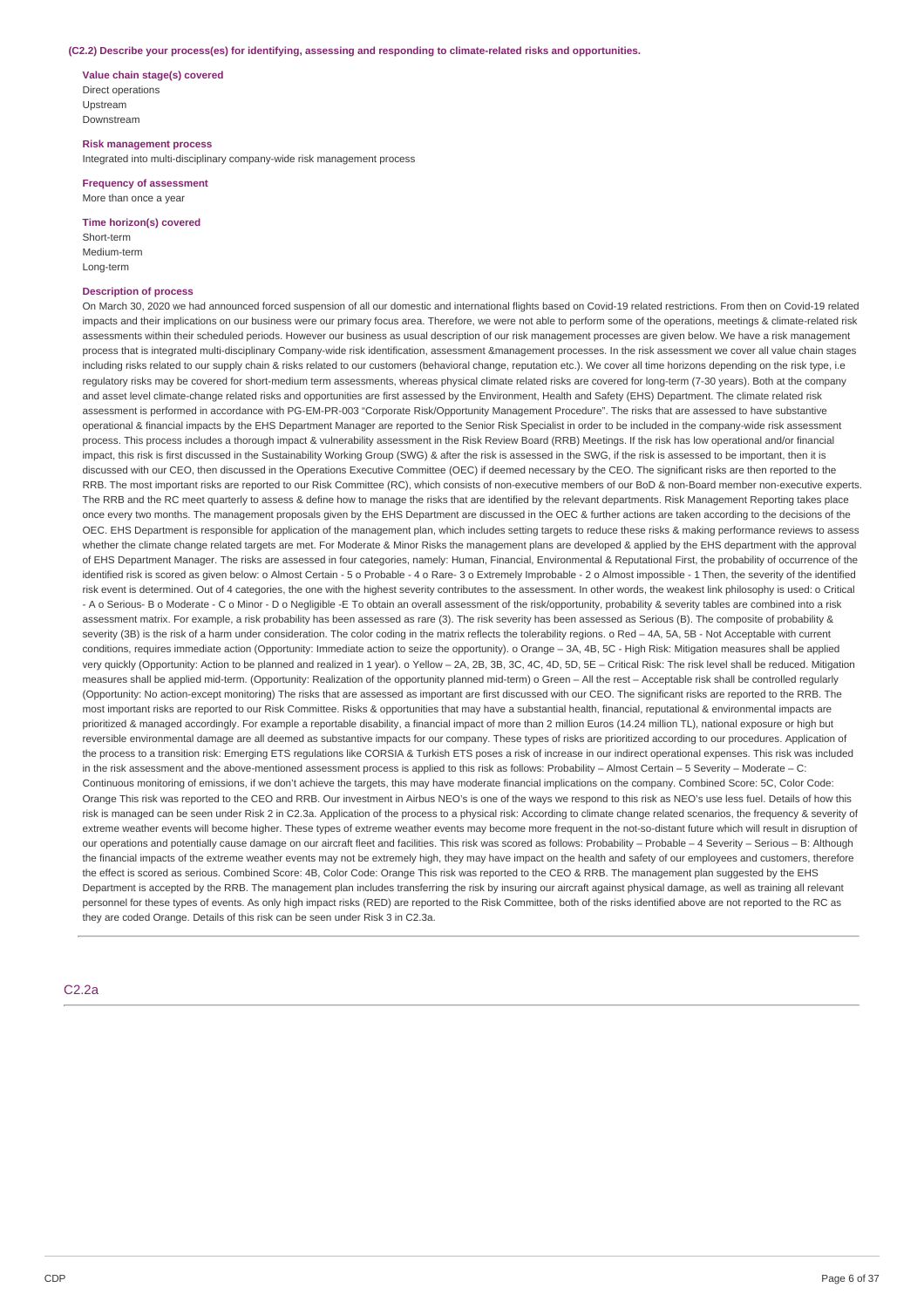### **(C2.2a) Which risk types are considered in your organization's climate-related risk assessments?**

|                        |                                    | Relevance Please explain                                                                                                                                                                                                                                                                                                                                                                                                                                                                                                                                                                                                                                                                                                                                                                                                                                                                                                                                                                                                                                                                                                                                                                                                                                                                                                                                                                                                                                                                                                                                                                                         |  |
|------------------------|------------------------------------|------------------------------------------------------------------------------------------------------------------------------------------------------------------------------------------------------------------------------------------------------------------------------------------------------------------------------------------------------------------------------------------------------------------------------------------------------------------------------------------------------------------------------------------------------------------------------------------------------------------------------------------------------------------------------------------------------------------------------------------------------------------------------------------------------------------------------------------------------------------------------------------------------------------------------------------------------------------------------------------------------------------------------------------------------------------------------------------------------------------------------------------------------------------------------------------------------------------------------------------------------------------------------------------------------------------------------------------------------------------------------------------------------------------------------------------------------------------------------------------------------------------------------------------------------------------------------------------------------------------|--|
|                        | &<br>inclusion                     |                                                                                                                                                                                                                                                                                                                                                                                                                                                                                                                                                                                                                                                                                                                                                                                                                                                                                                                                                                                                                                                                                                                                                                                                                                                                                                                                                                                                                                                                                                                                                                                                                  |  |
| Current<br>regulation  | Relevant.<br>always<br>included    | RELEVANCE: As our operations are carbon-intensive, the climate change related regulation has a direct effect on our operations, so it is always included in our risk assessments.<br>EXAMPLE: We are included in the EU-ETS aviation regulation. This regulation covers less than 1% of our flights and we always have excess allowances. CORSIA has started in 2020. In<br>the initial plan of CORSIA, GHG emissions from 2019 and 2020 would be identified as the baseline and emissions would be limited to the average of these two base-years. However due<br>to the pandemic the emission figures in 2020 were very low, therefore it has been decided to exclude 2020 from the baseline calculations. Our responsibility for monitoring, reporting and<br>verification however, continued in 2020. According to CORSIA GHG emissions that exceed 2019 levels will be subject to a fee. But it is not clear how the fee is going to be applied by the<br>member states. This uncertainty poses a risk and this risk is closely monitored by our EHS Team.                                                                                                                                                                                                                                                                                                                                                                                                                                                                                                                                                  |  |
| Emerging<br>regulation | Relevant,<br>always<br>included    | RELEVANCE: As stated above, climate change related regulation is of primary importance to us as our business is carbon intensive. EXAMPLE: Cap and Trade Schemes and CORSIA<br>requlation is included in our risk assessments. In Turkey, there is an active MRV system, and the aviation industry will be a part of this requlation. Turkish authorities are already working on<br>a carbon pricing mechanism, and it is expected that this mechanism will be similar to EU-ETS. With this regulation in place almost all of our operations will be regulated under an ETS.<br>Details of how this risk is managed can be seen in the risk table under question C2.3a (Risk2). Some countries have started applying a carbon tax. We are facing a risk of growing number<br>of countries to apply a carbon tax. How these taxes will be applied is still unclear, some countries apply taxes per passenger. The only way to manage this risk is to raise the ticket fees<br>which may affect us as we are a low-cost airline.                                                                                                                                                                                                                                                                                                                                                                                                                                                                                                                                                                                   |  |
| Technology             | Relevant,<br>sometimes<br>included | RELEVANCE: Technological improvements may help us reduce our effect on climate change while also reducing our costs, so it is included in our risk assessments under potential<br>opportunities section. EXAMPLE: One example of this type of opportunity is our fleet age, as our aircraft are younger we are able to operate in more harsh environmental conditions which<br>gives us a clear advantage over our competitors. However this opportunity is not assessed to have substantive impacts and therefore not included in the opportunities section of this report.<br>We are also following up new technologies like Sustainable Aviation Fuels, Hydrogen fuelled GPUs, electric ground operations vehicles, etc. However, we are unable to calculate the<br>financial impacts of these new technologies.                                                                                                                                                                                                                                                                                                                                                                                                                                                                                                                                                                                                                                                                                                                                                                                              |  |
| Legal                  | Relevant,<br>always<br>included    | RELEVANCE: Non-compliance with the climate related regulation may result in climate related litigation claims. Although we include this issue in our risk assessment, it is assessed under<br>current and emerging regulation categories. Other than regulatory issues, we don't see any other risks where we may be subject to climate-related litigation claims. Although our business<br>is carbon-intensive, we are always working to reduce its climate-related impacts by reducing our fuel consumption. We are constantly renewing our fleet with fuel efficient aircraft like Airbus<br>NEO aircraft. EXAMPLE: Climate related emerging and current regulation like CORSIA and Turkish ETS are under our radar. Non-compliance with these regulations may result in penalties<br>or litigation claims. In order to manage this risk we follow the development of these regulations closely, participating in workshops and giving feedback to policy makers. Risk 2 under the<br>risk table in Question C2.3a of this report gives detailed information on how this risk is managed.                                                                                                                                                                                                                                                                                                                                                                                                                                                                                                                     |  |
| Market                 | Relevant,<br>always<br>included    | RELEVANCE: As one of our main operational expenses is jet kerosene, we need to monitor the changes in the market extremely closely. Even a small fluctuation on market prices, may<br>impact our operational expenses severely. EXAMPLE: One example of risk that is assessed under this category is carbon taxes on fossil fuels. Some of the European countries that we<br>provide service to have already started implementing carbon taxes on fossil fuels. In the light of the new international agreements this application may be more common than it is today.<br>This presents a risk of increase in our indirect operational expenses. Please see Question C2.3a-Risk1 for details on this risk and how it is managed.                                                                                                                                                                                                                                                                                                                                                                                                                                                                                                                                                                                                                                                                                                                                                                                                                                                                                 |  |
| Reputation             | Relevant,<br>always<br>included    | RELEVANCE: As we are in the service industry, changing customer behaviour is one of our primary concerns. Also our reputation as a company is of utmost importance to us, if our<br>reputation is lost, we may lose customers and this may have drastic impacts on our business. EXAMPLE: Being the first company in Turkey to monitor and report our climate related<br>strategies, risks, targets and performance to CDP, Pegasus has a good reputation in terms of climate-change related efforts. As people become more aware of the impacts of climate<br>change, they may opt for aviation companies to take action on climate-change. This may present an opportunity for us. On the other hand, customers may also opt for less carbon<br>intensive transport options, which may pose a risk of reduced revenues due to reduced demand for our services. However, the impacts of this opportunity and this risk were not assessed<br>to be substantive, and therefore they were not taken to the Risk Review Board. They are also not reported under sections C2.3a and C2.4a of this report.                                                                                                                                                                                                                                                                                                                                                                                                                                                                                                            |  |
| Acute<br>physical      | Relevant,<br>always<br>included    | RELEVANCE: Being in the transportation industry, we always need to work according to the weather conditions, and aviation is one of the most effected industries from acute physical<br>weather events, that is why it is always included in our risk assessments. EXAMPLE: Extreme weather events are one of the risks that are considered under acute physical category.<br>According to climate change related scenarios, the frequency and severity of extreme weather events will become higher. Storms with extreme rainfall, wind and lightning have a potential<br>to restrict our operations, causing delays and cancellation of flights. Extreme weather events may also result in higher wind velocities and increased en route turbulence, which may require<br>changes in flight routes or cruise altitudes, or even cancellation of flights. Details of this risk including the management strategies can be seen in the below risk table under Question C2.3a<br>Risk3                                                                                                                                                                                                                                                                                                                                                                                                                                                                                                                                                                                                                            |  |
| Chronic<br>physical    | Relevant,<br>always<br>included    | RELEVANCE: As stated above physical climate conditions are of primary importance to us. Changes in precipitation patterns and extreme variability in weather patterns and also rising<br>mean temperatures are chronic impacts of climate change that are relevant to our operations. EXAMPLE: One of the effects of climate change is having harsher and longer winters in the<br>areas that we operate. This may result in an increase in our operational costs as we have to de-ice the planes more frequently. Not only these weather events increase our need for de-<br>icing, but also they will cause delays in our operations both of which increases our operational costs. Another risk is temperature extremes which may cause delay in our operations and<br>negatively affect working conditions of our ground services employees directly reducing working hours therefore increasing our operational costs. Additionally, in extremely hot temperatures<br>aircraft engine performances decrease causing longer take- off runway time. In order to shorten this additional take-off runway period, the engine power is increased which results in<br>additional fuel consumption, which in turn increases our GHG emissions. Both of these risks are assessed each year. For 2020 the impact of these two risks were not assessed to be<br>substantive, so the risks were not reported to the Risk Review Board and not included under section C2.3a of this report. Although the details of these risks are not included in this report,<br>we are closely monitoring and managing these risks. |  |

## C2.3

(C2.3) Have you identified any inherent climate-related risks with the potential to have a substantive financial or strategic impact on your business? Yes

## C2.3a

(C2.3a) Provide details of risks identified with the potential to have a substantive financial or strategic impact on your business.

| <b>Identifier</b><br>Risk 1                                               |
|---------------------------------------------------------------------------|
| Where in the value chain does the risk driver occur?<br>Direct operations |

### **Risk type & Primary climate-related risk driver**

| Market | Increased cost of raw materials |
|--------|---------------------------------|
|        |                                 |

## **Primary potential financial impact**

Increased direct costs

**Climate risk type mapped to traditional financial services industry risk classification** <Not Applicable>

### **Company-specific description**

Some of the European countries that we provide service to have already started implementing carbon taxes for fossil fuels. In the light of the new international agreements this application may be more common than it is today. Some European countries have also started mandates to purchase sustainable aviation biofuel, which usually cost more than regular jet fuel. Turkey already has very high taxes on fossil fuels and an extra added tax or mandates on using higher priced biofuels will have a direct effect on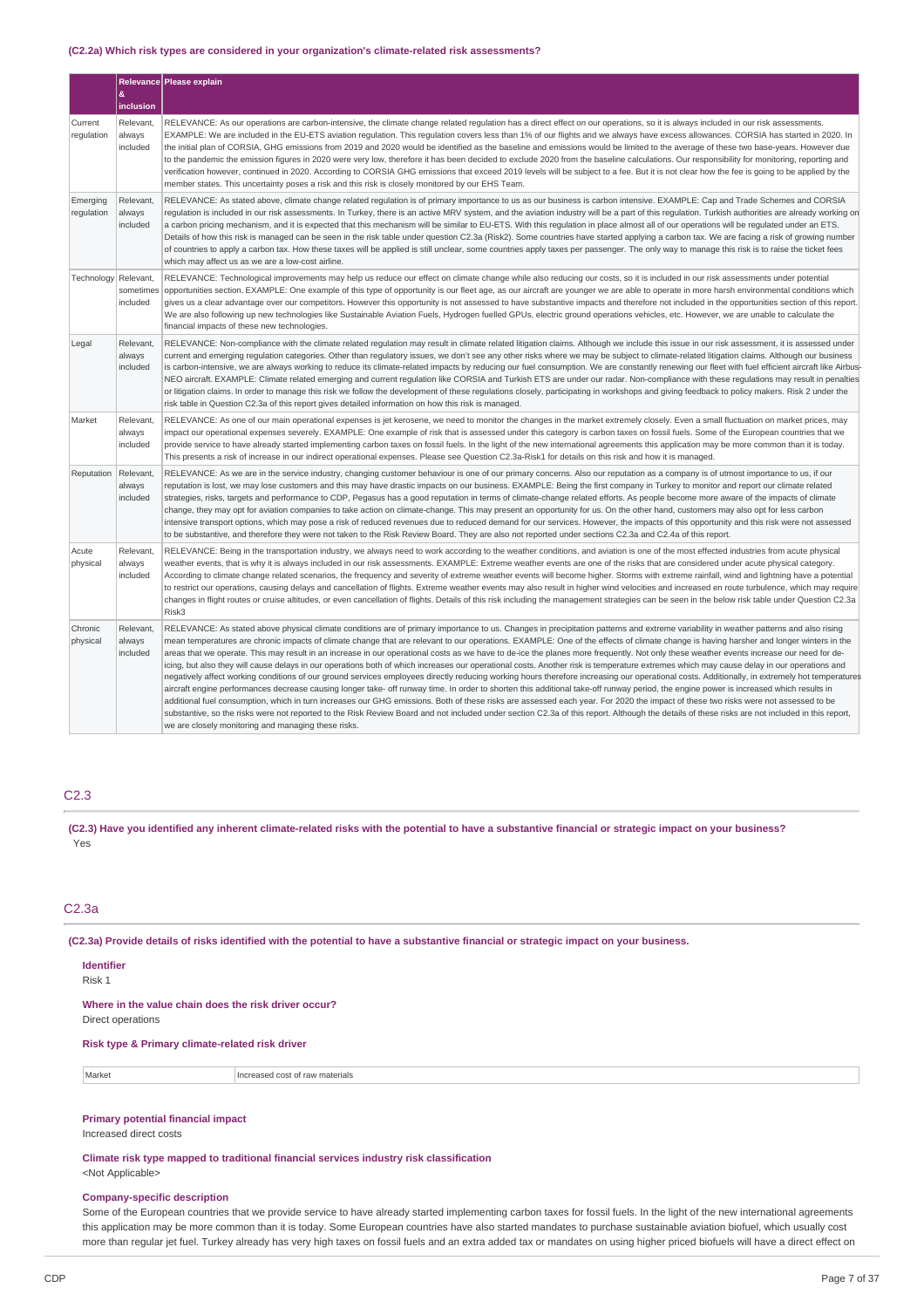our OPEX, as one of the main components of our operational costs is Jet fuel consumption related. All of these potential increases listed above will eventually increase our direct costs.

#### **Time horizon** Medium-term

**Likelihood** More likely than not

**Magnitude of impact**

Low

**Are you able to provide a potential financial impact figure?** Yes, an estimated range

**Potential financial impact figure (currency)** <Not Applicable>

**Potential financial impact figure – minimum (currency)** 2600000

**Potential financial impact figure – maximum (currency)** 13000000

### **Explanation of financial impact figure**

As fuel costs are one of our main operational expenses even a slight rise in fuel prices can have a huge impact on our operational expenses. In order to calculate our expenses, we have calculated the fuel expenses in 10 European countries where we are expecting a carbon tax on fuels to be effective in the medium-term. We have assumed a 1% to 5% raise in fuel prices in these countries. Which makes up around 2.6 million TL to 13 million TL. The potential financial impact figure is calculated using 2019 fuel consumption figures & 2020 fuel prices, as 2020 figures would not reflect the real impact of this risk due to Covid-19 related restrictions.

### **Cost of response to risk**

5156875276

#### **Description of response and explanation of cost calculation**

Our priority for economically and environmentally sustaining our services is to operate as efficiently as possible. In order to achieve this, we continuously work and invest on fuel efficiency projects. We include such increase in fuel prices in our OPEX, and we keep on replacing our aircraft with new more efficient ones to reduce our fuel consumption. In 2020 we have included 9 A320-Neo and 5 A321-Neo Aircraft in our fleet, while retiring 5 Boeing 737-800 aircraft. The cost of response was calculated as around 5.16 billion TL. Which is the total amount of investment we have made in our fleet in 2020. Although this cost of response is much higher than the financial impact of the risk, we see this investment in Airbus Neo aircraft as an investment which will help us manage more than one risk along with several opportunities. This action also enables us to reduce our fuel consumption which helps reduce our OPEX while managing these risks. The given cost of response is also a one-time investment, whereas the aircraft that we invest in have a very long lifetime.

#### **Comment**

**Identifier** Risk 2

### **Where in the value chain does the risk driver occur?** Direct operations

**Risk type & Primary climate-related risk driver**

Emerging regulation Mandates on and regulation of existing products and services

## **Primary potential financial impact**

Increased indirect (operating) costs

**Climate risk type mapped to traditional financial services industry risk classification** <Not Applicable>

#### **Company-specific description**

In 2020 CORSIA took effect, and all international air traffic around the globe will be included in this ETS until 2027 (except LDC and SIS) In order to comply with CORSIA we started monitoring and reporting all our international flights. As 2020 was an extraordinary year, the emission caps will be determined according to 2019 values, and we will need to offset the GHG emissions that exceed the 2019 values. This will result in an increase in our indirect (operating) costs. However according to some recent reports published by IATA it is not expected for the aviation industry to recover from the impacts of Covid-19 and exceed the 2019 baseline emission figures until 2025. That is why, although this regulation is in effect, the time horizon for this risk is selected as medium-term. Aviation industry will also be included in Turkish MRV, which eventually will implement an ETS or taxation scheme. We are already a part of EU-ETS, however it has no impact on our operations as we only report our intra-EU flights. UK ETS has also been implemented after Brexit and we are already responsible in that ETS as well. All of these regulations will eventually cover all of our operations, which will increase our indirect operating costs.

**Time horizon** Medium-term

**Likelihood** Virtually certain

**Magnitude of impact** Medium-high

**Are you able to provide a potential financial impact figure?** Yes, an estimated range

**Potential financial impact figure (currency)** <Not Applicable>

**Potential financial impact figure – minimum (currency)** 9345000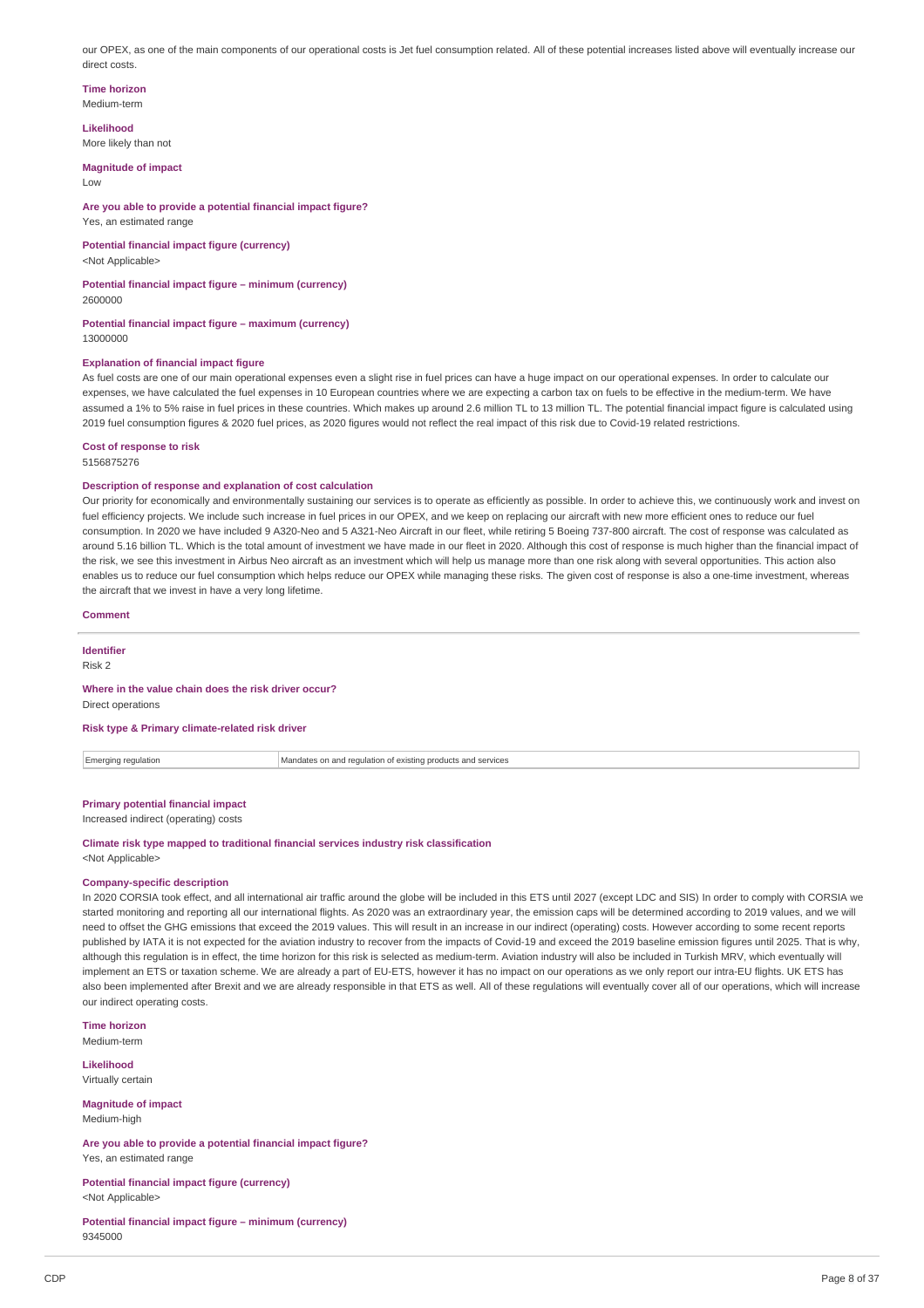### **Potential financial impact figure – maximum (currency)** 62305000

#### **Explanation of financial impact figure**

Assuming that all of our flights are included in the above mentioned ETS schemes like CORSIA, EU-ETS, UK-ETS, Turkish ETS, and if we project an operational growth of 10% with respect to 2019 levels, we would have to purchase 248,823 tons of CO2e. According to price projections published on the ICAO website, CORSIA Frequently Asked Questions document, the lowest price assumption for the beginning phase is 6 USD/ton and the highest price assumption (IEA High) on the advanced stages of the compliance cycles can go up to 40 USD/ton. USD/TL rate is taken as 6.26 for 2020. Therefore, the minimum potential financial impact is calculated as: 6 USD/ton x 248,823 tons x 6.26 TL/USD =9.345 million TL The maximum potential financial impact is calculated as: 400 USD/ton x 248,823 tons x 6.26 TL/USD =62.305 million TL

#### **Cost of response to risk** 5156875276

## **Description of response and explanation of cost calculation**

Our priority for economically and environmentally sustaining our services is to operate as efficiently as possible. In order to achieve this, we continuously work and invest on fuel efficiency projects and challenge ourselves to reduce our GHG emissions. By doing so, we apply our strategy to minimize the impact ETS has/will have on our operational costs. We are also investigating other management options like renewable energy investments and carbon offsetting possibilities for this risk. We are also renewing our fleet with more efficient aircraft and have an ongoing fleet renewal plan. Each year several Airbus A320&A321 NEO aircraft are being included in our fleet. In 2020 we have included 9 A320-Neo and 5 A321-Neo Aircraft in our fleet, while retiring 5 Boeing 737-800 aircraft. The cost of response was calculated to be around 5.16 billion TL. Although this cost of response is higher than the financial impact of the risk, we see this investment in Airbus Neo aircraft as an investment which will help us manage more than one risk along with several opportunities. This action also enables us to reduce our fuel consumption which helps reduce our OPEX while managing these risks. The given cost of response is also a one-time investment, whereas the aircraft that we invest in have a very long lifetime. We have also decided to accept some of this risk and reflect the fines that we may need to pay to ticket prices. During the risk review board meeting, it was decided that this will be the major course of action for most of the Turkish aviation companies. The cost of other courses of action are not calculated.

### **Comment**

**Identifier**

#### Risk 3

## **Where in the value chain does the risk driver occur?**

Direct operations

**Risk type & Primary climate-related risk driver**

 $|$  Acute physical  $|$  Increased severity and frequency of extreme weather events such as cyclones and floods

#### **Primary potential financial impact**

Decreased revenues due to reduced production capacity

## **Climate risk type mapped to traditional financial services industry risk classification**

## <Not Applicable>

## **Company-specific description**

According to climate change related scenarios, the frequency and severity of extreme weather events will become higher. Storms with extreme rainfall, wind and lightning have a potential to restrict our operations, causing delays and cancellation of flights. Extreme weather events may also result in higher wind velocities and increased en route turbulence, which may require changes in flight routes or cruise altitudes, or even cancellation of flights. Climate change is also expected to cause a rise in temperature in some areas. Higher temperatures lower the air density which negatively impacts wing lift and engine performance. These types of extreme weather events may become more frequent in the not so distant future which will result in disruption of our operations and potentially cause damage on our aircraft fleet and facilities.

**Time horizon** Long-term

**Likelihood**

More likely than not

**Magnitude of impact** Medium

#### **Are you able to provide a potential financial impact figure?** Yes, an estimated range

**Potential financial impact figure (currency)**

<Not Applicable>

**Potential financial impact figure – minimum (currency)** 21500000

#### **Potential financial impact figure – maximum (currency)** 43000000

### **Explanation of financial impact figure**

We have used the 2019 figures to calculate the financial impact of this risk, as the 2020 figures are not realistic due to Covid-19 related restrictions. The cost of delays due to weather events was around 10 million TL in 2019. This cost is expected to double in the long-term. Extreme weather events may also damage our aircraft. In 2019 the impact of severe weather events on our aircraft were around 11.5 million TL we may also expect doubling of these impacts in the long-term. But a more important impact of this risk is having our employees or our customers injured, impact of which can-not be measured in financial terms. The stated minimum financial impact figure is the sum of the impacts in 2019. The max financial impact is given as double that amount.

#### **Cost of response to risk**

23475000

### **Description of response and explanation of cost calculation**

In order to be well prepared for such extreme physical conditions, we make sure our (and our suppliers') personnel is provided with sufficient training to better manage and minimize the impact of the identified risk. Our pilots work and get trained on bad weather conditions on the simulators. We also transfer some of this risk by insuring our aircraft for potential damage. As these trainings are also a part of mandatory trainings set by the Directorate General of Civil Aviation, there is no extra cost of management which is solely related to climate change. The given cost of response figure is 15% of our annual insurance costs. We assume 15% of the total cost of insurance of all our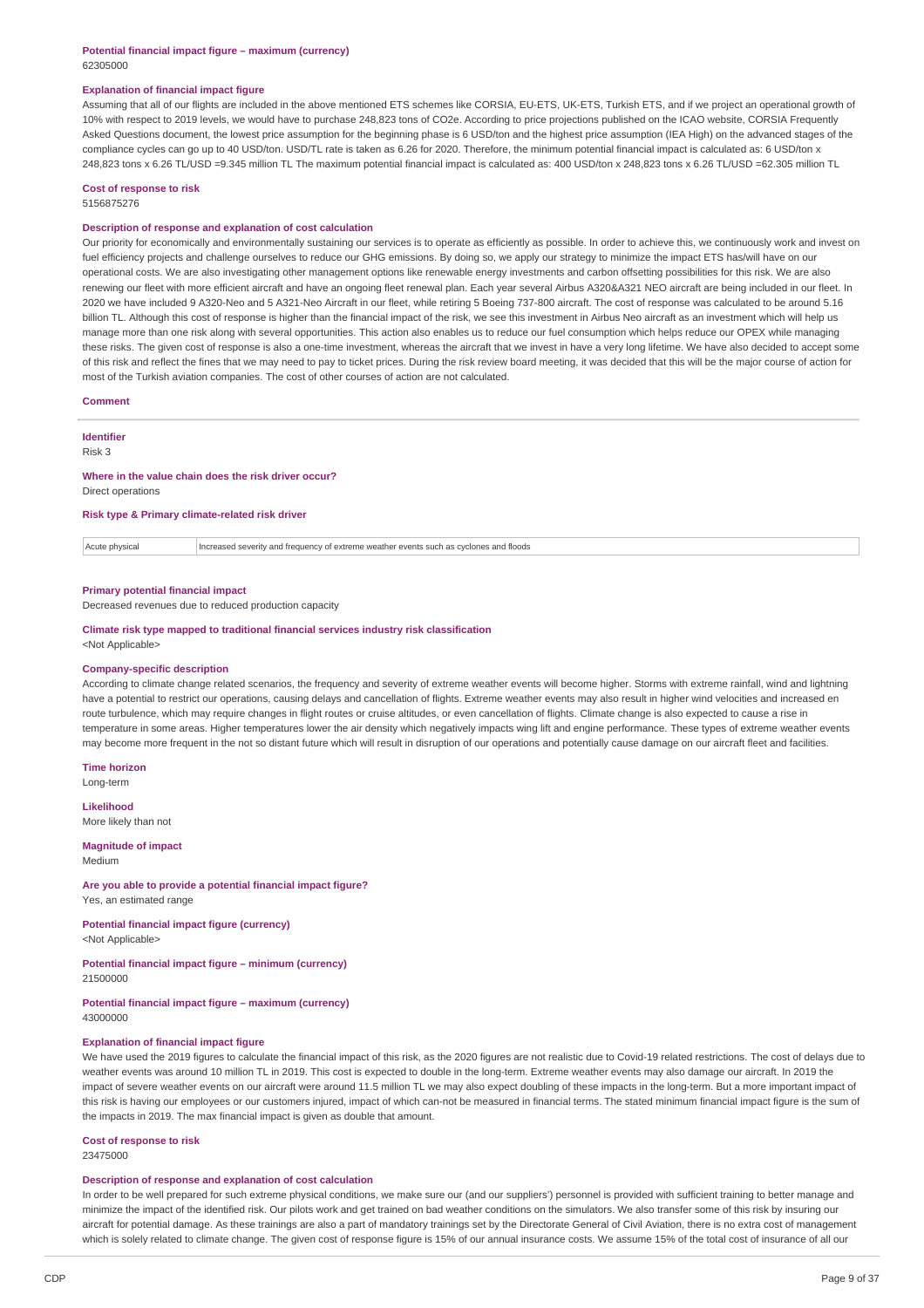flights as the premium for damage due to extreme weather events, though this is only a hypothetical value and the exact premium for damage due to extreme weather events is not given in our insurance policies.

#### **Comment**

### C2.4

(C2.4) Have you identified any climate-related opportunities with the potential to have a substantive financial or strategic impact on your business? Yes

### C2.4a

(C2.4a) Provide details of opportunities identified with the potential to have a substantive financial or strategic impact on your business.

**Identifier** Opp<sub>1</sub>

**Where in the value chain does the opportunity occur?** Direct operations

**Opportunity type** Energy source

**Primary climate-related opportunity driver** Use of new technologies

## **Primary potential financial impact**

Increased revenues resulting from increased production capacity

#### **Company-specific description**

Current and emerging climate-related national and international legislation, forces us to be more and more focused on our fossil fuel consumption. These climate-related regulations together with regular increase in fuel prices drives us to invest in new technologies and emission reduction initiatives. The best way to reduce our GHG emissions is to invest in more efficient aircraft. In July 2012, Pegasus placed an order with Airbus for 57 firm order A320neo and 18 firm order A321 neo aircraft, totalling 75, and an additional 25 optional aircraft, thereby constituting a purchase order for 100 new aircraft. In December 2017, Pegasus exercised its option for 25 additional aircraft and converted these option aircraft to firm orders in A321neo configuration, subject to an additional option to reconvert the order to A320neo configuration subject to the applicable notice periods prior to the scheduled delivery of aircraft. Pegasus is the first customer of CFM-Leap series engine used on A320neo aircraft. This investment also is an opportunity for us to reduce our fuel related operational expenses, which is one of our major expense terms. Realizing this opportunity will also increase our revenues, because new and more efficient aircraft also have the capacity to carry more passengers than the old versions.

**Time horizon**

Short-term

**Likelihood** Virtually certain

**Magnitude of impact** Medium-low

**Are you able to provide a potential financial impact figure?** Yes, an estimated range

**Potential financial impact figure (currency)** <Not Applicable>

**Potential financial impact figure – minimum (currency)** 8381000

### **Potential financial impact figure – maximum (currency)** 16762000

### **Explanation of financial impact figure**

In the reporting year, we have saved TL 8,381,000 TL of fuel cost by inclusion of the new aircraft in our fleet. To calculate the potential financial impact, we used the ton of fuel burned per block hour for each type of aircraft. We calculated how much more fuel would be burned in the absence of these new aircraft and multiplied this value with the 2020 average fuel price. This value is reported as the minimum financial impact of this opportunity. 2020 was a crisis year, in which we had to implement a forced shut down of operations. Therefore we can easily assume that the financial impact of this opportunity in a regular operating year would be at least the double of the calculated min. impact, which is equal to 16.76 million TL. In the future this financial impact will also be higher with added benefits of lower carbon taxes or ETS fees due to avoided GHG emissions. The financial impact is also expected to increase considerably in the future as we had to implement a forced suspension in our operations in 2020 due to Covid-19.

## **Cost to realize opportunity**

5156875276

### **Strategy to realize opportunity and explanation of cost calculation**

We are constantly investing in our fleet in order to reduce our GHG emissions. In the medium-term we have a goal of reducing our fleet age. In 2020 we have included 9 A320-Neo and 5 A321-Neo Aircraft in our fleet, while retiring 5 Boeing 737-800 aircraft. The cost of response was calculated as around 5.16 billion TL. Although this cost of response is higher than the financial impact of the opportunity, we see this investment in Airbus Neo aircraft as an investment which will help us manage more than one opportunity along with several risks. This action also enables us to reduce our fuel consumption which helps reduce our OPEX while managing these risks. The given cost of response is also a one-time investment, whereas the aircraft that we invest in have a very long lifetime.

#### **Comment**

**Identifier**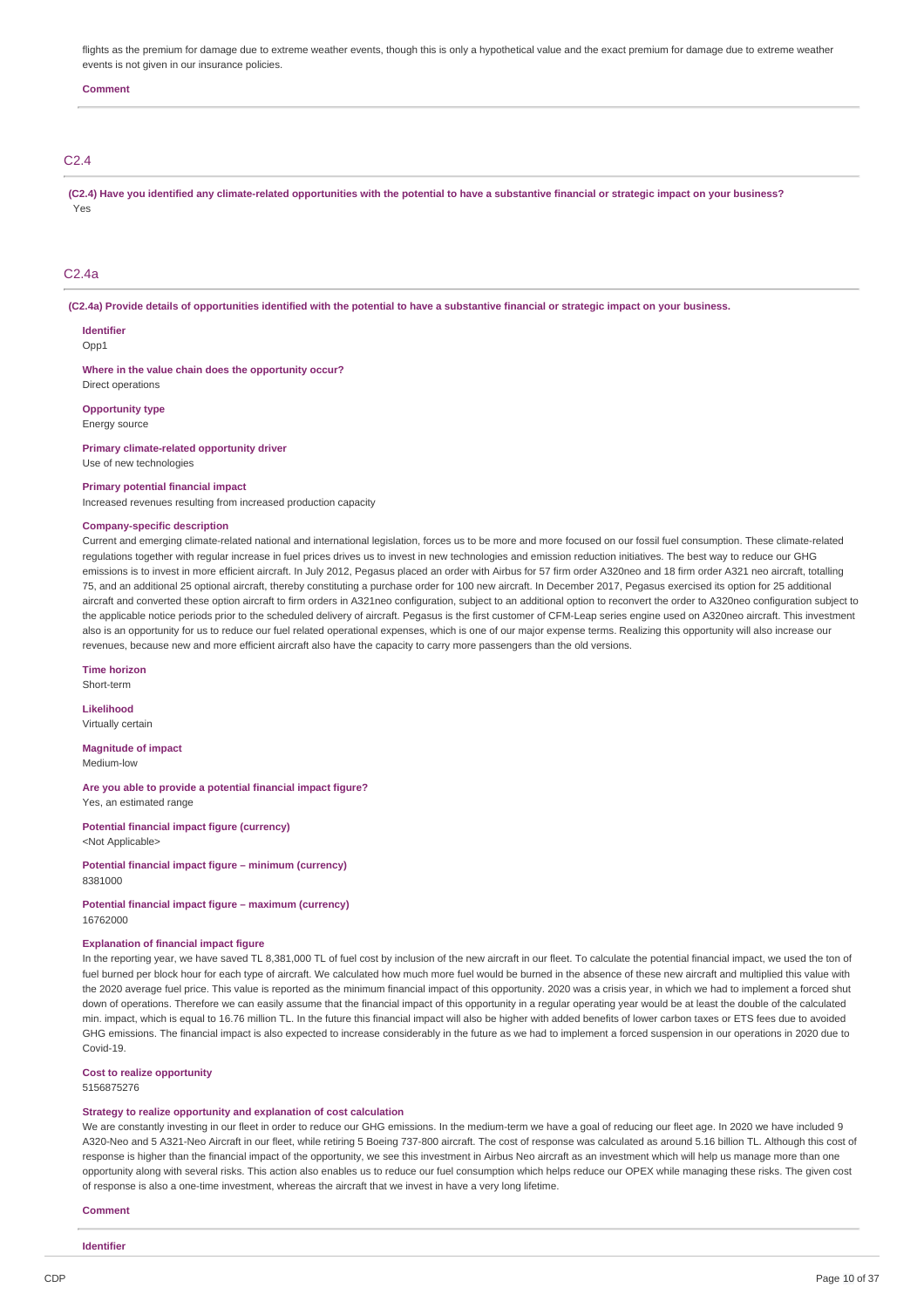### Opp2

### **Where in the value chain does the opportunity occur?**

Downstream

**Opportunity type** Products and services

**Primary climate-related opportunity driver**

Shift in consumer preferences

#### **Primary potential financial impact**

Increased revenues resulting from increased demand for products and services

### **Company-specific description**

By demonstrating our commitment to the environment, Pegasus Airlines conveys to its customers and partners that it values corporate social responsibility, which has the potential to create or enhance brand loyalty. Pegasus Airlines is the first airline in Turkey to report its climate-change related strategies CDP Climate-Change program since 2015 (reporting our 2014 performance). Pegasus believes there is a growing inverse correlation between an airline's impact on the environment and airlines' consumer appeal, although it is difficult to quantify as many elements influence customer choice and perceptions. In the long-term as people become more aware of the impacts of climate-change, both investors and customers may have a tendency to choose Pegasus Airlines as we have been transparently assessing and managing our climate-related risks since 2014.

**Time horizon**

Long-term

**Likelihood**

More likely than not

## **Magnitude of impact**

Low

### **Are you able to provide a potential financial impact figure?**

Yes, a single figure estimate

**Potential financial impact figure (currency)** 11025224

**Potential financial impact figure – minimum (currency)**

<Not Applicable>

**Potential financial impact figure – maximum (currency)** <Not Applicable>

### **Explanation of financial impact figure**

To calculate the financial impact figure, we have estimated %0.1 increase in our revenue. The given financial impact figure represents 0.1% of our revenue for 2019. As 2020 was an extraordinary year where we had to implement a forced suspension of operations, the 2020 figures will not represent the potential impact of this opportunity. Although the potential financial impact of this opportunity is a little below our substantive impact threshold, we believe this opportunity will have more impact as the awareness on climate change increases.

### **Cost to realize opportunity**

240000

### **Strategy to realize opportunity and explanation of cost calculation**

Pegasus is committed to pursuing reductions in fuel consumption. One of our main strategies to reduce our GHG emissions is renewing our fleet and using more efficient aircraft while reducing our fleet age in the medium-term. We are also disclosing our sustainability-related efforts including our climate-related publicly and transparently on our website and other channels like our in-flight magazine. We also purchase consultancy services to guide our Environment, Health and Safety Department for our climaterelated disclosure. We have a team of experts internally who are dedicating some portion of their time to these climate-related disclosures. The given cost is the cost of the consultancy services together with the hours spent internally for the communication of climate-related disclosures.

### **Comment**

**Identifier** Opp3

**Where in the value chain does the opportunity occur?** Direct operations

**Opportunity type** Energy source

**Primary climate-related opportunity driver** Use of lower-emission sources of energy

**Primary potential financial impact** Reduced indirect (operating) costs

#### **Company-specific description**

We constanly follow up the developments in sustainable aviation fuels. We see the use of sustainable aviation fuels as an opportunity to reduce our GHG emissions. By reducing our GHG emissions we will have a chance to reduce the impacts of upcoming ETS regulations like CORSIA and Turkish MRV Regulation. In the long-term if we are able to use more sustainable aviation fuels, and if we are to remain under the emissions cap that is implemented by CORSIA and Turkish ETS, we may even have a chance to sell our emissions allowances.

**Time horizon**

Long-term

Low

**Likelihood** About as likely as not

**Magnitude of impact**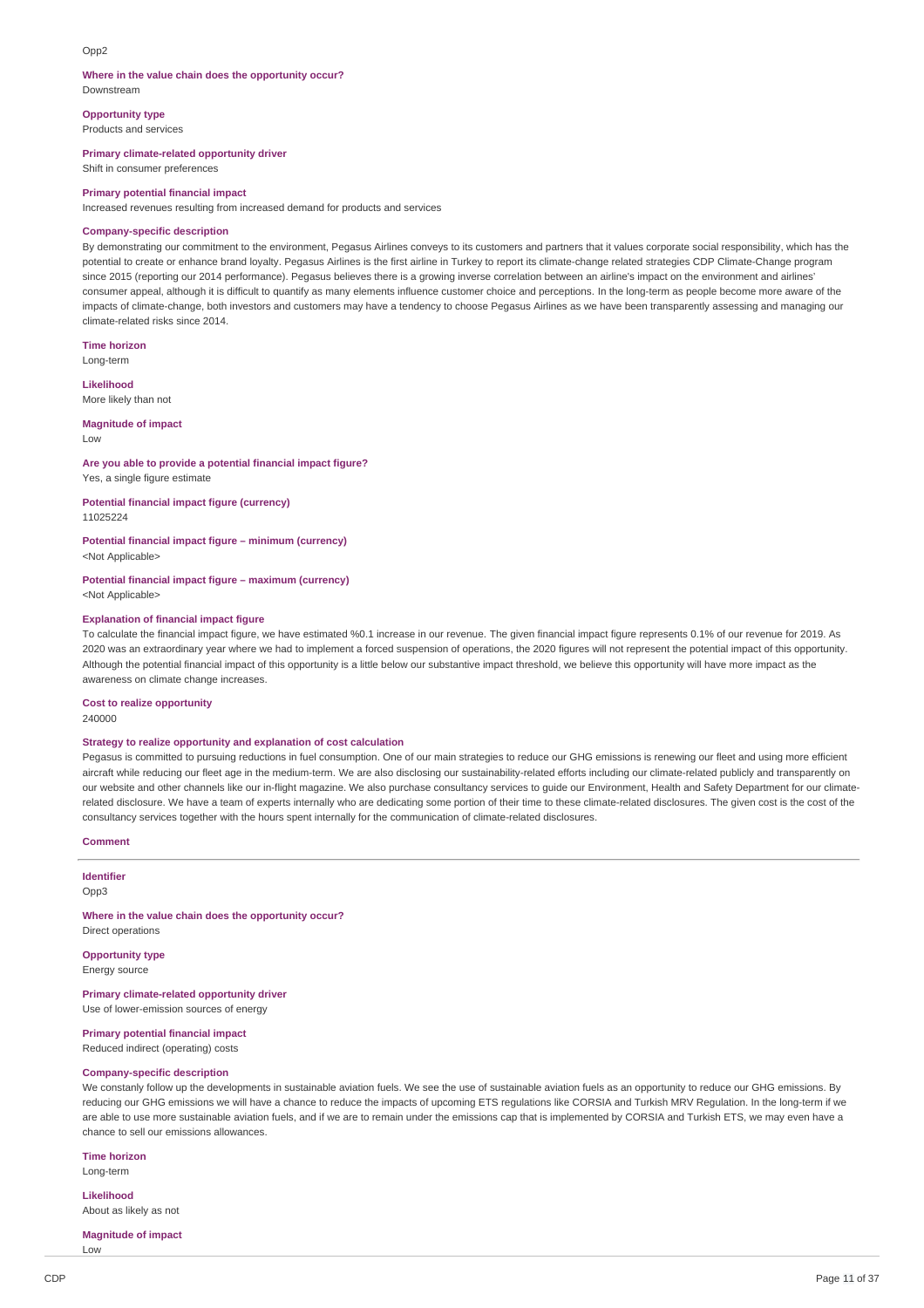### **Are you able to provide a potential financial impact figure?** Yes, an estimated range

## **Potential financial impact figure (currency)**

<Not Applicable>

#### **Potential financial impact figure – minimum (currency)** 934567

**Potential financial impact figure – maximum (currency)** 6230452

### **Explanation of financial impact figure**

We have foreseen 1% reduction in GHG emissions by using sustainable aviation fuels. This translates to 24,882.33 tons CO2e. The calculation is made using 2019 levels of GHG emissions as in 2020 we had to implement a forced suspension of our operations due to Covid-19 related restrictions, and our 2020 GHG emission figures does not reflect our normal level of operations. With the projected min. carbon price of 6 USD for CORSIA which is equal to 37.56 TL, the minimum potential financial impact is calculated as (24,882 x 37.56 TL) 934,567 TL With the projected max. carbon price of 40 USD for CORSIA which is equal to 250.40 TL the max. potential financial impact is calculated as (24,882 x 250.40 TL) 6,230,452 TL. However, we cannot yet realize this opportunity as there are no sustainable aviation fuel suppliers in Turkey.

### **Cost to realize opportunity**

0

#### **Strategy to realize opportunity and explanation of cost calculation**

As stated above we are following up the research and development studies and applications on Sustainable Aviation Fuels (SAFs). However, there are still barriers on the use of SAF in aviation industry. One major barrier is the lack of production facilities for SAFs, which results in lack of supply. There are also no suppliers in Turkey, therefore we cannot predict a cost for realization of this opportunity in the short-term.

#### **Comment**

## C3. Business Strategy

### C3.1

**(C3.1) Have climate-related risks and opportunities influenced your organization's strategy and/or financial planning?** Yes

## C3.1b

**(C3.1b) Does your organization intend to publish a low-carbon transition plan in the next two years?**

| Intention to publish a low-carbon transition plan                                | Intention to include the transition plan as a scheduled resolution item at Annual General Meetings<br>(AGMs) | <b>Comment</b> |
|----------------------------------------------------------------------------------|--------------------------------------------------------------------------------------------------------------|----------------|
| Row No, we do not intend to publish a low-carbon transition plan in the next two | <not applicable=""></not>                                                                                    |                |
| vears                                                                            |                                                                                                              |                |

## C3.2

**(C3.2) Does your organization use climate-related scenario analysis to inform its strategy?** Yes, qualitative

## C3.2a

**(C3.2a) Provide details of your organization's use of climate-related scenario analysis.**

| Climate-<br>related<br>scenarios<br>and models<br>applied | <b>Details</b>                                                                                                                                                                                                                                                                                                                                                                                                                                                                                                                                                                                                                                                                                                                                                                                                                                                                                                                                                                                                                                                                                                                                                                                                                                                                                                                                                                                                                                                                                                                                                                                                                                                                                                                                                                                                                                                                                                         |
|-----------------------------------------------------------|------------------------------------------------------------------------------------------------------------------------------------------------------------------------------------------------------------------------------------------------------------------------------------------------------------------------------------------------------------------------------------------------------------------------------------------------------------------------------------------------------------------------------------------------------------------------------------------------------------------------------------------------------------------------------------------------------------------------------------------------------------------------------------------------------------------------------------------------------------------------------------------------------------------------------------------------------------------------------------------------------------------------------------------------------------------------------------------------------------------------------------------------------------------------------------------------------------------------------------------------------------------------------------------------------------------------------------------------------------------------------------------------------------------------------------------------------------------------------------------------------------------------------------------------------------------------------------------------------------------------------------------------------------------------------------------------------------------------------------------------------------------------------------------------------------------------------------------------------------------------------------------------------------------------|
| Nationally<br>determined<br>(NDCs)                        | NDCs: Although Turkey has not ratified the Paris Agreement yet, the INDC's of Turkey have been submitted to UNFCCC. The implementation period given in the Turkish INDC is 2021-2030, which is<br>in line with our previously identified short-medium and long-term time horizons. We have reviewed the Turkish INDC document in depth, and we especially considered our flights as part of the<br>contributions   scenario analysis. Turkish INDC has a target to reduce the Business-as-Usual emissions by 21% until 2030. This is not interpreted as an ambitious contribution but in 2023, countries are expected to<br>revise their plans and the level of ambition can be increased. As a part of plans and policies to be implemented for the submitted INDC, under transport section, there are only two actions that may<br>be relevant to the aviation industry which are as follows: - Promoting alternative fuels and clean vehicles - Implementing green airport project to include energy efficiency. As a result of the analysis of<br>Turkish INDC, we currently see no actions that may be relevant to our industry. Therefore, we can say the results of this analysis didn't have any influence over our business objectives and strategy.<br>However, being a pioneer in the Turkish aviation industry in climate-related activities like CDP reporting, we have already identified the need to perform beyond national targets. We are closely<br>monitoring other climate-driven regulations like CORSIA and inclusion of the aviation industry to Turkish MRV. We are studying their possible impacts on our business and implementing those<br>impacts on our financial planning elements. We constantly work on reducing our fuel consumption which has a direct impact on our GHG emissions. We are also investing on fuel-efficient planes,<br>which also help us reduce our GHG emissions. |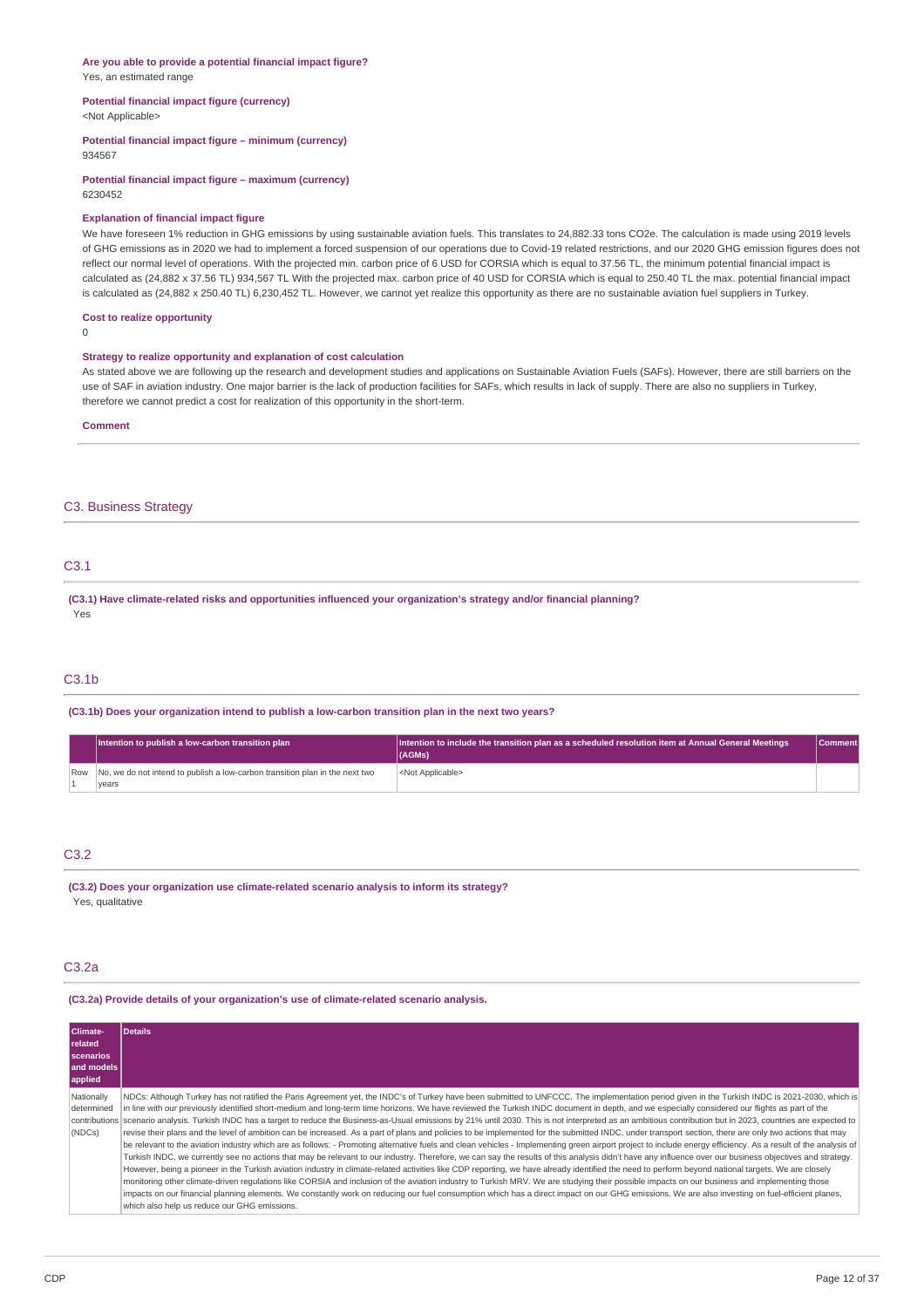## C3.3

## **(C3.3) Describe where and how climate-related risks and opportunities have influenced your strategy.**

|                                             | <b>Have climate-related</b><br><b>Irisks</b> and<br>opportunities<br>influenced your<br>strategy in this area? | Description of influence                                                                                                                                                                                                                                                                                                                                                                                                                                                                                                                                                                                                                                                 |
|---------------------------------------------|----------------------------------------------------------------------------------------------------------------|--------------------------------------------------------------------------------------------------------------------------------------------------------------------------------------------------------------------------------------------------------------------------------------------------------------------------------------------------------------------------------------------------------------------------------------------------------------------------------------------------------------------------------------------------------------------------------------------------------------------------------------------------------------------------|
| Products<br>land<br>services                | N <sub>0</sub>                                                                                                 | Our services are expected to be impacted from climate related reputational issues. As the customer preferences change, being in a carbon intense sector, the customers may<br>prefer more climate friendly ways of travel. This may impact our short-haul flights as the customers may prefer going to short distances by bus or train. The timeline for this<br>impact is identified as long term (more than 7 years). This risk was not assessed to be substantive, therefore not reported to the CEO or RRB. Therefore, climate-change<br>related risks related to our services have not influenced our strategy yet.                                                 |
| Supply<br>chain<br>and/or<br>value<br>chain | Yes                                                                                                            | For the markets where carbon taxes are in place, we have already started seeing the impacts on oil prices. The change in fuel prices will have a direct impact on our operational<br>expenses. An example of the most substantial strategic decision made in this area, which is impacted by climate change related risks, can be our efforts to reduce fuel<br>consumption. We have many efficiency measures in place, and we are also investing in fuel efficient aircraft since 2012. In 2012, Pegasus has signed an agreement with Airbus<br>for the purchase of up to 100 A320 & A321 NEO Family aircraft, 75 of which are subject to a firm order and 25 optional. |
| Investment No<br>in R&D                     |                                                                                                                | In 2018 we started researching the use of biofuels in our aircraft. This can be great opportunity to reduce our GHG emissions, however there are still no suppliers in Turkey and<br>aircraft producers shall also confirm the use of biofuels in the planes. We are currently monitoring the research that is being done in the field and considering investing in R&D of<br>this opportunity. However up until now, there has been no investment in such R&D project, therefore we can say that climate-related risks and opportunities have not yet<br>influenced our strategy in investment in climate-related R&D.                                                  |
| Operations Yes                              |                                                                                                                | Our operations are being impacted especially from extreme weather conditions. These effects include damages to aircraft and delays in flights due to extreme weather events.<br>Although the magnitude of the impact is low at the moment, it may be higher in the upcoming years, with changing weather patterns, so it is watched closely and assessed as a<br>Medium impact risk. (Please see Risk 3 under section 2.3a) An example of the most substantial strategic decision made in this area, which is impacted by climate change<br>related risks is our decision to invest on our own de-icing equipment to reduce delays.                                      |

## C3.4

### **(C3.4) Describe where and how climate-related risks and opportunities have influenced your financial planning.**

| Financial            | <b>Description of influence</b>                                                                                                                                                                        |  |  |
|----------------------|--------------------------------------------------------------------------------------------------------------------------------------------------------------------------------------------------------|--|--|
| planning             |                                                                                                                                                                                                        |  |  |
| <b>elements</b>      |                                                                                                                                                                                                        |  |  |
| <b>Ithat have</b>    |                                                                                                                                                                                                        |  |  |
| l been<br>influenced |                                                                                                                                                                                                        |  |  |
|                      |                                                                                                                                                                                                        |  |  |
| Row Direct costs     | DIRECT COSTS: Climate-related risks and opportunities have influenced our financial planning especially for direct costs. As our services include transportation of passengers, we classify fuels      |  |  |
| Indirect             | that we use in our aircraft as a direct cost. Any climate-related increase in fuel prices will directly impact our operational expenses. As an example: Carbon taxes on fuels, and mandates on         |  |  |
| costs                | using biofuels in some countries have already been included in our financial planning. These risks are assessed to have a high financial impact. For details of this assessment please see Risk 1      |  |  |
| Capital              | under Section 2.3a of this report The time horizons covered by the financial planning is short to medium-term, as we think after medium-term these climate-related impacts will be our new             |  |  |
|                      | expenditures normal. INDIRECT COSTS: Climate-change related extreme weather events may harm our aircraft. This harm is classified under indirect costs in our financial planning. The time horizons    |  |  |
| Capital              | covered by the financial planning is short-medium and long-term. Our OPEX is impacted from extreme weather conditions. (Risk 3 under section 2.3a) Although, the impact is low for the time            |  |  |
| allocation           | being, we predict the impact can be medium in the long term (3-10 years) with changing climate patterns. CAPITAL EXPENDITURES: As we are facing challenges like carbon taxes and                       |  |  |
| Assets               | CORSIA we work hard to manage our GHG emissions and lower our fuel consumption. Therefore climate-related risks are always included in our financial planning in short-medium and long-                |  |  |
|                      | term time horizons. As an example on the influence of climate-related risks on our financial planning, in the reporting period, we have invested in fuel efficent aircraft and have included 9 A320-   |  |  |
|                      | Neo and 5 A321-Neo Aircraft in our fleet, while retiring 5 Boeing 737-800 aircraft in the reporting year. CAPITAL ALLOCATION: As stated above, we are facing challenges especially on climate-         |  |  |
|                      | related regulations (Risk 1 and Risk 2 under section 2.3a of this report). These climate -related risks have influenced our financial planning especially for capital allocation. In 2012, Pegasus has |  |  |
|                      | signed an agreement with Airbus for the purchase of up to 100 A320 & A321 NEO Family aircraft, 75 of which are subject to a firm order and 25 optional. Therefore, these risks have already            |  |  |
|                      | been included in our medium to long term financial planning on capital allocation. ASSETS: Our main assets are our planes, and they are impacted by extreme weather events such as hail                |  |  |
|                      | storms. Although currently the magnitude of these impacts are low, we believe in the long term the impacts may be medium. Therefore impacts of climate-related risks on our assets have                |  |  |
|                      | influenced our financial planning especially in the long-term time horizon.                                                                                                                            |  |  |

## C3.4a

(C3.4a) Provide any additional information on how climate-related risks and opportunities have influenced your strategy and financial planning (optional).

All information on how climate-related risks and opportunities have influenced our strategy and financial planning are given under relevant sections of this report.

## C4. Targets and performance

## C4.1

**(C4.1) Did you have an emissions target that was active in the reporting year?** Intensity target

## C4.1b

**(C4.1b) Provide details of your emissions intensity target(s) and progress made against those target(s).**

### **Target reference number**

Int 1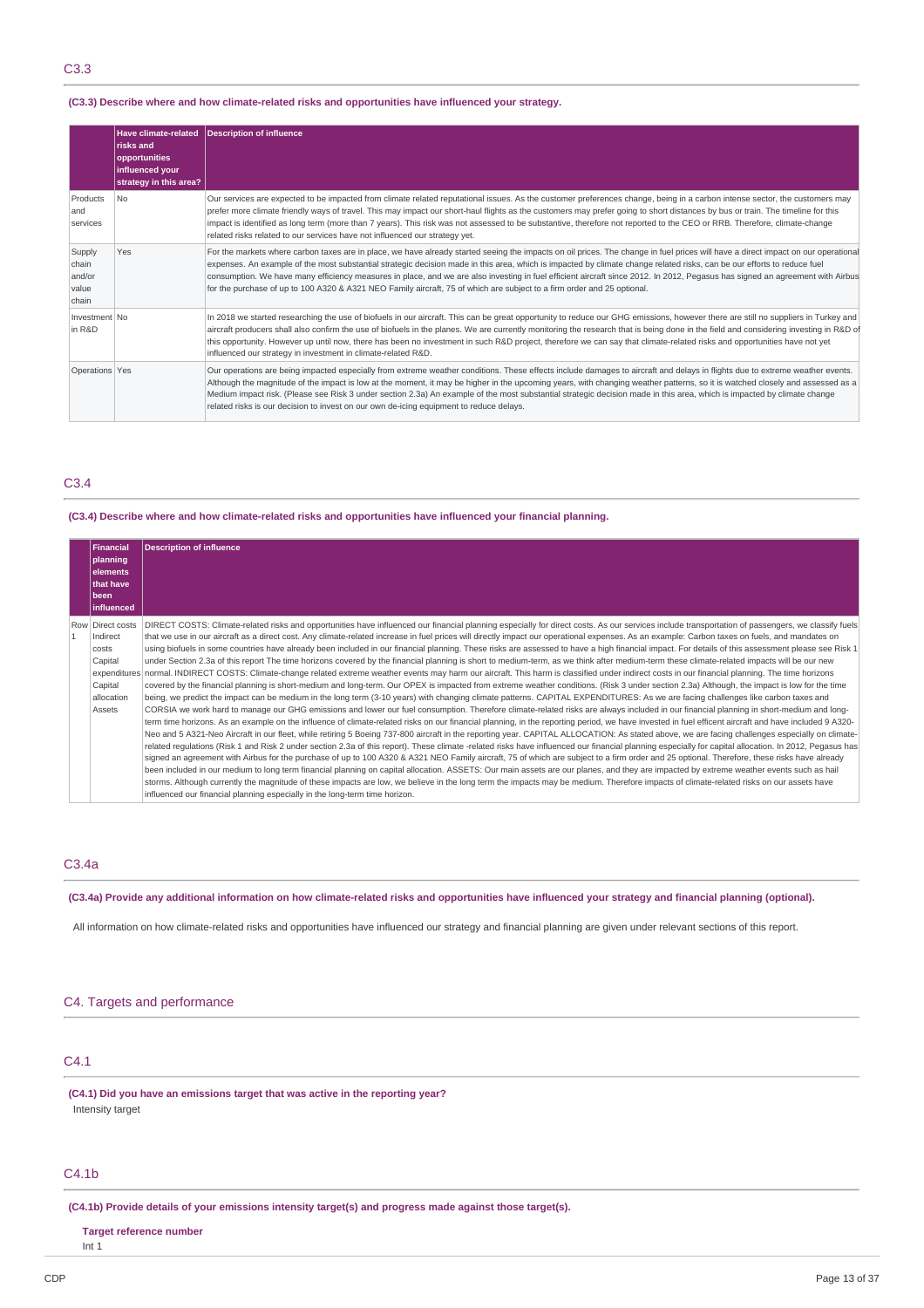**Year target was set** 2018

**Target coverage** Company-wide

**Scope(s) (or Scope 3 category)** Scope 1+2 (location-based)

### **Intensity metric**

Grams CO2e per revenue passenger kilometer

**Base year** 2016

**Intensity figure in base year (metric tons CO2e per unit of activity)**

84.22

% of total base year emissions in selected Scope(s) (or Scope 3 category) covered by this intensity figure 100

**Target year** 2026

**Targeted reduction from base year (%)**

15

**Intensity figure in target year (metric tons CO2e per unit of activity) [auto-calculated]** 71.587

**% change anticipated in absolute Scope 1+2 emissions** 17

**% change anticipated in absolute Scope 3 emissions**  $\Omega$ 

**Intensity figure in reporting year (metric tons CO2e per unit of activity)** 80.47

**% of target achieved [auto-calculated]** 29.6841605319402

**Target status in reporting year** Underway

**Is this a science-based target?** No, and we do not anticipate setting one in the next 2 years

**Target ambition**

<Not Applicable>

### **Please explain (including target coverage)**

This target covers 100% of our Scope 1 and Scope 2 GHG emissions. While setting our targets we have used the intensity metrics that are mainly used in the aviation industry. With this target we aim a reduction of 15% in our GHG emissions intensity per passenger kilometer. Although this target we have overachieved this target in 2019, reaching a reduction of 15.89%, in 2020 due to Covid-19 our GHG emissions per rpk has increased from 64.14 gCO2e to 80.47 g CO2e. As we are one of the fastest growing airlines, this target indicates an increase in our absolute emissions, we have predicted this increase to be about 17%. This year we have included Scope 3 Category 3 emissions in our inventory which is the most relevant Scope 3 GHG emission category for our company as it is related to our Jet A1 fuel consumption. However, as we didn't calculate our Scope 3 GHG emissions in the base year, we couldn't make an estimation about the change in Scope 3 GHG emissions.

**Target reference number** Int 2

**Year target was set** 2017

**Target coverage** Company-wide

**Scope(s) (or Scope 3 category)** Scope 1+2 (location-based)

**Intensity metric** Other, please specify (grams CO2e/Available seat km)

**Base year** 2016

**Intensity figure in base year (metric tons CO2e per unit of activity)** 69.91

% of total base year emissions in selected Scope(s) (or Scope 3 category) covered by this intensity figure 100

**Target year** 2026

**Targeted reduction from base year (%)** 10

**Intensity figure in target year (metric tons CO2e per unit of activity) [auto-calculated]** 62.919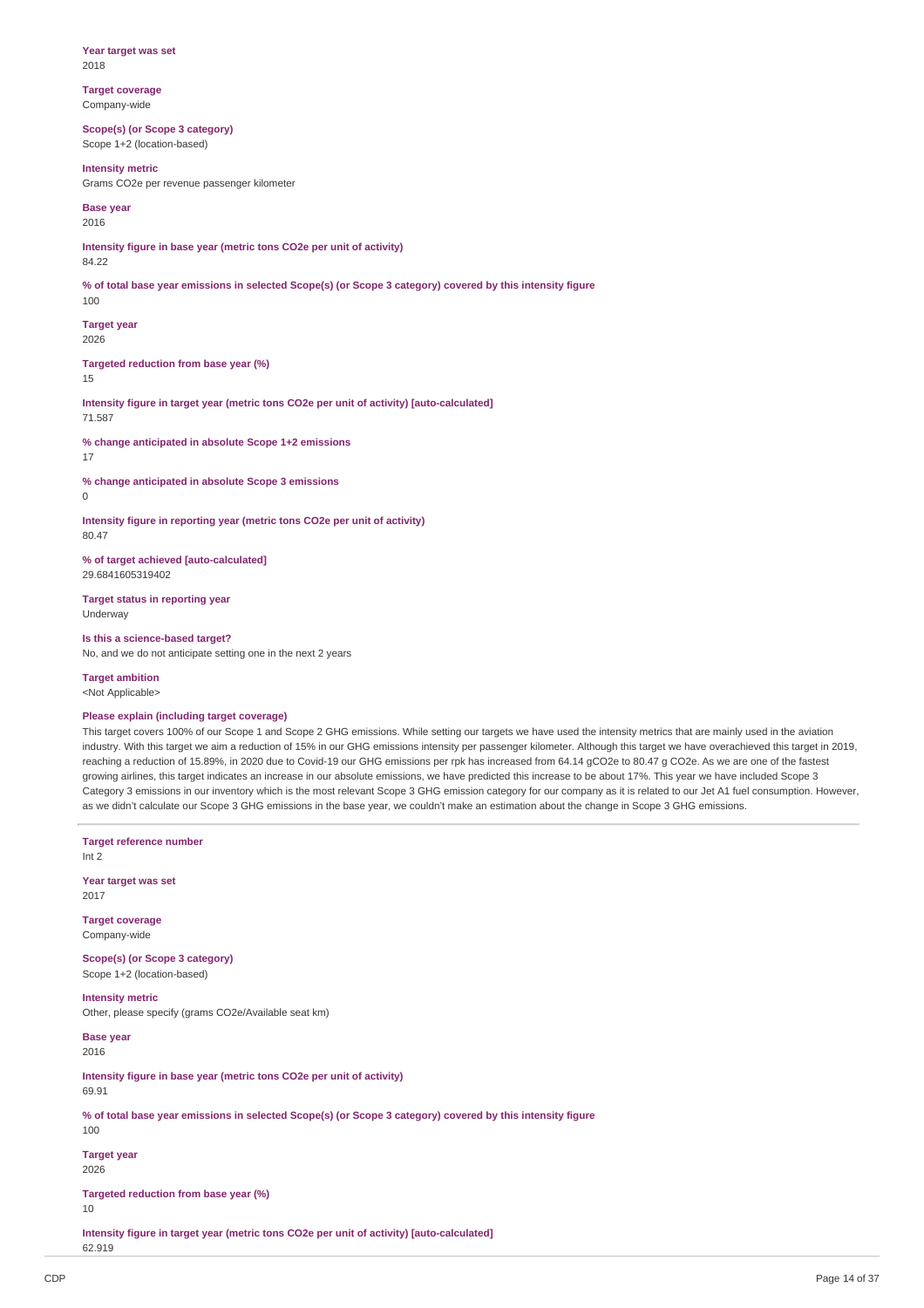### **% change anticipated in absolute Scope 1+2 emissions** 15

## **% change anticipated in absolute Scope 3 emissions**

 $\theta$ 

### **Intensity figure in reporting year (metric tons CO2e per unit of activity)** 56.04

**% of target achieved [auto-calculated]** 198.39794020884

**Target status in reporting year** Achieved

### **Is this a science-based target?**

No, and we do not anticipate setting one in the next 2 years

**Target ambition** <Not Applicable>

### **Please explain (including target coverage)**

This target covers 100% of our Scope 1 and Scope 2 GHG emissions. While setting our targets we have used the intensity metrics that are mainly used in the aviation industry. With this target we aim a reduction of 10% in our GHG emissions intensity per available seat kilometer. Although this target was set for the year 2026, we have overachieved this target in the reporting period, reaching a reduction of 19.84%. As we have achieved this target two years in a row, one being in a drastically different working environment due to Covid-19, we have decided to retire this target before the Target Year. As we are one of the fastest growing airlines, this target indicates an increase in our absolute emissions, we have predicted this increase to be about 15%, This year we have included Scope 3 Category 3 emissions in our inventory which is the most relevant Scope 3 GHG emission category for our company as it is related to our Jet A1 fuel consumption. However, as we didn't calculate our Scope 3 GHG emissions in the base year, we couldn't make an estimation about the change in Scope 3 GHG emissions.

## C4.2

**(C4.2) Did you have any other climate-related targets that were active in the reporting year?** No other climate-related targets

### C4.3

(C4.3) Did you have emissions reduction initiatives that were active within the reporting year? Note that this can include those in the planning and/or **implementation phases.**

Yes

## C4.3a

(C4.3a) Identify the total number of initiatives at each stage of development, and for those in the implementation stages, the estimated CO2e savings.

|                           | Number of initiatives | Total estimated annual CO2e savings in metric tonnes CO2e (only for rows marked *) |
|---------------------------|-----------------------|------------------------------------------------------------------------------------|
| Under investigation       |                       |                                                                                    |
| To be implemented*        |                       |                                                                                    |
| Implementation commenced* |                       |                                                                                    |
| Implemented*              |                       | 74086.2                                                                            |
| Not to be implemented     |                       |                                                                                    |

## C4.3b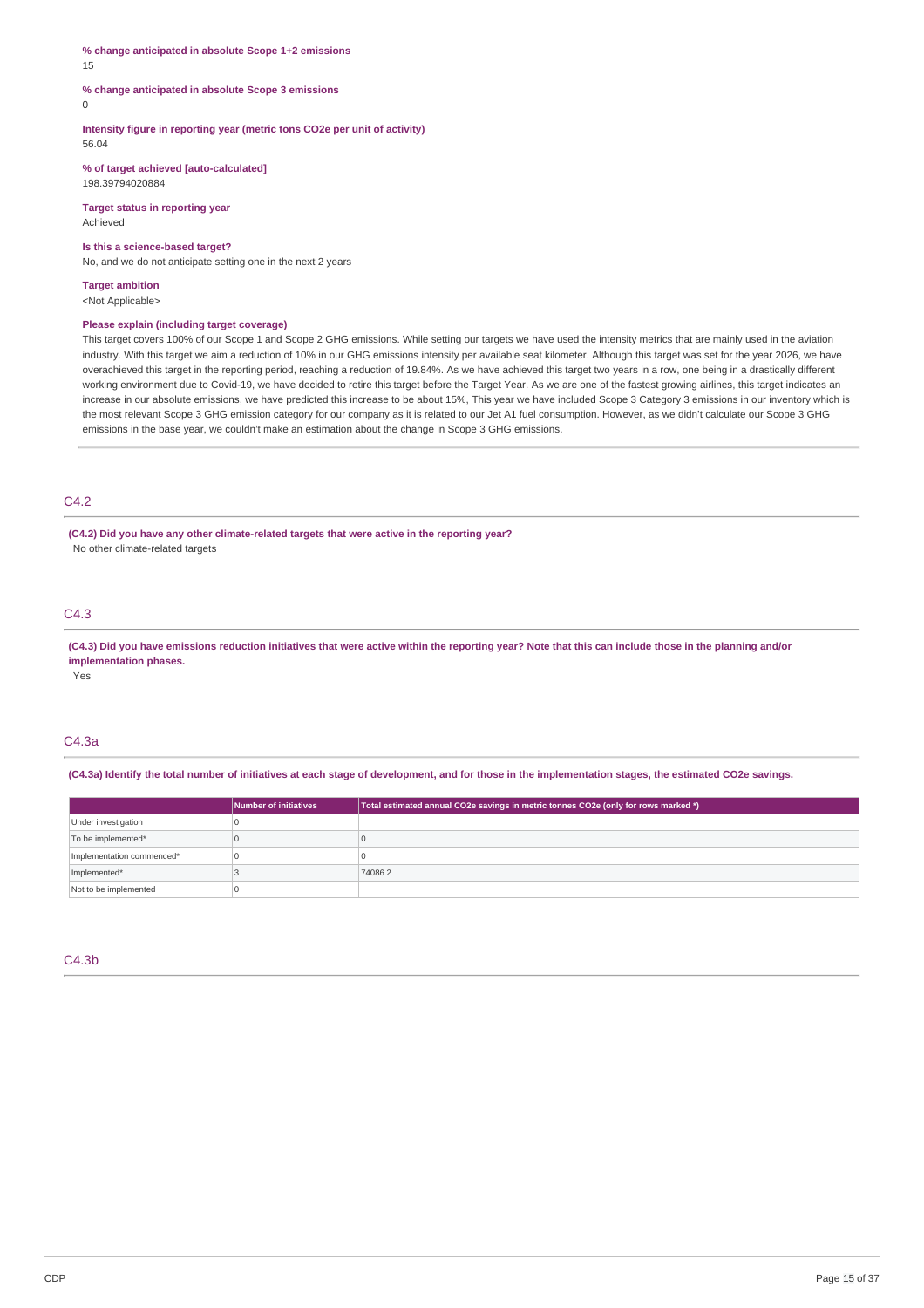#### **(C4.3b) Provide details on the initiatives implemented in the reporting year in the table below.**

**Initiative category & Initiative type**

| Transportation | :ienc<br>≅le ettic<br>าลทง<br>venio<br>''^^ |
|----------------|---------------------------------------------|

**Estimated annual CO2e savings (metric tonnes CO2e)** 64685.2

**Scope(s)** Scope 1

### **Voluntary/Mandatory**

Voluntary

0

**Annual monetary savings (unit currency – as specified in C0.4)** 57664000

**Investment required (unit currency – as specified in C0.4)**

**Payback period** No payback

**Estimated lifetime of the initiative**

## Ongoing **Comment**

In 2020 we have reduced our GHG emissions through efficient flight planning and optimization of the flight routes during the flights. These two separate initiatives help us reduce fuel consumption considerably. During the reporting year we have reduced 64,685.20 tons of CO2e emissions through these efficiency measures. As these initiatives do not require an extra investment other than time and effort of our employees, the investment required value is given as zero. As the investment figure is zero, the payback period is selected as "no payback". The annual monetary savings are calculated using the price of fuel and the amount of fuel saved in kgs. The estimated lifetime of the initiative can't be calculated because these initiatives are optimization activities, and do not include any investment in new materials/machines that will have a certain lifetime. Therefore, the estimated lifetime is given as "ongoing".

### **Initiative category & Initiative type**

| ransportation | t vehicle replacement<br>Company<br>TIQQT<br>11.1.1<br>.<br>____<br>. |
|---------------|-----------------------------------------------------------------------|

**Estimated annual CO2e savings (metric tonnes CO2e)** 9400

**Scope(s)** Scope 1

### **Voluntary/Mandatory**

Voluntary

**Annual monetary savings (unit currency – as specified in C0.4)** 8381000

**Investment required (unit currency – as specified in C0.4)** 5156875276

**Payback period** >25 years

**Estimated lifetime of the initiative**

16-20 years

#### **Comment**

We have increased the Airbus Neo percentage on our fleet from 39% in 2019 to 50% in 2020, with the addition of 9 Airbus A320 NEO, and 5 A321 NEO aircraft. Our fleet age has also decreased from 5.35 to 5.04 in 2020. These new investments resulted in 9,400 tonnes of CO2 savings. Annual monetary savings are calculated using the unit fuel price and amount of fuel saved during the reporting year. This is part of an on-going investment. In 2020 the investment in these new technology aircraft were around 5.16 billion TL. Renewal of our fleet is embedded into our business strategy since 2012, therefore these investments are considered as a fundamental cost of performing our business rather than an incremental cost occurring as a result of an emission reduction project.

## C4.3c

**(C4.3c) What methods do you use to drive investment in emissions reduction activities?**

| <b>Method</b> | Comment                                                                                                                                                                                                             |
|---------------|---------------------------------------------------------------------------------------------------------------------------------------------------------------------------------------------------------------------|
|               | Dedicated budget for energy  We have planned the amount of the investments to be made for the fuel efficiency projects until 2020 and dedicated a budget for them. However, as this information is confidential, we |
| efficiency    | cannot communicate the exact amount of the budget.                                                                                                                                                                  |

## $C<sub>4</sub>5$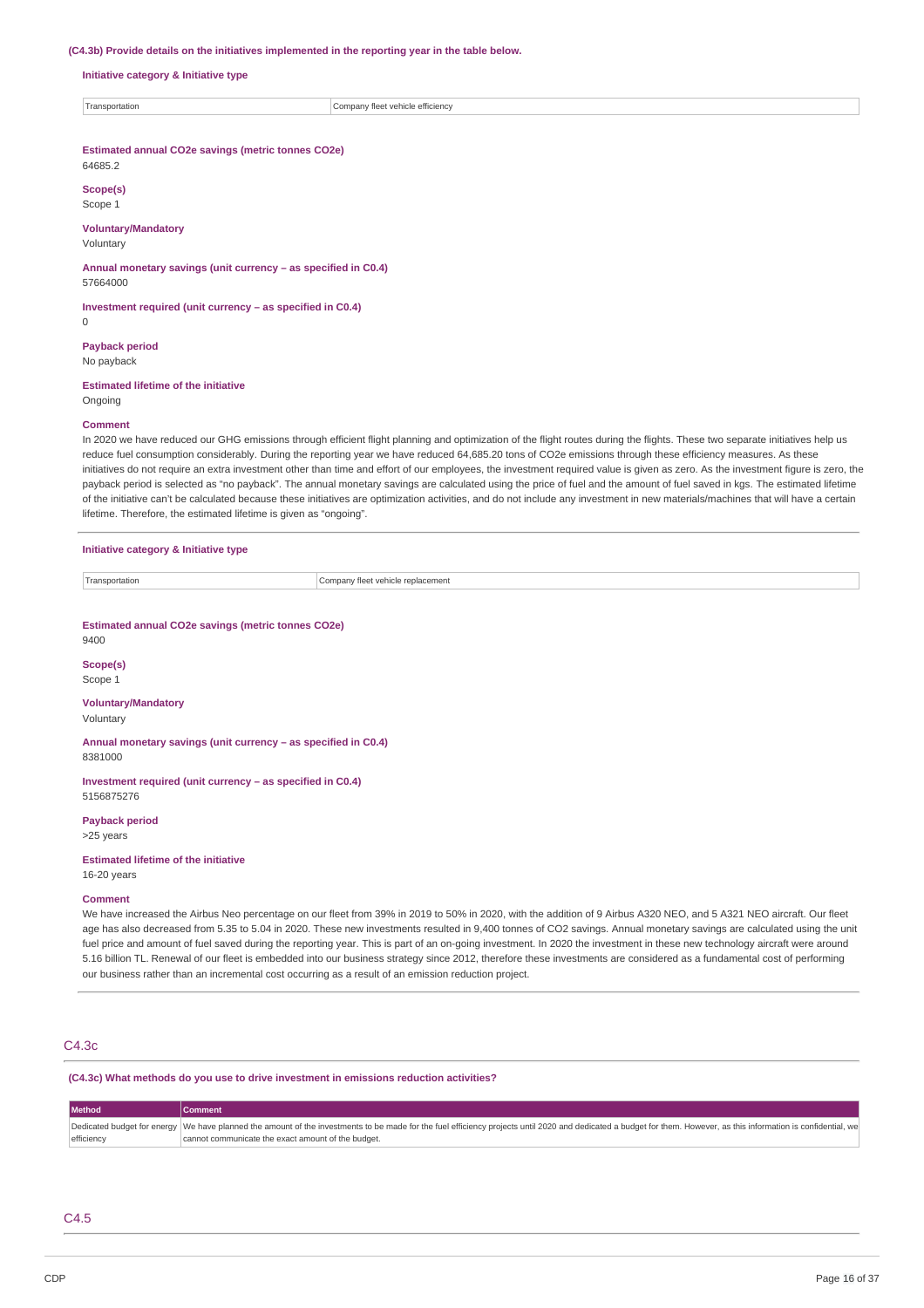## C5. Emissions methodology

## C5.1

**(C5.1) Provide your base year and base year emissions (Scopes 1 and 2).**

### **Scope 1**

**Base year start** January 1 2013

**Base year end** December 31 2013

**Base year emissions (metric tons CO2e)** 1337708.71

**Comment**

### **Scope 2 (location-based)**

**Base year start** January 1 2013

**Base year end** December 31 2013

**Base year emissions (metric tons CO2e)** 1430.22

**Comment** We only calculate Scope 2 location based, we don't use any market-based instruments.

## **Scope 2 (market-based)**

**Base year start** January 1 2013

**Base year end** December 31 2013

**Base year emissions (metric tons CO2e)**  $\Omega$ 

**Comment** We don't calculate market based Scope 2 emissions.

## C5.2

(C5.2) Select the name of the standard, protocol, or methodology you have used to collect activity data and calculate emissions. ISO 14064-1

The Greenhouse Gas Protocol: A Corporate Accounting and Reporting Standard (Revised Edition)

## C6. Emissions data

## C6.1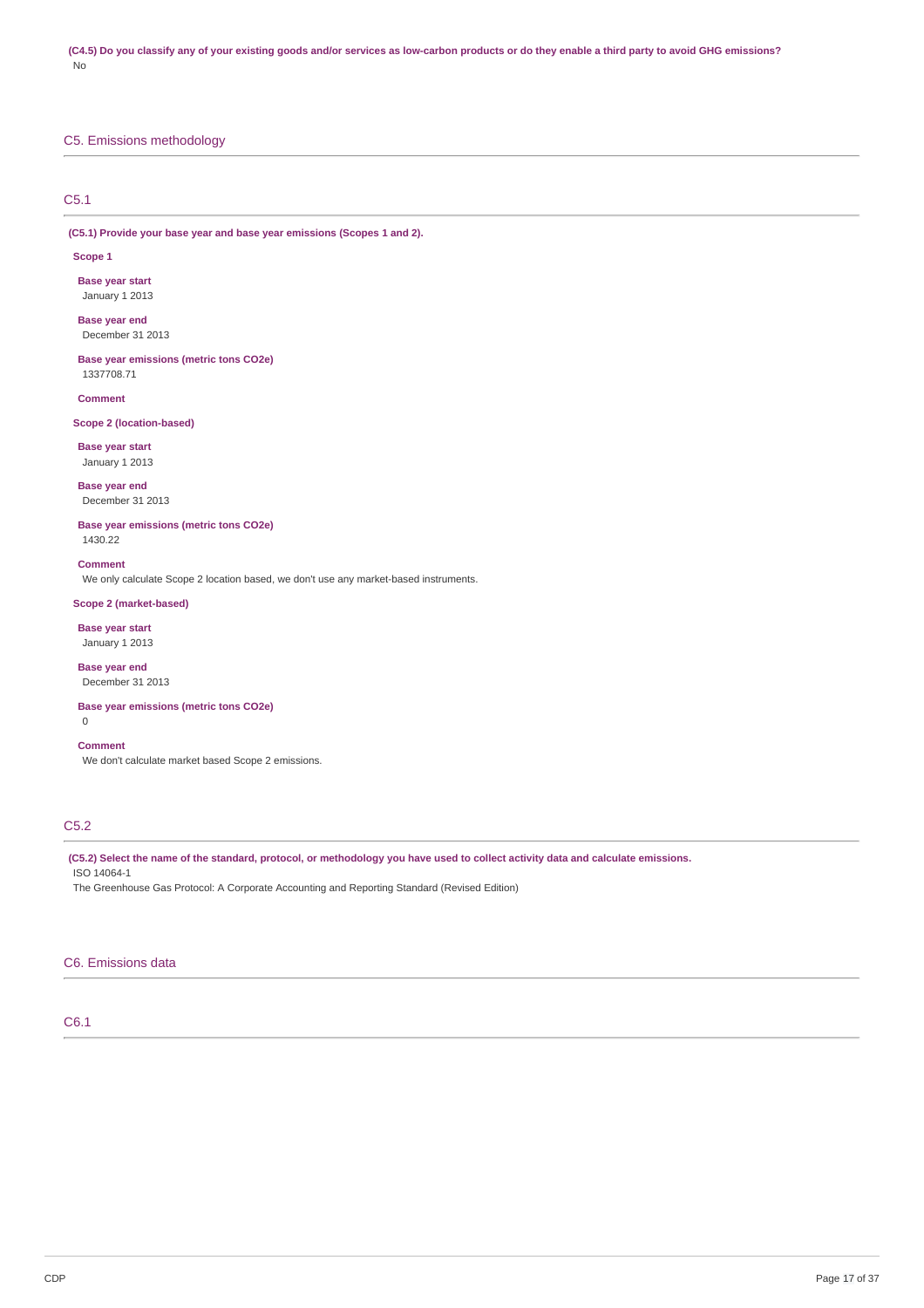#### **(C6.1) What were your organization's gross global Scope 1 emissions in metric tons CO2e?**

### **Reporting year**

**Gross global Scope 1 emissions (metric tons CO2e)** 1245098.59

## **Start date**

<Not Applicable>

### **End date**

<Not Applicable>

### **Comment**

We haven't purchased any emission reduction certificates in the reporting year; therefore, our gross global Scope 1 emissions are equal to our net global Scope 1 emissions.

### C6.2

### **(C6.2) Describe your organization's approach to reporting Scope 2 emissions.**

#### **Row 1**

### **Scope 2, location-based**

We are reporting a Scope 2, location-based figure

## **Scope 2, market-based**

We have no operations where we are able to access electricity supplier emission factors or residual emissions factors and are unable to report a Scope 2, market-based figure

#### **Comment**

We have emissions from our electricity use in the EU and other airports, however we don't have any supplier specific data to be able to report market based Scope2 emissions. We also don't use any market-based instruments.

### C6.3

**(C6.3) What were your organization's gross global Scope 2 emissions in metric tons CO2e?**

#### **Reporting year**

**Scope 2, location-based** 3463.37

## **Scope 2, market-based (if applicable)**

<Not Applicable>

## **Start date**

<Not Applicable>

## **End date**

<Not Applicable>

### **Comment**

Our main electricity consumption is in Turkey, we also consume electricity in the airports where we land outside of Turkey, however we don't have any market specific data. We haven't purchased any emission reduction or renewable energy certificates in the reporting year, therefore our gross global Scope 2 emissions are equal to our net global Scope 2 emissions.

## C6.4

(C6.4) Are there any sources (e.g. facilities, specific GHGs, activities, geographies, etc.) of Scope 1 and Scope 2 emissions that are within your selected reporting **boundary which are not included in your disclosure?**

No

## C6.5

**(C6.5) Account for your organization's gross global Scope 3 emissions, disclosing and explaining any exclusions.**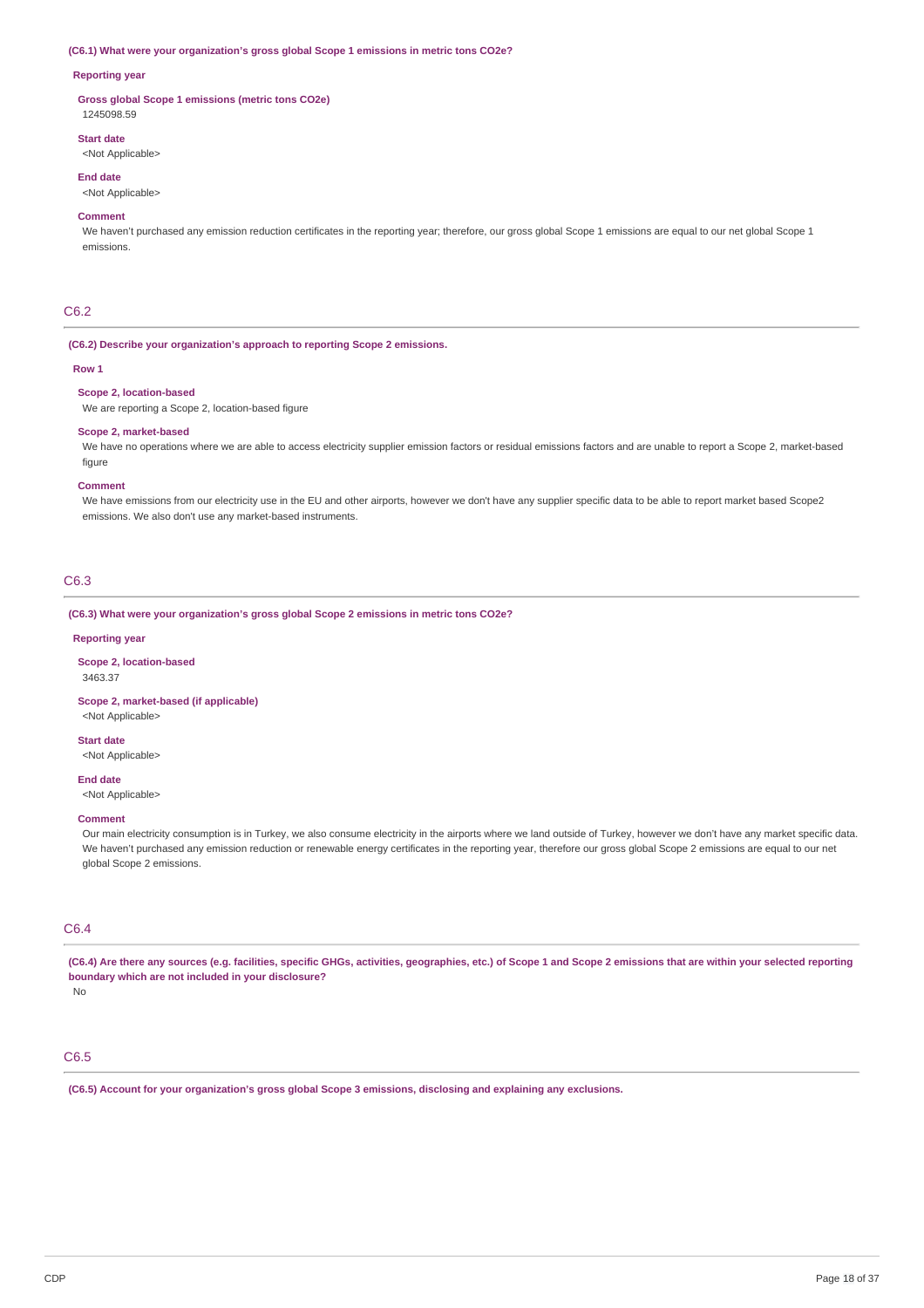### **Purchased goods and services**

**Evaluation status** Not relevant, explanation provided

**Metric tonnes CO2e** <Not Applicable>

### **Emissions calculation methodology**

<Not Applicable>

#### **Percentage of emissions calculated using data obtained from suppliers or value chain partners**

<Not Applicable>

### **Please explain**

As over 99% of our Combined (Scope 1 and Scope 2) emissions caused by our jet kerosene fuel consumption, we prioritized our efforts to manage this emission source as it will have the biggest potential to reduce our overall GHG emissions. Regarding the purchased goods and services, our main Scope 3 GHG emission source would also be our jet-kerosene consumption, which shall be evaluated under category 3-Fuel and energy related activities. Remaining purchases of goods and services are assessed via GHG Protocol's Scope 3 evaluator tool, to have minimal impact on our Scope 3 GHG emissions <1%, therefore these emission sources will probably not be included in our Scope 3 calculations. Our impact threshold is selected as 2%, and according to the analysis this Scope 3 category has an impact of 0.60%

## **Capital goods**

**Evaluation status**

Relevant, not yet calculated

### **Metric tonnes CO2e**

<Not Applicable>

#### **Emissions calculation methodology**

<Not Applicable>

#### **Percentage of emissions calculated using data obtained from suppliers or value chain partners** <Not Applicable>

#### **Please explain**

Pegasus Airlines had signed for up to purchase 100 A320 & A321 NEO Family aircraft with Airbus in 2012, 75 of which subjected to a firm order and 25 optional. In 2020 we have included 9 A320-Neo and 5 A321-Neo Aircraft in our fleet. The GHG emissions from the production and transportation of these aircraft are a relevant source of Scope 3 GHG emissions. However, as over 99% of our Combined (Scope 1 and Scope 2) emissions caused by our jet kerosene fuel consumption, we prioritized our efforts to manage this emission source as it will have the biggest potential to reduce our overall GHG emissions. Reducing our Scope 1 emissions from fuel consumption will also have a positive effect on our Scope 3 emissions because our main source of scope 3 emissions are well to tank emissions of fuels. In the future we will include our relevant Scope 3 emission sources in our Inventory

### **Fuel-and-energy-related activities (not included in Scope 1 or 2)**

**Evaluation status**

Relevant, calculated

## **Metric tonnes CO2e**

258748.13

### **Emissions calculation methodology**

99.44% of our Scope 1 and Scope 2 GHG emissions come from our Jet A1 fuel consumption. This is why, when calculating the Scope 3 Category 3 GHG emissions, we only included the well to tank emissions of our Jet Fuel consumption. 100% of the activity data was already collected from our fuel suppliers. To calculate this figure, we have used the well to tank emission factors published by DEFRA (Conversion Factors 2020 Full Set for Advanced Users). The jet A1 consumption figures are multiplied with WTT emission factors in order to calculate WTT GHG emissions of the fuels used in our aircraft. The calculation was conducted according to the methodology outlined in the GHG Protocol Corporate Value Chain (Scope 3) Accounting and Reporting Standard.

**Percentage of emissions calculated using data obtained from suppliers or value chain partners**

### **Please explain**

100

100% of the fuel consumption figures are taken from suppliers.

#### **Upstream transportation and distribution**

**Evaluation status**

Not relevant, explanation provided

**Metric tonnes CO2e** <Not Applicable>

### **Emissions calculation methodology**

<Not Applicable>

**Percentage of emissions calculated using data obtained from suppliers or value chain partners**

## <Not Applicable> **Please explain**

We don't purchase any raw materials that would have a significant impact (>2%) on our Scope 3 GHG emissions. Our only raw material that is relevant is jet kerosene, and its transportation related impacts are reviewed under Category 3. According to the analysis made with the Scope 3 evaluator tool of GHG Protocol, this Scope 3 category is also not relevant to our operations as its weight is 0.001% in all our operations.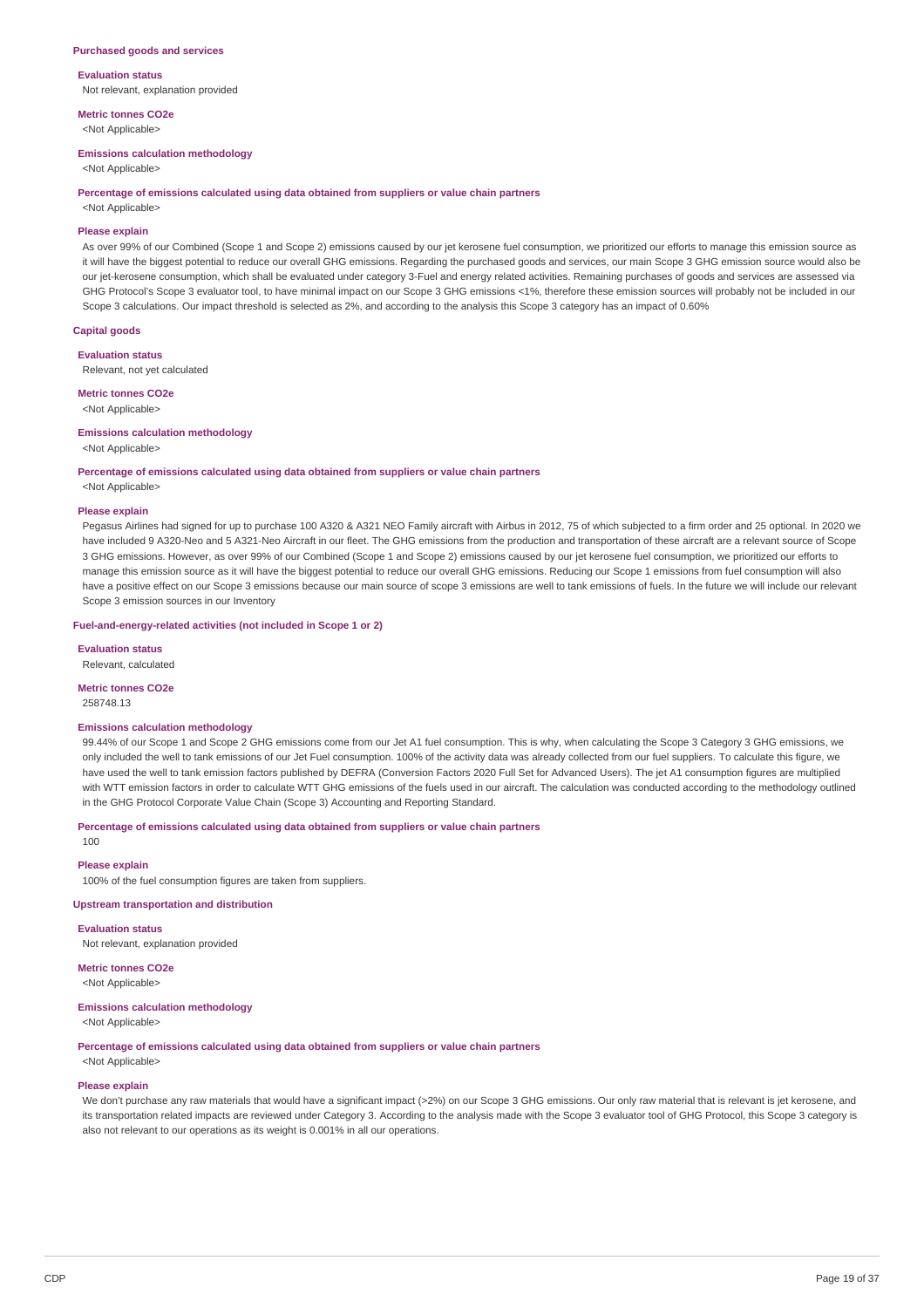### **Waste generated in operations**

### **Evaluation status**

Not relevant, explanation provided

**Metric tonnes CO2e** <Not Applicable>

#### **Emissions calculation methodology**

<Not Applicable>

### **Percentage of emissions calculated using data obtained from suppliers or value chain partners**

<Not Applicable>

### **Please explain**

According to the analysis we have performed using the Scope 3 evaluator of GHG protocol, this Scope 3 category is assessed to be not-relevant for our operations. The impact of this category is assessed to be 0.01% of our total Scope 3 GHG emissions, as it is way below our 2% threshold, this category is assessed to be not relevant.

### **Business travel**

**Evaluation status**

Not relevant, explanation provided

### **Metric tonnes CO2e**

<Not Applicable>

### **Emissions calculation methodology**

<Not Applicable>

**Percentage of emissions calculated using data obtained from suppliers or value chain partners**

<Not Applicable>

### **Please explain**

All of the business travel of our employees are made using our own aircraft; therefore they are included in our Scope 1 GHG emissions. Therefore, business travel is not a relevant source of Scope 3 emissions for our organization.

### **Employee commuting**

### **Evaluation status**

Not relevant, explanation provided

## **Metric tonnes CO2e**

<Not Applicable>

### **Emissions calculation methodology**

<Not Applicable>

**Percentage of emissions calculated using data obtained from suppliers or value chain partners**

# <Not Applicable>

**Please explain** According to the evaluation we have performed using the Scope 3 evaluator tool of GHG Protocol, the impact of employee commuting on our scope 3 GHG emissions is

0.94% which is below our 2% significance threshold. Therefore this category is not assessed to be a relevant source of Scope 3 emissions.

### **Upstream leased assets**

**Evaluation status**

Not relevant, explanation provided

#### **Metric tonnes CO2e** <Not Applicable>

## **Emissions calculation methodology**

## <Not Applicable>

**Percentage of emissions calculated using data obtained from suppliers or value chain partners**

<Not Applicable>

## **Please explain**

The GHG emissions from our leased assets are reported under Scope 1 or Scope 2, because the upstream leased assets are under our control.

## **Downstream transportation and distribution**

## **Evaluation status**

Not relevant, explanation provided

## **Metric tonnes CO2e**

<Not Applicable>

## **Emissions calculation methodology**

<Not Applicable>

**Percentage of emissions calculated using data obtained from suppliers or value chain partners**

## <Not Applicable>

## **Please explain**

As we provide a service not a product, this Scope 3 category is not relevant for our organization.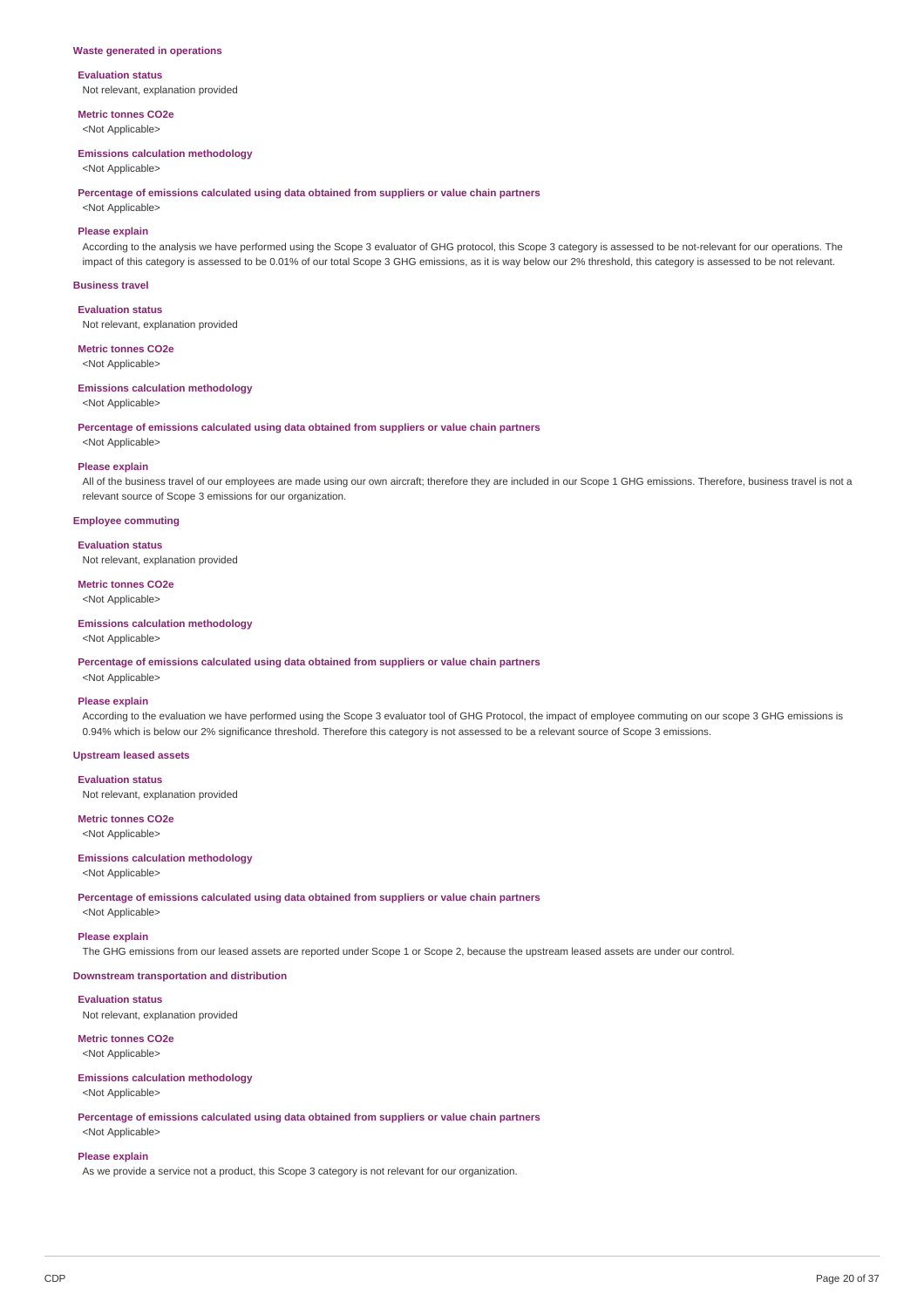### **Processing of sold products**

**Evaluation status** Not relevant, explanation provided

**Metric tonnes CO2e** <Not Applicable>

### **Emissions calculation methodology**

<Not Applicable>

### **Percentage of emissions calculated using data obtained from suppliers or value chain partners** <Not Applicable>

### **Please explain**

As we provide a service not a product, this Scope 3 category is not relevant for our organization.

### **Use of sold products**

**Evaluation status** Not relevant, explanation provided

## **Metric tonnes CO2e**

<Not Applicable>

### **Emissions calculation methodology**

<Not Applicable>

**Percentage of emissions calculated using data obtained from suppliers or value chain partners** <Not Applicable>

#### **Please explain**

As we provide a service not a product, this Scope 3 category is not relevant for our organization.

### **End of life treatment of sold products**

**Evaluation status** Not relevant, explanation provided

**Metric tonnes CO2e** <Not Applicable>

## **Emissions calculation methodology**

<Not Applicable>

**Percentage of emissions calculated using data obtained from suppliers or value chain partners** <Not Applicable>

### **Please explain**

As we provide a service not a product, this Scope 3 category is not relevant for our organization.

## **Downstream leased assets**

**Evaluation status**

Not relevant, explanation provided

### **Metric tonnes CO2e** <Not Applicable>

**Emissions calculation methodology**

<Not Applicable>

**Percentage of emissions calculated using data obtained from suppliers or value chain partners** <Not Applicable>

#### **Please explain**

We do not own any downstream leased assets.

## **Franchises**

**Evaluation status** Not relevant, explanation provided

## **Metric tonnes CO2e**

<Not Applicable>

### **Emissions calculation methodology** <Not Applicable>

**Percentage of emissions calculated using data obtained from suppliers or value chain partners**

## <Not Applicable> **Please explain**

Pegasus does not have any franchises.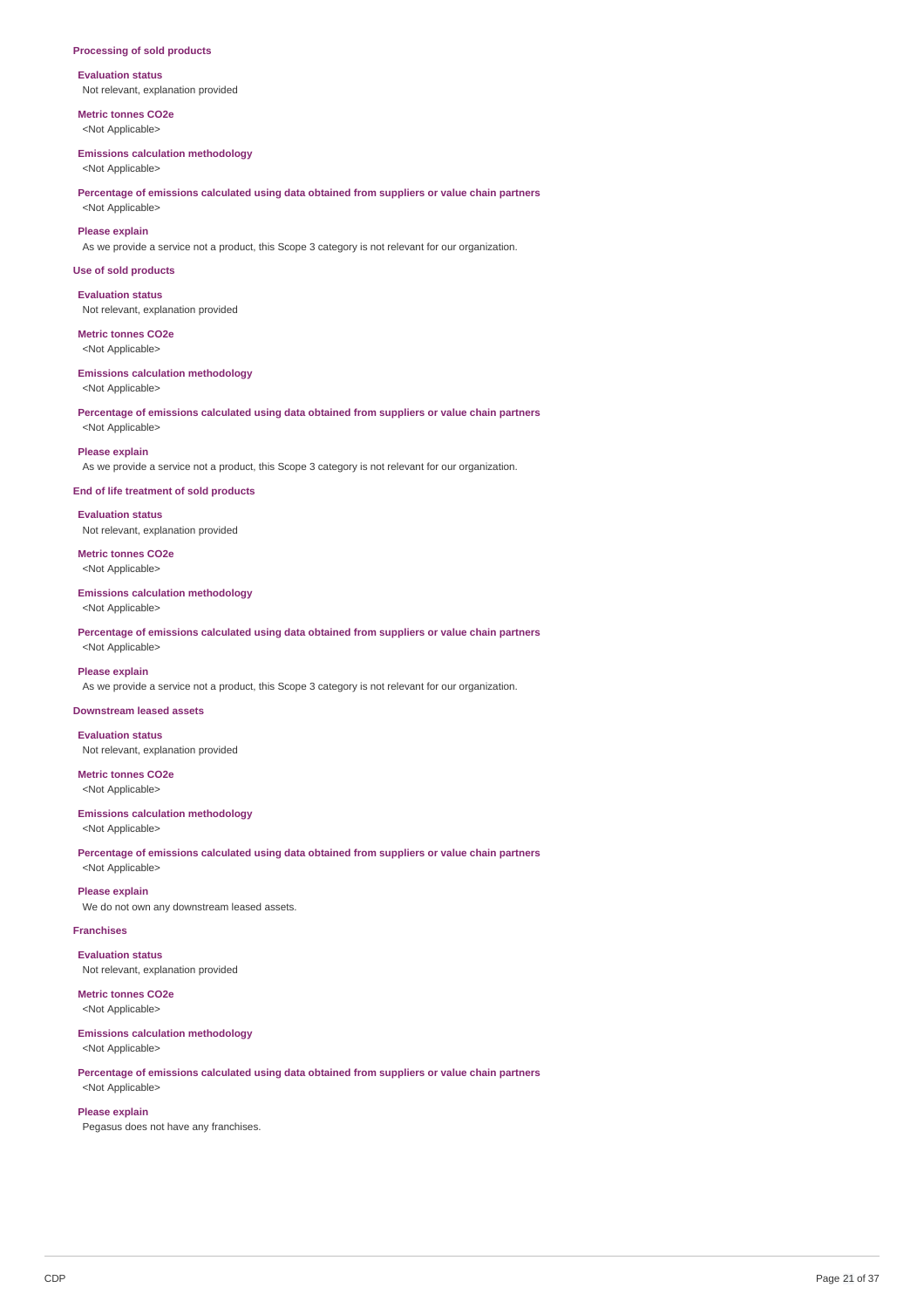#### **Investments**

**Evaluation status** Not relevant, explanation provided

**Metric tonnes CO2e** <Not Applicable>

#### **Emissions calculation methodology**

<Not Applicable>

**Percentage of emissions calculated using data obtained from suppliers or value chain partners**

<Not Applicable>

## **Please explain**

As we are not in the finance sector, the GHG emissions resulting from our investments are usually included in the Scope 1 and Scope 2 calculations.

### **Other (upstream)**

**Evaluation status** Not relevant, explanation provided

**Metric tonnes CO2e**

<Not Applicable>

### **Emissions calculation methodology**

<Not Applicable>

**Percentage of emissions calculated using data obtained from suppliers or value chain partners**

## <Not Applicable> **Please explain**

We don't have any other sources of upstream Scope 3 emissions.

#### **Other (downstream)**

**Evaluation status**

Not relevant, explanation provided

### **Metric tonnes CO2e** <Not Applicable>

## **Emissions calculation methodology**

<Not Applicable>

**Percentage of emissions calculated using data obtained from suppliers or value chain partners**

## <Not Applicable> **Please explain**

We don't have any other sources of downstream Scope 3 emissions.

## C6.7

**(C6.7) Are carbon dioxide emissions from biogenic carbon relevant to your organization?** No

## C6.10

(C6.10) Describe your gross global combined Scope 1 and 2 emissions for the reporting year in metric tons CO2e per unit currency total revenue and provide any **additional intensity metrics that are appropriate to your business operations.**

**Intensity figure** 0.00026

1248561.95

**Metric numerator (Gross global combined Scope 1 and 2 emissions, metric tons CO2e)**

**Metric denominator** unit total revenue

**Metric denominator: Unit total** 4803560000

**Scope 2 figure used** Location-based

**% change from previous year** 14.77

**Direction of change** Increased

### **Reason for change**

On March 30, 2020 we had announced a forced suspension of all our domestic and international flights based on Covid-19 related restrictions imposed by the authorities. As part of transition to controlled social life, our domestic flights between limited destinations in Turkey determined by the Turkish General Directorate of Civil Aviation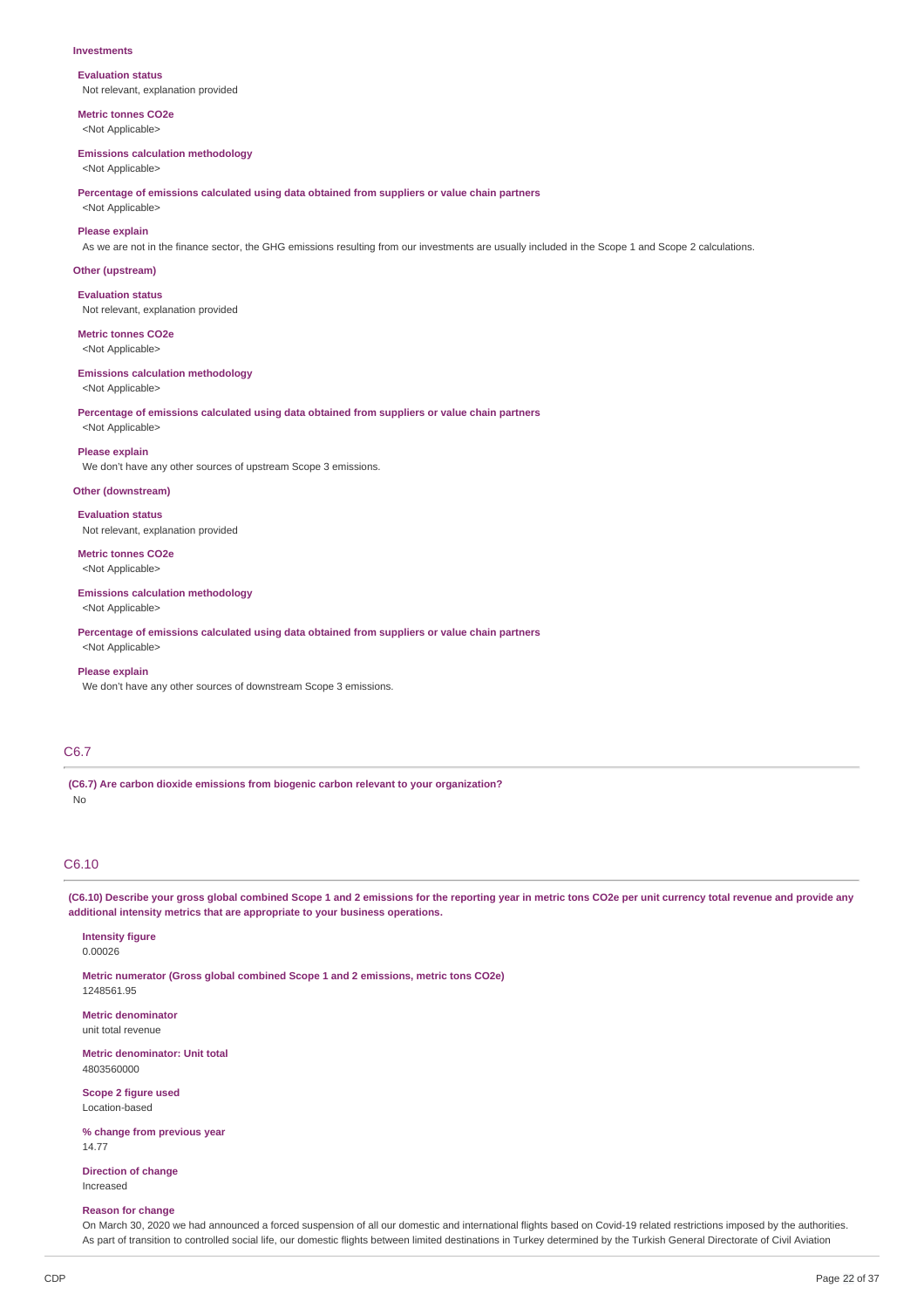restarted on June 1, 2020 and our domestic network expanded gradually thereafter. We resumed our international operations on June 13, 2020 with a limited number of destinations and our schedule expanded in the following period to the extent permitted by continuing travel restrictions in our operating geography. Covid-19 related measures which are given above resulted in a 56.43% decrese in our revenue from 11 billion TL in 2019 to 4.8 billion TL in 2020. However, our absolute GHG emissions have reduced by 50% marking an increase of 14.77% on our emissions intensity per unit revenue from 0,000226 in 2019 to 0,000260 in 2020.

### **Intensity figure**

203.68

**Metric numerator (Gross global combined Scope 1 and 2 emissions, metric tons CO2e)** 1248561.95

**Metric denominator**

full time equivalent (FTE) employee

**Metric denominator: Unit total** 6130

**Scope 2 figure used** Location-based

**% change from previous year** 49.72

**Direction of change** Decreased

### **Reason for change**

On March 30, 2020 we had announced a forced suspension of all our domestic and international flights based on Covid-19 related restrictions imposed by the authorities. As part of transition to controlled social life, our domestic flights between limited destinations in Turkey determined by the Turkish General Directorate of Civil Aviation restarted on June 1, 2020 and our domestic network expanded gradually thereafter. We resumed our international operations on June 13, 2020 with a limited number of destinations and our schedule expanded in the following period to the extent permitted by continuing travel restrictions in our operating geography. Covid-19 related measures which are given above resulted in a 50% decrease in our GHG emissions. Although we were facing a serious crisis due to Covid-19, the number of our employees only reduced by 0.55% from 6164 in 2019 to 6130 in 2020. This resulted in a decrease of 49.7% on our emissions intensity per FTE.

#### **Intensity figure** 0.012026

**Metric numerator (Gross global combined Scope 1 and 2 emissions, metric tons CO2e)** 1248561.95

**Metric denominator**

kilometer

**Metric denominator: Unit total** 103823203

**Scope 2 figure used** Location-based

**% change from previous year** 0.07

**Direction of change** Decreased

#### **Reason for change**

On March 30, 2020 we had announced a forced suspension of all our domestic and international flights based on Covid-19 related restrictions imposed by the authorities. As part of transition to controlled social life, our domestic flights between limited destinations in Turkey determined by the Turkish General Directorate of Civil Aviation restarted on June 1, 2020 and our domestic network expanded gradually thereafter. We resumed our international operations on June 13, 2020 with a limited number of destinations and our schedule expanded in the following period to the extent permitted by continuing travel restrictions in our operating geography. Covid-19 related measures which are given above resulted in a 50% decrease in our GHG emissions and 49.96% decrease in the flown distance. This resulted in a decrease of 0,07% on our emissions intensity per km.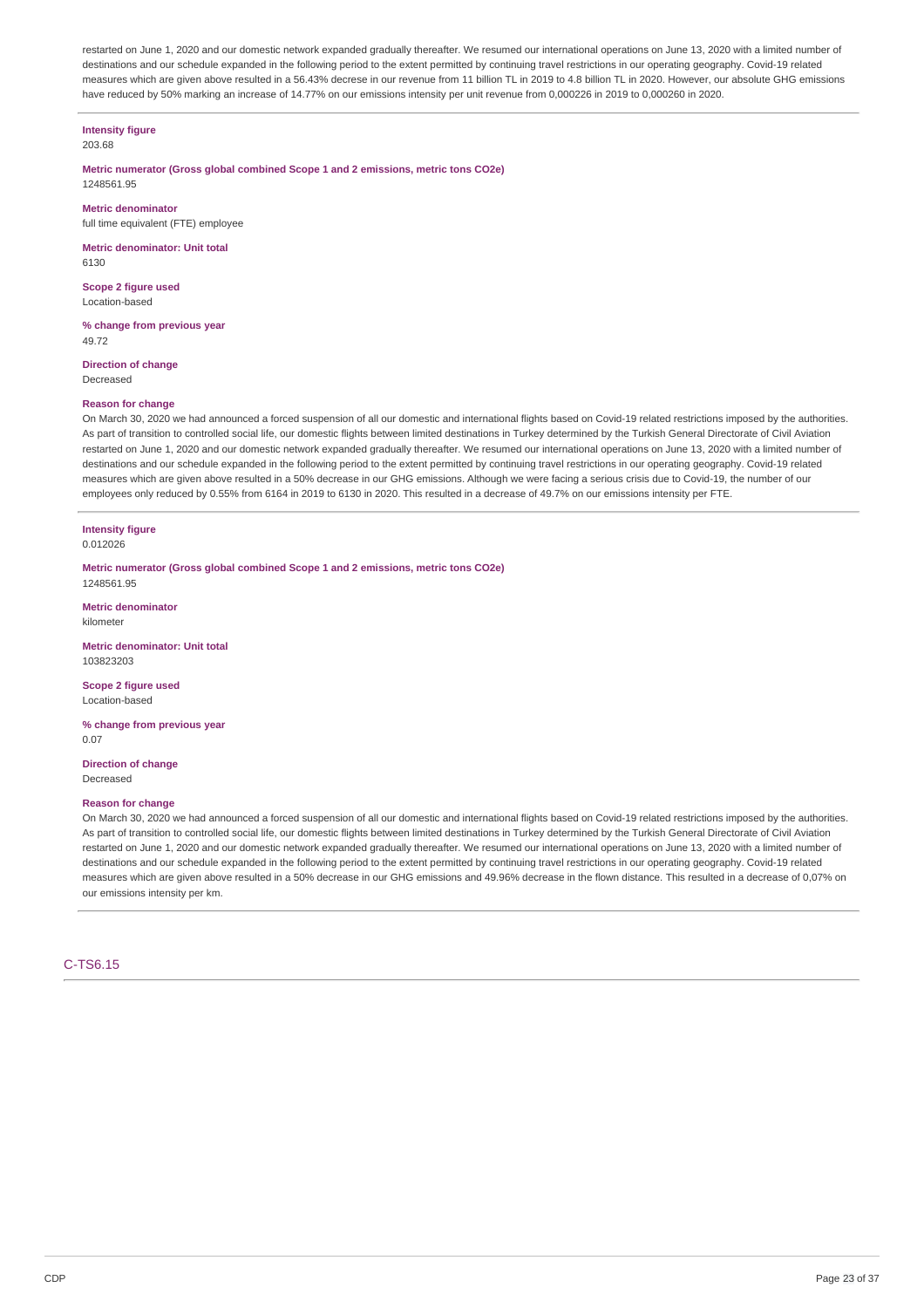(C-TS6.15) What are your primary intensity (activity-based) metrics that are appropriate to your emissions from transport activities in Scope 1, 2, and 3?

### **Aviation**

**Scopes used for calculation of intensities** Report Scope 1 + 2

**Intensity figure** 0.00008

**Metric numerator: emissions in metric tons CO2e** 1243473.16

**Metric denominator: unit** p.km

**Metric denominator: unit total** 15515203417

**% change from previous year** 25.25

#### Please explain any exclusions in your coverage of transport emissions in selected category, and reasons for change in emissions intensity.

On March 30, 2020 we had announced a forced suspension of all our domestic and international flights based on Covid-19 related restrictions imposed by the authorities. As part of transition to controlled social life, our domestic flights between limited destinations in Turkey determined by the Turkish General Directorate of Civil Aviation restarted on June 1, 2020 and our domestic network expanded gradually thereafter. We resumed our international operations on June 13, 2020 with a limited number of destinations and our schedule expanded in the following period to the extent permitted by continuing travel restrictions in our operating geography. The passenger km for 2020 has decreased by 60.15%, our GHG emissions resulting from our flights have also decreased by 47.30% . As a result our emissions intensities per p.km for aviation activities have increased by 25.25% from 0.000064 in 2019 to 0.0000801 in 2020. While calculating GHG emissions resulting from our aviation activities, jet kerosene consumption, fire extinguishers and diesel oil consumption in our own GPU units are included as scope 1. Diesel oil consumption of the GPU units that are not operated by us and 400 Hz electricity consumption are included as Scope2.

### **ALL**

**Scopes used for calculation of intensities** Report Scope 1 + 2

**Intensity figure** 0.000081

**Metric numerator: emissions in metric tons CO2e** 1248561.95

**Metric denominator: unit** p.km

**Metric denominator: unit total** 15515203417

**% change from previous year** 25.46

Please explain any exclusions in your coverage of transport emissions in selected category, and reasons for change in emissions intensity.

On March 30, 2020 we had announced a forced suspension of all our domestic and international flights based on Covid-19 related restrictions imposed by the authorities. As part of transition to controlled social life, our domestic flights between limited destinations in Turkey determined by the Turkish General Directorate of Civil Aviation restarted on June 1, 2020 and our domestic network expanded gradually thereafter. We resumed our international operations on June 13, 2020 with a limited number of destinations and our schedule expanded in the following period to the extent permitted by continuing travel restrictions in our operating geography. The passenger km for 2020 has decreased by 60.15%, our gross global Scope1+Scope GHG emissions have also decreased by 50%. As a result, our emissions intensities per p.km for all of our activities have increased by 25.46% from 0.0000641 in 2019 to 0.0000805 in 2020.

### C7. Emissions breakdowns

## C7.1

**(C7.1) Does your organization break down its Scope 1 emissions by greenhouse gas type?** Yes

## C7.1a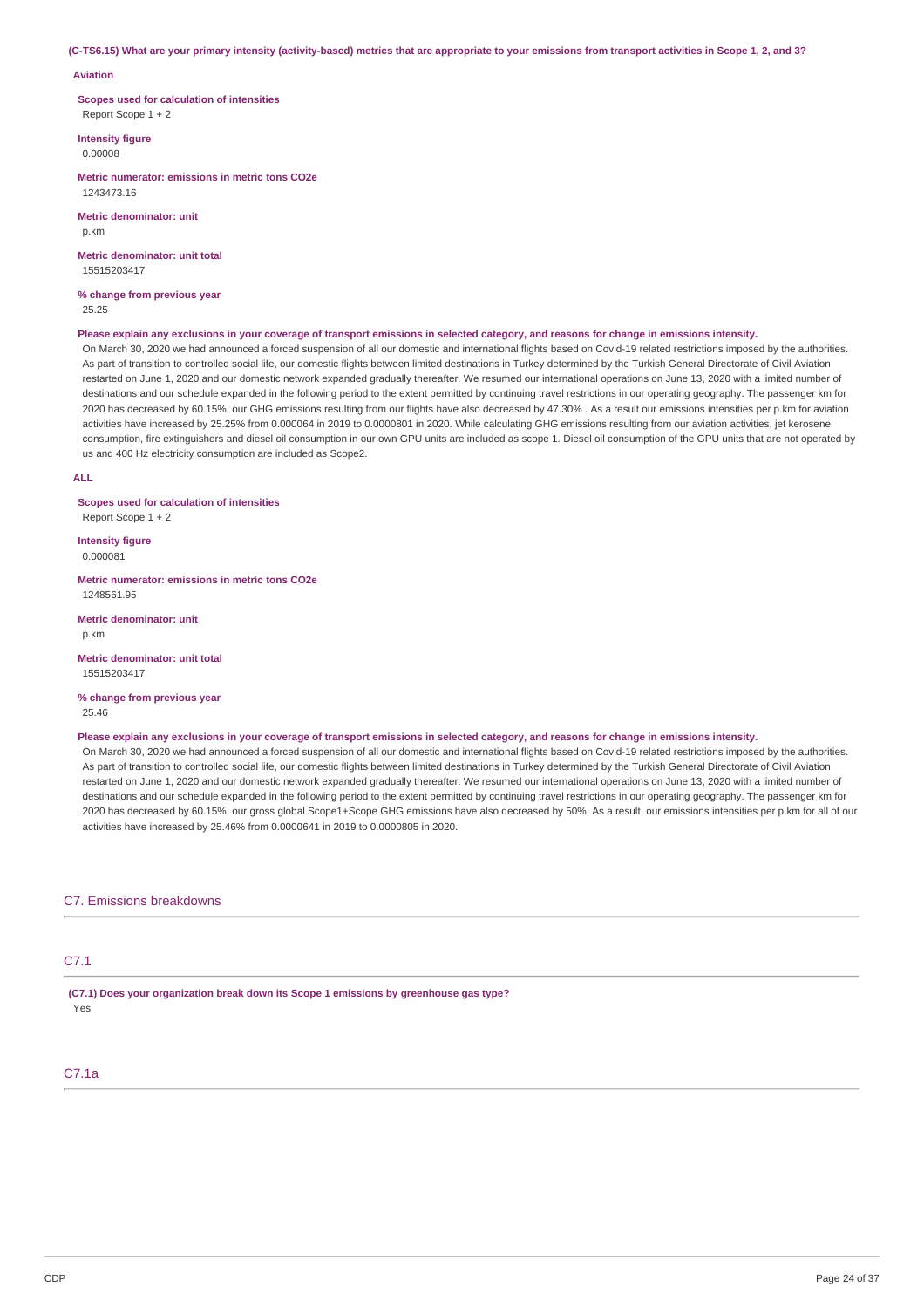### (C7.1a) Break down your total gross global Scope 1 emissions by greenhouse gas type and provide the source of each used greenhouse warming potential **(GWP).**

| <b>Greenhouse</b><br>gas | Scope 1 emissions (metric tons of<br>CO <sub>2e</sub> | <b>GWP Reference</b>                                                                                                                                                                                                                   |
|--------------------------|-------------------------------------------------------|----------------------------------------------------------------------------------------------------------------------------------------------------------------------------------------------------------------------------------------|
| CO <sub>2</sub>          | 1244245.01                                            | IPCC Fourth Assessment Report (AR4 - 100 year)                                                                                                                                                                                         |
| CH4                      | 0.53                                                  | IPCC Fourth Assessment Report (AR4 - 100 year)<br>As we calculate our GHG emissions resulting from our flights using the CORSIA emission factor, we only have CO2 data for our flights. Other gases are not<br>calculated for flights. |
| <b>N2O</b>               | 34.82                                                 | IPCC Fourth Assessment Report (AR4 - 100 year)<br>As we calculate our GHG emissions resulting from our flights using the CORSIA emission factor, we only have CO2 data for our flights. Other gases are not<br>calculated for flights. |
| <b>HFCs</b>              | 818.22                                                | IPCC Fourth Assessment Report (AR4 - 100 year)                                                                                                                                                                                         |

## C7.2

## **(C7.2) Break down your total gross global Scope 1 emissions by country/region.**

| <b>Country/Region</b> | CO <sub>2e</sub> )<br><u>ಿಂ (metric tons ರಿಲ್ಲ</u> |
|-----------------------|----------------------------------------------------|
| Turkey                | 5098.55                                            |

## C7.3

**(C7.3) Indicate which gross global Scope 1 emissions breakdowns you are able to provide.** By business division By facility By activity

## C7.3a

### **(C7.3a) Break down your total gross global Scope 1 emissions by business division.**

| <b>Business division</b> | Scope 1 emissions (metric ton CO2e) |
|--------------------------|-------------------------------------|
| Flights                  | 1241543.99                          |
| <b>Ground Operations</b> | 3310.27                             |
| <b>Offices</b>           | 89.64                               |
| Headquarters             | 154.68                              |

## C7.3b

**(C7.3b) Break down your total gross global Scope 1 emissions by business facility.**

| Facility                                                                               | Scope 1 emissions (metric tons CO2e) | Latitude  | Longitude |
|----------------------------------------------------------------------------------------|--------------------------------------|-----------|-----------|
| Istanbul Aeropark Company Headquarters (Including Scope 1 GHG emissions from Aircraft) | 1243227.17                           | 40.929857 | 29.306877 |
| Sabiha Gokcen Airport                                                                  | 1786.34                              | 40.906473 | 29.315316 |
| Izmir Adnan Menderes Airport                                                           | 36.73                                | 38.293822 | 27.151943 |
| Antalya Airport                                                                        | 18.36                                | 36.904361 | 30.801871 |
| Ankara Airport                                                                         | 12.57                                | 40.116115 | 32.99301  |
| <b>Trabzon Airport</b>                                                                 | 3.37                                 | 40.994339 | 39.782373 |
| Kayseri Airport                                                                        | 3.09                                 | 38.765464 | 35.482104 |
| Adana Airport                                                                          | 2.02                                 | 36,98548  | 35.297284 |
| Bodrum Airport                                                                         | 6.85                                 | 37.244456 | 27.673032 |
| Dalaman Airport                                                                        | 1.58                                 | 36.717369 | 28,786883 |
| Other offices                                                                          | 0.51                                 |           |           |

## C7.3c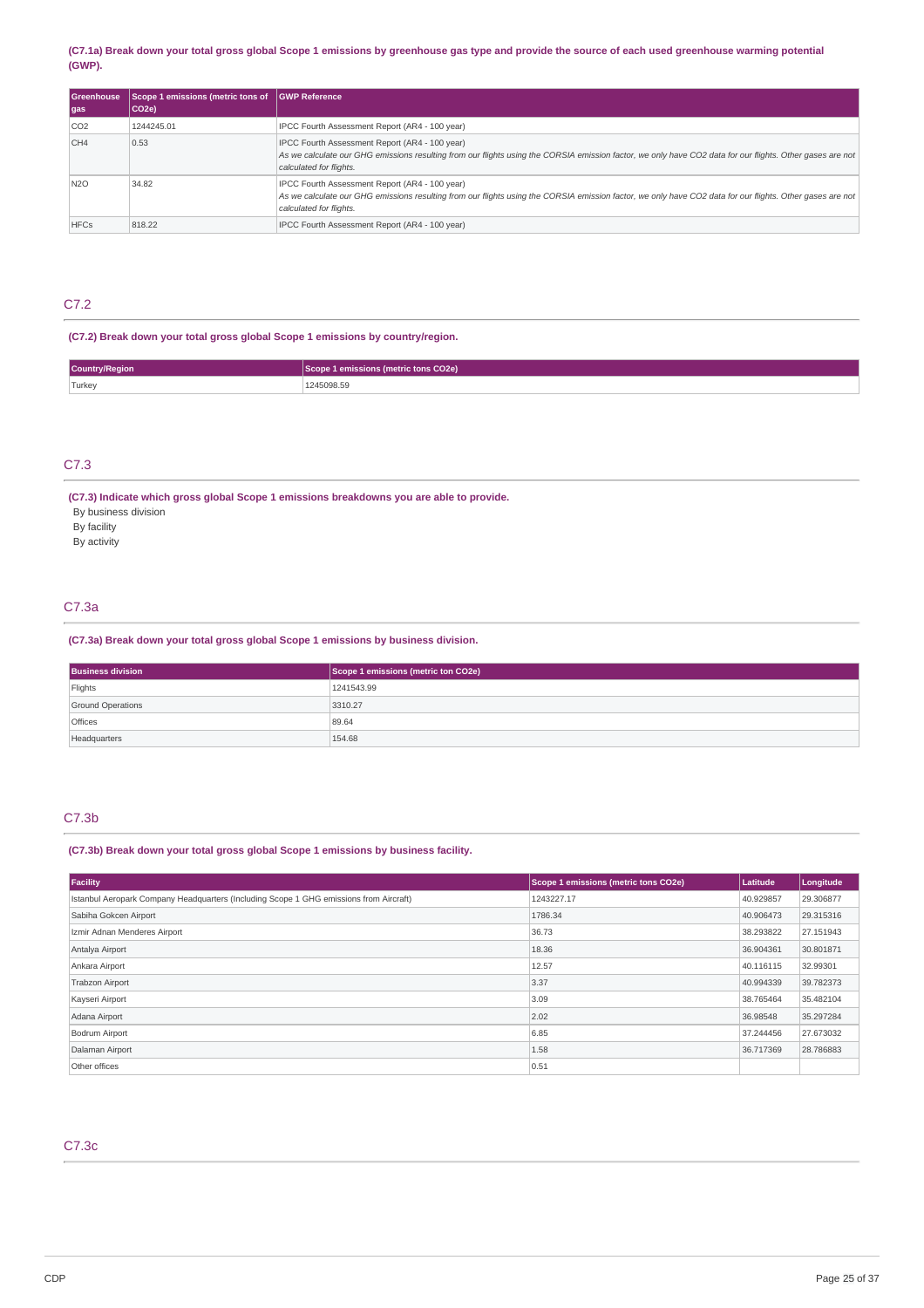### **(C7.3c) Break down your total gross global Scope 1 emissions by business activity.**

| <b>Activity</b>                                            | Scope 1 emissions (metric tons CO2e) |  |
|------------------------------------------------------------|--------------------------------------|--|
| Jet kerosene consumption                                   | 1241543.99                           |  |
| Diesel oil consumption (GPU, APU, ASU, ACU and generators) | 713.97                               |  |
| Gasoline consumption (generators)                          | 1.07                                 |  |
| Fugitive emissions from refrigerators and air conditioners | 3.44                                 |  |
| Fugitive emissions from fire extinguishers                 | 814.78                               |  |
| Diesel oil consumption (mobile sources)                    | 1925.09                              |  |
| Gasoline consumption (mobile sources)                      | 96.24                                |  |

## C-CE7.4/C-CH7.4/C-CO7.4/C-EU7.4/C-MM7.4/C-OG7.4/C-ST7.4/C-TO7.4/C-TS7.4

(C-CE7.4/C-CH7.4/C-CO7.4/C-EU7.4/C-MM7.4/C-OG7.4/C-ST7.4/C-TO7.4/C-TS7.4) Break down your organization's total gross global Scope 1 emissions by sector **production activity in metric tons CO2e.**

|                                                   | <b>Gross Scope 1</b><br>emissions, metric tons emissions, metric<br>CO <sub>2e</sub> | Net Scope 1<br>tons CO <sub>2</sub> e | <b>Comment</b>                                                                                                                                                                                                                                                             |
|---------------------------------------------------|--------------------------------------------------------------------------------------|---------------------------------------|----------------------------------------------------------------------------------------------------------------------------------------------------------------------------------------------------------------------------------------------------------------------------|
| Cement production<br>activities                   | <not applicable=""></not>                                                            | <not applicable=""></not>             | <not applicable=""></not>                                                                                                                                                                                                                                                  |
| Chemicals production<br>activities                | <not applicable=""></not>                                                            | <not applicable=""></not>             | <not applicable=""></not>                                                                                                                                                                                                                                                  |
| Coal production<br>activities                     | <not applicable=""></not>                                                            | <not applicable=""></not>             | <not applicable=""></not>                                                                                                                                                                                                                                                  |
| Electric utility activities                       | <not applicable=""></not>                                                            | <not applicable=""></not>             | <not applicable=""></not>                                                                                                                                                                                                                                                  |
| Metals and mining<br>production activities        | <not applicable=""></not>                                                            | <not applicable=""></not>             | <not applicable=""></not>                                                                                                                                                                                                                                                  |
| Oil and gas production<br>activities (upstream)   | <not applicable=""></not>                                                            | <not applicable=""></not>             | <not applicable=""></not>                                                                                                                                                                                                                                                  |
| Oil and gas production<br>activities (midstream)  | <not applicable=""></not>                                                            | <not applicable=""></not>             | <not applicable=""></not>                                                                                                                                                                                                                                                  |
| Oil and gas production<br>activities (downstream) | <not applicable=""></not>                                                            | <not applicable=""></not>             | <not applicable=""></not>                                                                                                                                                                                                                                                  |
| Steel production<br>activities                    | <not applicable=""></not>                                                            | <not applicable=""></not>             | <not applicable=""></not>                                                                                                                                                                                                                                                  |
| <b>Transport OEM</b><br>activities                | <not applicable=""></not>                                                            | <not applicable=""></not>             | <not applicable=""></not>                                                                                                                                                                                                                                                  |
| <b>Transport services</b><br>activities           | 1243072.49                                                                           | <not applicable=""></not>             | 99.84 % of our gross global Scope 1 emissions come from our flights. These emissions include the Jet kerosene consumption, fugitive<br>emissions from fire extinguishers on the aircraft, and diesel oil consumed in the GPU units that are under our operational control. |

## C7.5

**(C7.5) Break down your total gross global Scope 2 emissions by country/region.**

| <b>Country/Region</b>                                                                                                                                                                                                                                                                                                                                                              | Scope 2,<br>location-<br>based (metric based<br>tons CO2e) | Scope 2,<br>Imarket-<br>Imetric tons<br>$ CO2e\rangle$ | <b>Purchased and</b><br>(MWh) | Purchased and consumed low-carbon<br>consumed electricity, electricity, heat, steam or cooling<br>heat, steam or cooling accounted for in Scope 2 market-based<br>approach (MWh) |
|------------------------------------------------------------------------------------------------------------------------------------------------------------------------------------------------------------------------------------------------------------------------------------------------------------------------------------------------------------------------------------|------------------------------------------------------------|--------------------------------------------------------|-------------------------------|----------------------------------------------------------------------------------------------------------------------------------------------------------------------------------|
| Turkey                                                                                                                                                                                                                                                                                                                                                                             | 3348.73                                                    | 10                                                     | 6485.57                       |                                                                                                                                                                                  |
| CEE (Central and Eastern Europe)<br>This value includes all of our international flights. Although the region is selected as CEE, we have emissions<br>in other regions, but we are not able to differentiate those scope 2 emissions, that is why all Scope 2<br>emissions caused by the 400 Hz Electricity or GPU consumption of our aircraft are reported under this<br>region. | 114.64                                                     | $\overline{0}$                                         | 226.88                        |                                                                                                                                                                                  |

## C7.6

**(C7.6) Indicate which gross global Scope 2 emissions breakdowns you are able to provide.**

By business division

By facility By activity

C7.6a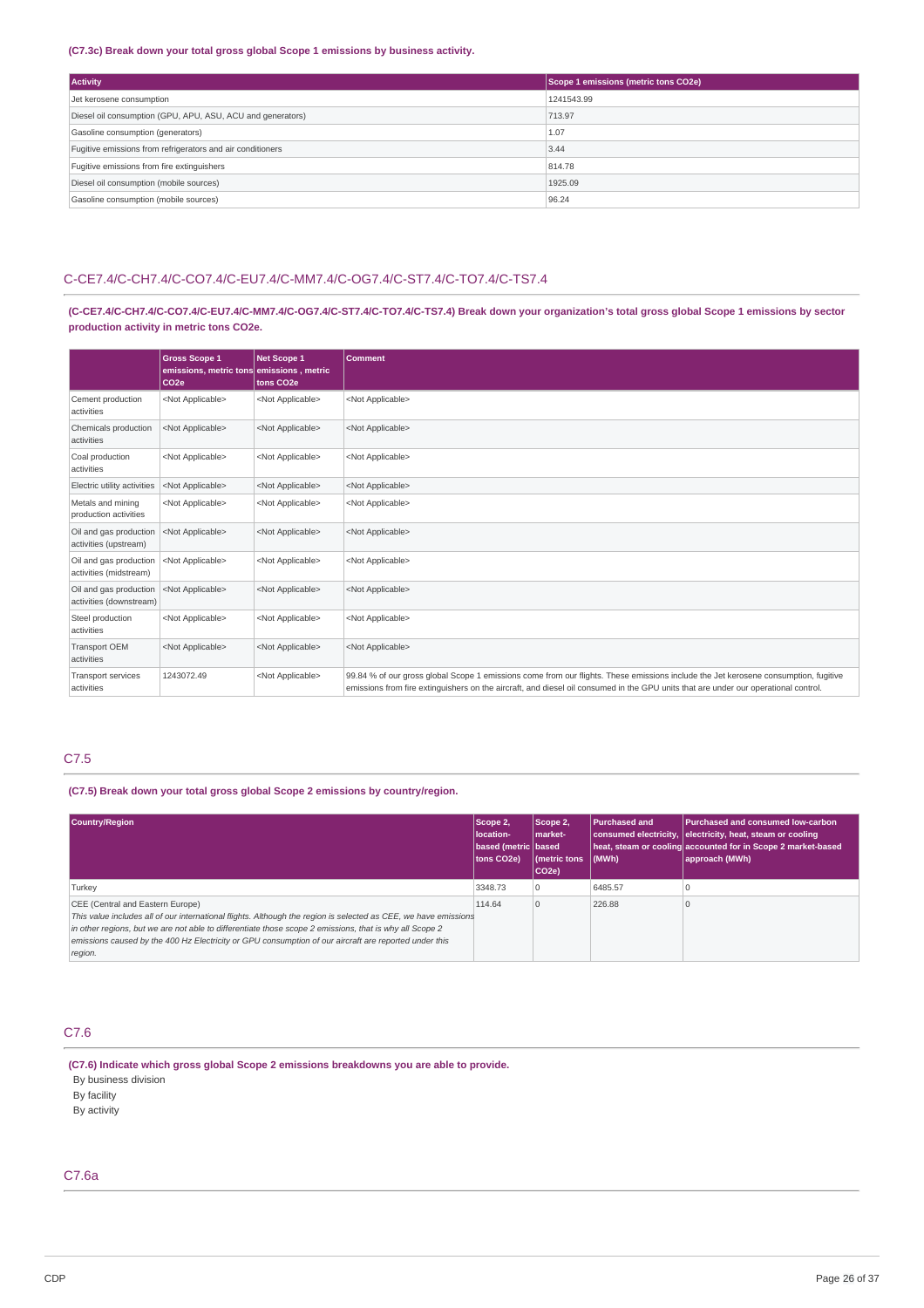### **(C7.6a) Break down your total gross global Scope 2 emissions by business division.**

| <b>Business division</b> | Scope 2, location-based (metric tons CO2e) | Scope 2, market-based (metric tons CO2e) |
|--------------------------|--------------------------------------------|------------------------------------------|
| Flights                  |                                            |                                          |
| <b>Ground Operations</b> | 400.68                                     |                                          |
| <b>Offices</b>           | 2233.76                                    |                                          |
| Headquarters             | 828.93                                     |                                          |

## C7.6b

## **(C7.6b) Break down your total gross global Scope 2 emissions by business facility.**

| Facility                                                                               | Scope 2, location-based (metric tons CO2e) | Scope 2, market-based (metric tons CO2e) |
|----------------------------------------------------------------------------------------|--------------------------------------------|------------------------------------------|
| Istanbul Aeropark Company Headquarters (Including 400Hz and GPU from flights operated) | 1229.61                                    |                                          |
| Sabiha Gokcen Airport                                                                  | 1811.05                                    |                                          |
| Izmir Adnan Menderes Airport                                                           | 33.3                                       |                                          |
| Antalya Airport                                                                        | 137.77                                     |                                          |
| Ankara Airport                                                                         | 44.55                                      |                                          |
| <b>Trabzon Airport</b>                                                                 |                                            |                                          |
| Kayseri Airport                                                                        | 5.1                                        |                                          |
| Adana Airport                                                                          | 0.91                                       |                                          |
| Bodrum Airport                                                                         | 2.54                                       |                                          |
| Dalaman Airport                                                                        | 2.07                                       |                                          |
| Other offices                                                                          | 193.47                                     |                                          |

## C7.6c

### **(C7.6c) Break down your total gross global Scope 2 emissions by business activity.**

| <b>Activity</b>                               | Scope 2, location-based (metric tons CO2e) | Scope 2, market-based (metric tons CO2e) |
|-----------------------------------------------|--------------------------------------------|------------------------------------------|
| Electricity consumption                       | 2705.48                                    |                                          |
| Central heating with natural gas              | 357.21                                     |                                          |
| 400 Hz Consumption (Domestic)                 | 284.37                                     |                                          |
| 400 Hz Consumption (International)            | 110.04                                     |                                          |
| Ground Power Unit (GPU) Usage (Domestic)      | 1.67                                       |                                          |
| Ground Power Unit (GPU) Usage (International) | 4.6                                        |                                          |

### C-CE7.7/C-CH7.7/C-CO7.7/C-MM7.7/C-OG7.7/C-ST7.7/C-TO7.7/C-TS7.7

(C-CE7.7/C-CH7.7/C-CO7.7/C-MM7.7/C-OG7.7/C-ST7.7/C-TO7.7/C-TS7.7) Break down your organization's total gross global Scope 2 emissions by sector production **activity in metric tons CO2e.**

|                                                   | Scope 2, location-based,<br>metric tons CO2e | Scope 2, market-based (if<br>applicable), metric tons CO2e | <b>Comment</b>                                                                                                                                                                         |
|---------------------------------------------------|----------------------------------------------|------------------------------------------------------------|----------------------------------------------------------------------------------------------------------------------------------------------------------------------------------------|
| Cement production activities                      | <not applicable=""></not>                    | <not applicable=""></not>                                  | <not applicable=""></not>                                                                                                                                                              |
| Chemicals production<br>activities                | <not applicable=""></not>                    | <not applicable=""></not>                                  | <not applicable=""></not>                                                                                                                                                              |
| Coal production activities                        | <not applicable=""></not>                    | <not applicable=""></not>                                  | <not applicable=""></not>                                                                                                                                                              |
| Metals and mining<br>production activities        | <not applicable=""></not>                    | <not applicable=""></not>                                  | <not applicable=""></not>                                                                                                                                                              |
| Oil and gas production<br>activities (upstream)   | <not applicable=""></not>                    | <not applicable=""></not>                                  | <not applicable=""></not>                                                                                                                                                              |
| Oil and gas production<br>activities (midstream)  | <not applicable=""></not>                    | <not applicable=""></not>                                  | <not applicable=""></not>                                                                                                                                                              |
| Oil and gas production<br>activities (downstream) | <not applicable=""></not>                    | <not applicable=""></not>                                  | <not applicable=""></not>                                                                                                                                                              |
| Steel production activities                       | <not applicable=""></not>                    | <not applicable=""></not>                                  | <not applicable=""></not>                                                                                                                                                              |
| Transport OEM activities                          | <not applicable=""></not>                    | <not applicable=""></not>                                  | <not applicable=""></not>                                                                                                                                                              |
| Transport services activities                     | 400.68                                       |                                                            | This figure includes the GHG emissions of 400Hz electricity consumption of our aircraft and consumption of<br>electricity generated by the GPU units that are not operated by Pegasus. |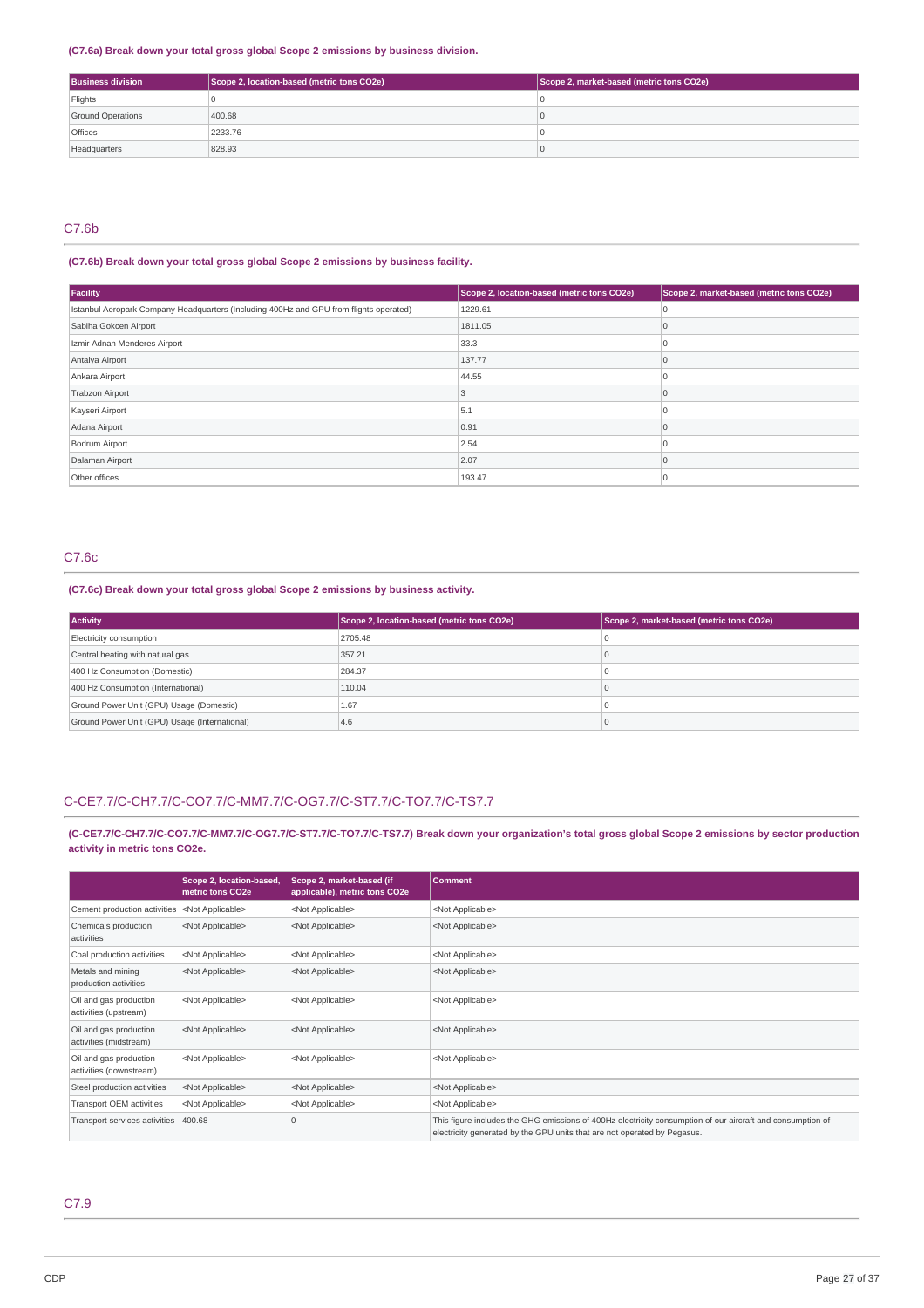(C7.9) How do your gross global emissions (Scope 1 and 2 combined) for the reporting year compare to those of the previous reporting year? Decreased

## C7.9a

(C7.9a) Identify the reasons for any change in your gross global emissions (Scope 1 and 2 combined), and for each of them specify how your emissions compare **to the previous year.**

|                                                  | Change in<br>emissions<br>(metric tons<br>CO <sub>2e</sub> ) | <b>Direction</b><br>of change value | Emissions<br>(percentage) | Please explain calculation                                                                                                                                                                                                                                                                                                                                                                                                                                                                                                          |
|--------------------------------------------------|--------------------------------------------------------------|-------------------------------------|---------------------------|-------------------------------------------------------------------------------------------------------------------------------------------------------------------------------------------------------------------------------------------------------------------------------------------------------------------------------------------------------------------------------------------------------------------------------------------------------------------------------------------------------------------------------------|
| Change in<br>renewable<br>energy<br>consumption  | 0                                                            | No change $ 0$                      |                           | No change in renewable energy consumption.                                                                                                                                                                                                                                                                                                                                                                                                                                                                                          |
| Other<br>emissions<br>reduction<br>activities    | 74086.2                                                      | Decreased 2.97                      |                           | Total emission reduction figure is calculated using the kg of avoided jet kerosene by the energy efficiency measures (details can be found in section 4.3b)<br>Total emission reductions= 74,086.20 tCO2e 2019 Total Emissions: 2,497,000 tCO2e Emission value % is calculated as follows: 74,086.20 / 2,497,000*100<br>$= 2.97%$                                                                                                                                                                                                   |
| Divestment                                       | $\Omega$                                                     | No change 0                         |                           | There were no divestments during the reporting period.                                                                                                                                                                                                                                                                                                                                                                                                                                                                              |
| Acquisitions 0                                   |                                                              | No change 0                         |                           | There were no acquisitions during the reporting period.                                                                                                                                                                                                                                                                                                                                                                                                                                                                             |
| Mergers                                          | $\Omega$                                                     | No change $ 0$                      |                           | There were no mergers during the reporting period.                                                                                                                                                                                                                                                                                                                                                                                                                                                                                  |
| Change in<br>output                              | 1043259.14                                                   | Decreased 44.1                      |                           | Due to Covid-19 pandemic, we had announced a forced suspension of all our domestic and international flights between March 30 and July 1st 2020. Also<br>after July 1st we were not able to work at full capacity. Therefore our operations has been drastically impacted by Covid-19. Our GHG emissions have<br>decreased by 1,043,259.14 tCO2e. Which translates to a 44.10% decrease due to Covid-19. 2019 Total Emissions: 2,497,000 tCO2e Emission value % is<br>calculated as follows: 1, 043,259.14 / 2,497,000*100 = 44.10% |
| Change in<br>methodology                         | $\mathbf 0$                                                  | No change 0                         |                           | There were no changes in methodology.                                                                                                                                                                                                                                                                                                                                                                                                                                                                                               |
| Change in<br>boundary                            | $\mathbf 0$                                                  | No change $ 0$                      |                           | There were no changes in boundary.                                                                                                                                                                                                                                                                                                                                                                                                                                                                                                  |
| Change in<br>physical<br>operating<br>conditions | $\Omega$                                                     | No change $ 0$                      |                           | There were no changes in physical operating conditions.                                                                                                                                                                                                                                                                                                                                                                                                                                                                             |
| Unidentified 0                                   |                                                              | No change $ 0$                      |                           | There were no unidentified changes.                                                                                                                                                                                                                                                                                                                                                                                                                                                                                                 |
| Other                                            | $\Omega$                                                     | No change 0                         |                           | There were no other changes.                                                                                                                                                                                                                                                                                                                                                                                                                                                                                                        |

## C7.9b

(C7.9b) Are your emissions performance calculations in C7.9 and C7.9a based on a location-based Scope 2 emissions figure or a market-based Scope 2 **emissions figure?**

Location-based

## C8. Energy

### C8.1

**(C8.1) What percentage of your total operational spend in the reporting year was on energy?** More than 50% but less than or equal to 55%

## C8.2

**(C8.2) Select which energy-related activities your organization has undertaken.**

|                                                    | Indicate whether your organization undertook this energy-related activity in the reporting year |
|----------------------------------------------------|-------------------------------------------------------------------------------------------------|
| Consumption of fuel (excluding feedstocks)         | Yes                                                                                             |
| Consumption of purchased or acquired electricity   | Yes                                                                                             |
| Consumption of purchased or acquired heat          | Yes                                                                                             |
| Consumption of purchased or acquired steam         | N <sub>o</sub>                                                                                  |
| Consumption of purchased or acquired cooling       | N <sub>o</sub>                                                                                  |
| Generation of electricity, heat, steam, or cooling | Yes                                                                                             |

## C8.2a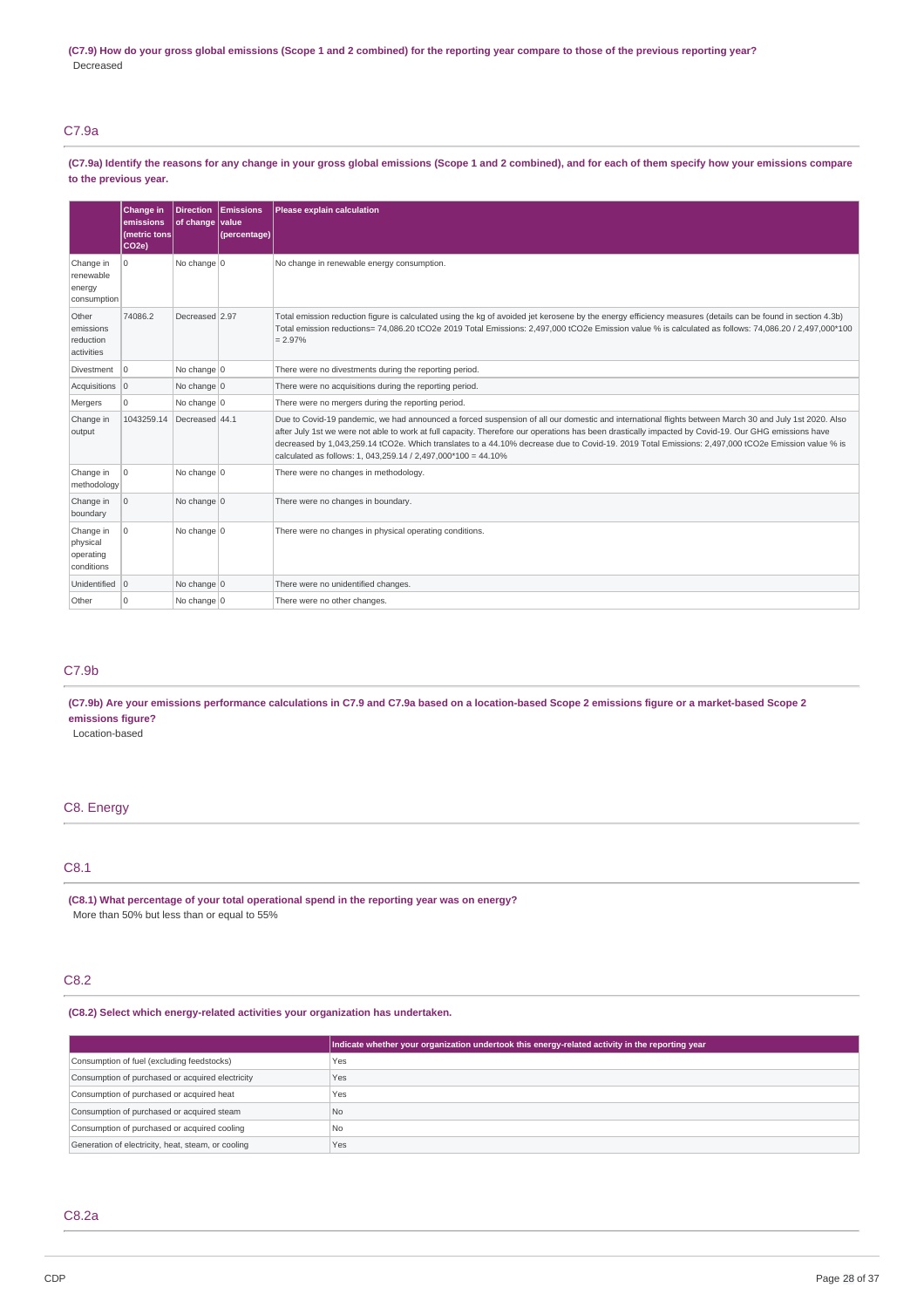### **(C8.2a) Report your organization's energy consumption totals (excluding feedstocks) in MWh.**

|                                                         | <b>Heating value</b>                  | MWh from renewable sources | MWh from non-renewable sources | Total (renewable and non-renewable) MWh |
|---------------------------------------------------------|---------------------------------------|----------------------------|--------------------------------|-----------------------------------------|
| Consumption of fuel (excluding feedstock)               | LHV (lower heating value) $ 0\rangle$ |                            | 4801952.08                     | 4801952.08                              |
| Consumption of purchased or acquired electricity        | <not applicable=""></not>             |                            | 6712.45                        | 6712.45                                 |
| Consumption of purchased or acquired heat               | <not applicable=""></not>             |                            | 1747.89                        | 1747.89                                 |
| Consumption of purchased or acquired steam              | <not applicable=""></not>             | <not applicable=""></not>  | <not applicable=""></not>      | <not applicable=""></not>               |
| Consumption of purchased or acquired cooling            | <not applicable=""></not>             | <not applicable=""></not>  | <not applicable=""></not>      | <not applicable=""></not>               |
| Consumption of self-generated non-fuel renewable energy | <not applicable=""></not>             |                            | <not applicable=""></not>      |                                         |
| Total energy consumption                                | <not applicable=""></not>             |                            | 4810412.42                     | 4810412.42                              |

## C8.2b

## **(C8.2b) Select the applications of your organization's consumption of fuel.**

|                                                         | Indicate whether your organization undertakes this fuel application |
|---------------------------------------------------------|---------------------------------------------------------------------|
| Consumption of fuel for the generation of electricity   | Yes                                                                 |
| Consumption of fuel for the generation of heat          | Yes                                                                 |
| Consumption of fuel for the generation of steam         | l No                                                                |
| Consumption of fuel for the generation of cooling       | No.                                                                 |
| Consumption of fuel for co-generation or tri-generation | l Nc                                                                |

## C8.2c

0

**(C8.2c) State how much fuel in MWh your organization has consumed (excluding feedstocks) by fuel type.**

| <b>Fuels (excluding feedstocks)</b><br>Jet Kerosene                                        |
|--------------------------------------------------------------------------------------------|
| <b>Heating value</b><br>LHV (lower heating value)                                          |
| Total fuel MWh consumed by the organization<br>4791731.17                                  |
| MWh fuel consumed for self-generation of electricity<br>0                                  |
| MWh fuel consumed for self-generation of heat<br>4791731 17                                |
| MWh fuel consumed for self-generation of steam<br><not applicable=""></not>                |
| MWh fuel consumed for self-generation of cooling<br><not applicable=""></not>              |
| MWh fuel consumed for self-cogeneration or self-trigeneration<br><not applicable=""></not> |
| <b>Emission factor</b><br>3.16                                                             |
| Unit<br>metric tons CO2 per metric ton                                                     |
| <b>Emissions factor source</b><br><b>ICAO Environmental Technical Manual-Volume IV</b>     |
|                                                                                            |

**Comment** Fuel used in our aircraft.

**Fuels (excluding feedstocks)** Diesel

**Heating value** LHV (lower heating value)

**Total fuel MWh consumed by the organization** 9837.63

**MWh fuel consumed for self-generation of electricity** 2678.5

**MWh fuel consumed for self-generation of heat** 7159.13

**MWh fuel consumed for self-generation of steam** <Not Applicable>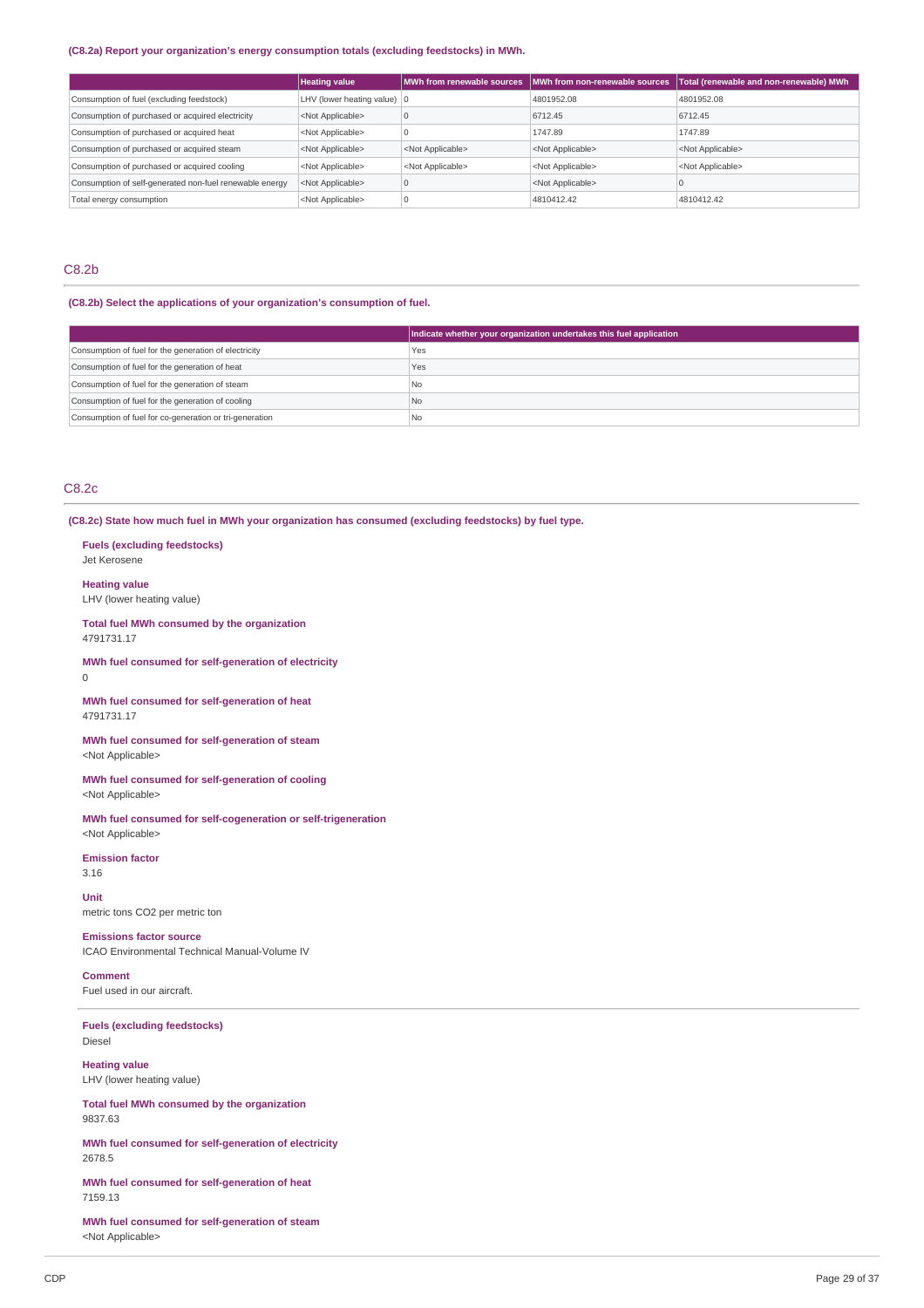## **MWh fuel consumed for self-generation of cooling**

<Not Applicable>

### **MWh fuel consumed for self-cogeneration or self-trigeneration** <Not Applicable>

**Emission factor**

2.68787

**Unit** kg CO2e per liter

**Emissions factor source** DEFRA Conversion Factors 2020 Full Set for Advanced Users-Fuels-Diesel (100% Mineral diesel)

### **Comment** Fuel used in company cars, generators and GPU's

**Fuels (excluding feedstocks)** Motor Gasoline

**Heating value** LHV (lower heating value)

**Total fuel MWh consumed by the organization** 383.27

**MWh fuel consumed for self-generation of electricity** 4.22

**MWh fuel consumed for self-generation of heat** 379.05

**MWh fuel consumed for self-generation of steam** <Not Applicable>

**MWh fuel consumed for self-generation of cooling** <Not Applicable>

**MWh fuel consumed for self-cogeneration or self-trigeneration** <Not Applicable>

**Emission factor** 2.31467

**Unit** kg CO2e per liter

## **Emissions factor source**

DEFRA Conversion Factors-2020 Full Set for Advanced Users-Fuels-Diesel (100% Mineral petrol)

**Comment**

Fuel used in company cars and generators.

## C8.2d

(C8.2d) Provide details on the electricity, heat, steam, and cooling your organization has generated and consumed in the reporting year.

|                     | <b>Total Gross generation</b><br>$ $ (MWh) | Generation that is consumed by the<br>organization (MWh) | (MWh) | Gross generation from renewable sources Generation from renewable sources that is consumed by the<br>organization (MWh) |
|---------------------|--------------------------------------------|----------------------------------------------------------|-------|-------------------------------------------------------------------------------------------------------------------------|
| Electricity 2682.72 |                                            | 2682.72                                                  |       |                                                                                                                         |
| Heat                | $\overline{0}$                             |                                                          |       |                                                                                                                         |
| Steam               |                                            |                                                          |       |                                                                                                                         |
| Cooling 0           |                                            |                                                          |       |                                                                                                                         |

## C-TS8.5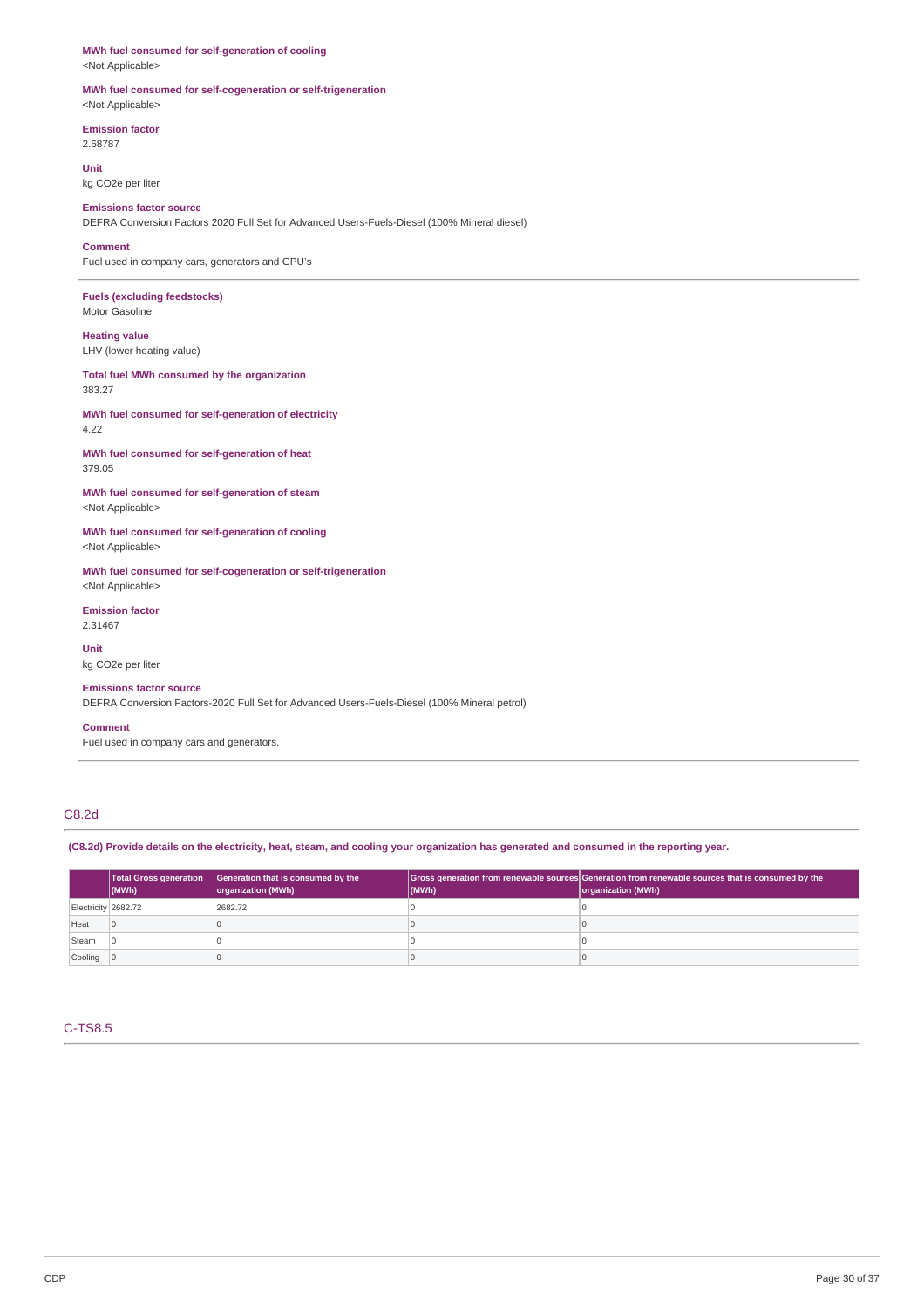### (C-TS8.5) Provide any efficiency metrics that are appropriate for your organization's transport products and/or services.

#### **Activity** Aviation

**Metric figure**

0.000215

**Metric numerator** MWh

**Metric denominator** Available seat.km

**Metric numerator: Unit total** 4791731.17

**Metric denominator: Unit total** 22278000000

**% change from last year** 1.59

### **Please explain**

Due to Covid-19 pandemic, we had announced a forced suspension of all our domestic and international flights between March 30 and July 1st 2020. Due to this forced suspension and reduction in the volume of our operations, and also due to our GHG emission reduction activities, our jet kerosene consumption in MWh has decreased by 50.10%. our ASK values have also decreased by 49.31%. Overall our intensity in MWh/ASK value has decreased by 1.59% when compared to the previous year.

## C9. Additional metrics

## C9.1

**(C9.1) Provide any additional climate-related metrics relevant to your business.**

### C-TO9.3/C-TS9.3

(C-TO9.3/C-TS9.3) Provide tracking metrics for the implementation of low-carbon transport technology over the reporting year.

## **Activity**

Aviation

## **Metric**

Fleet adoption

## **Technology**

Other, please specify (Fuel efficient aircraft)

## **Metric figure**

50.53

### **Metric unit**

Other, please specify (% of fleet)

### **Explanation**

Pegasus Airlines had signed for up to purchase 100 A320 & A321 NEO Family aircraft with Airbus in 2012, 75 of which subjected to a firm order and 25 optional. In 2020 we have included 9 A320-Neo and 5 A321-Neo Aircraft in our fleet. By the end of 2020, 50.53% of our fleet consists of A320 NEO aircraft.

## C-CE9.6/C-CG9.6/C-CH9.6/C-CN9.6/C-CO9.6/C-EU9.6/C-MM9.6/C-OG9.6/C-RE9.6/C-ST9.6/C-TO9.6/C-TS9.6

**(C-CE9.6/C-CG9.6/C-CH9.6/C-CN9.6/C-CO9.6/C-EU9.6/C-MM9.6/C-OG9.6/C-RE9.6/C-ST9.6/C-TO9.6/C-TS9.6) Does your organization invest in research and development (R&D) of low-carbon products or services related to your sector activities?**

|       | Investment in low-carbon R&D | Comment |
|-------|------------------------------|---------|
| Row 1 | No                           |         |

## C10. Verification

## C10.1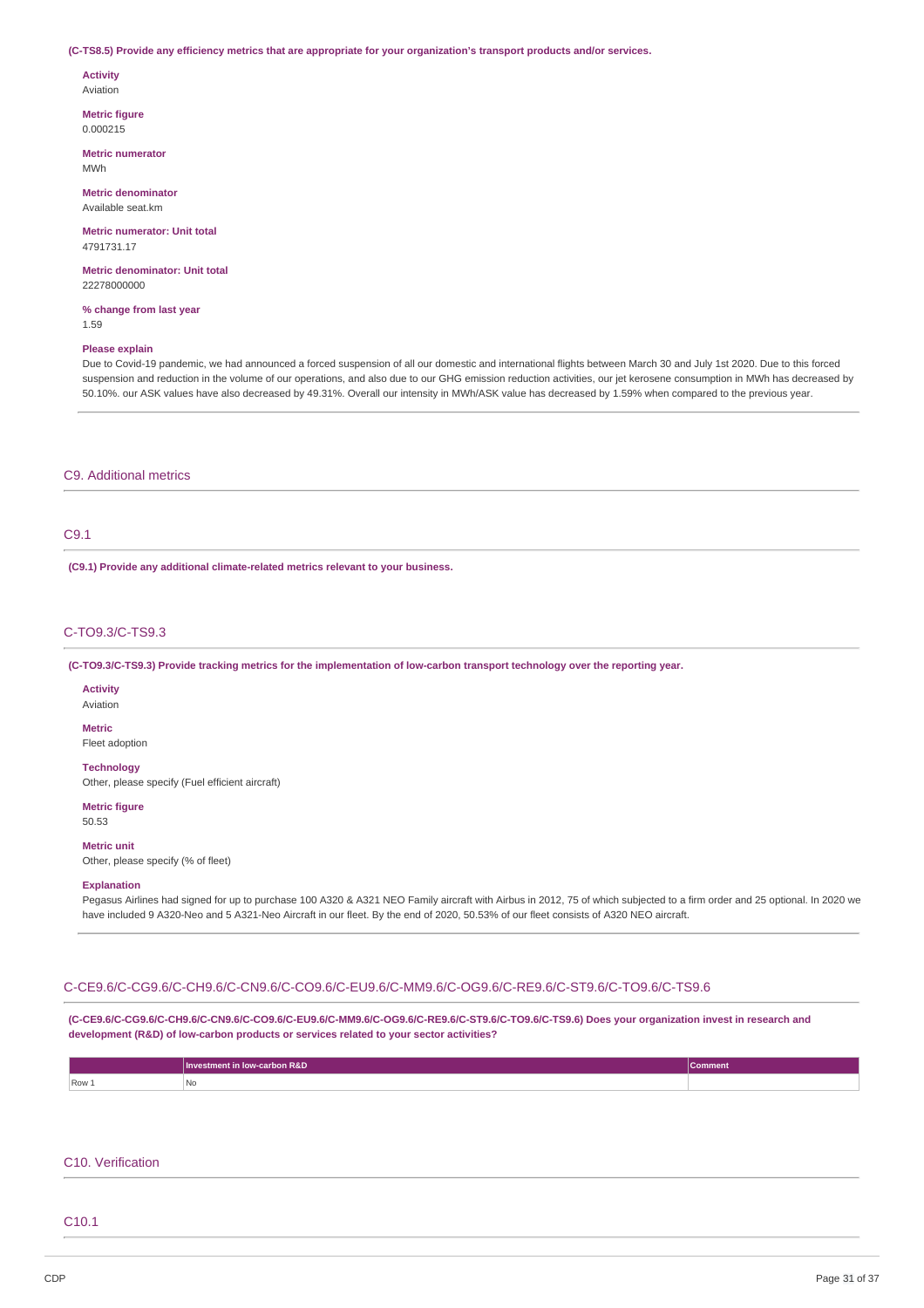**(C10.1) Indicate the verification/assurance status that applies to your reported emissions.**

|                                          | Verification/assurance status                          |  |
|------------------------------------------|--------------------------------------------------------|--|
| Scope 1                                  | Third-party verification or assurance process in place |  |
| Scope 2 (location-based or market-based) | No third-party verification or assurance               |  |
| Scope 3                                  | No third-party verification or assurance               |  |

## C10.1a

(C10.1a) Provide further details of the verification/assurance undertaken for your Scope 1 emissions, and attach the relevant statements.

**Verification or assurance cycle in place** Annual process

**Status in the current reporting year** Complete

**Type of verification or assurance** Reasonable assurance

**Attach the statement** Pegasus 2020 Verification.pdf

**Page/ section reference** Page 2 for verification under CORSIA, Page 4 for verification under EU-ETS

**Relevant standard**

ISO14064-3

**Proportion of reported emissions verified (%)**

52

## C10.2

(C10.2) Do you verify any climate-related information reported in your CDP disclosure other than the emissions figures reported in C6.1, C6.3, and C6.5? No, we are waiting for more mature verification standards and/or processes

## C11. Carbon pricing

## C11.1

(C11.1) Are any of your operations or activities regulated by a carbon pricing system (i.e. ETS, Cap & Trade or Carbon Tax)? Yes

## C11.1a

**(C11.1a) Select the carbon pricing regulation(s) which impacts your operations.** EU ETS

### C11.1b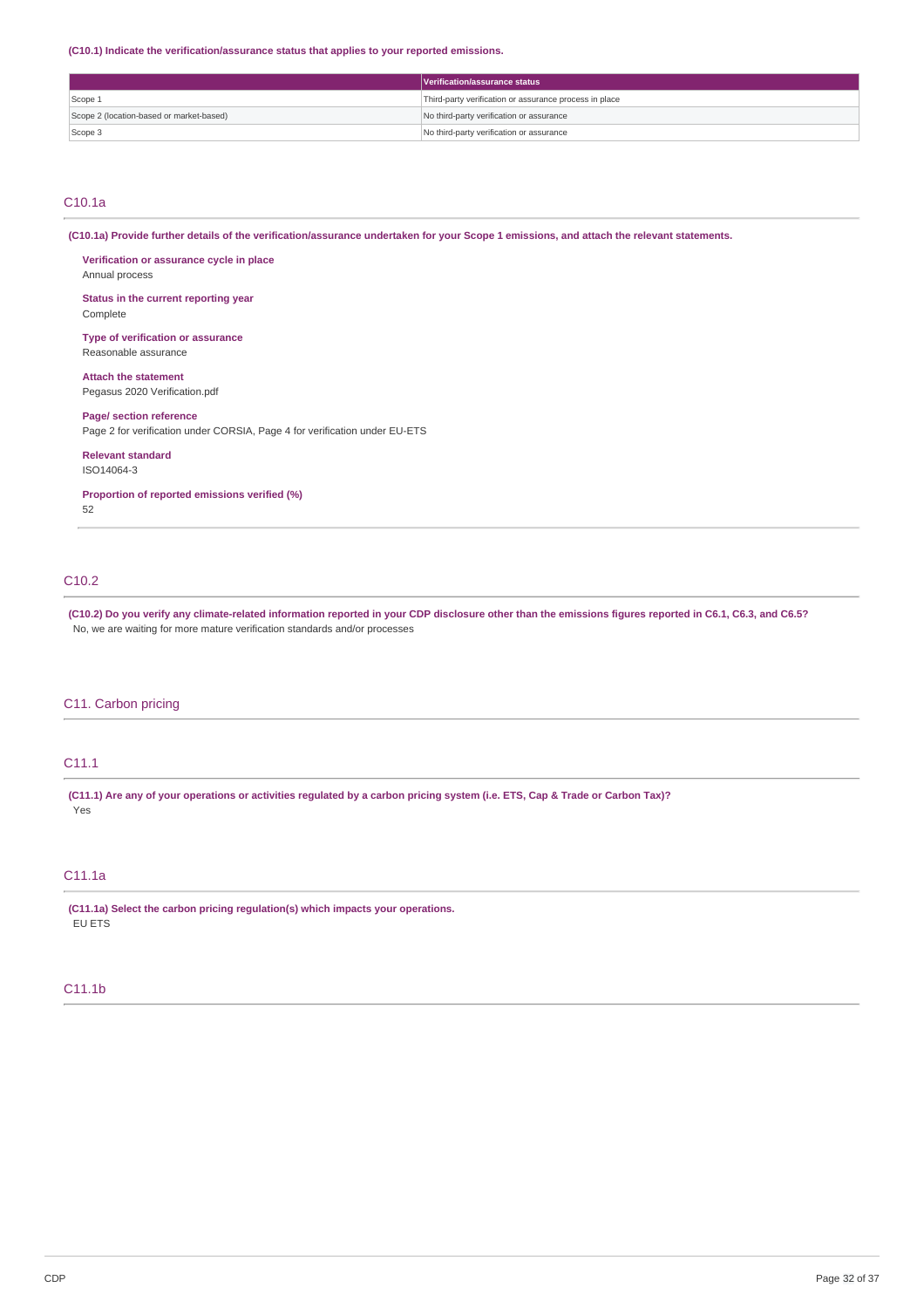**(C11.1b) Complete the following table for each of the emissions trading schemes you are regulated by.**

### **EU ETS**

**% of Scope 1 emissions covered by the ETS** 0.01

 $\Omega$ 

**% of Scope 2 emissions covered by the ETS**

**Period start date** January 1 2020

**Period end date** December 31 2020

**Allowances allocated** 4748

**Allowances purchased**

 $\Omega$ 

**Verified Scope 1 emissions in metric tons CO2e** 202

**Verified Scope 2 emissions in metric tons CO2e** 0

**Details of ownership**

Facilities we own and operate

**Comment**

In EU-ETS we are only responsible for the emissions of our intra-EU flights.

## C11.1d

(C11.1d) What is your strategy for complying with the systems you are regulated by or anticipate being regulated by?

We have been monitoring our GHG emissions related to our intra-EU flights since the aviation industry's inclusion in EU-ETS. As the intra-EU flights make up a very small portion of our business, we are always below our emission cap. So far, our strategy to comply with EU-ETS was to calculate the GHG emissions of our intra-EU flights, and to have them verified by an accredited 3rd party. In 2020, the verification body has verified our emissions as 202 tCO2, and our allocation amount was 4,748 tons of CO2.

However, now we have an emerging regulation, namely CORSIA, which will cover about 40% of our operations. In 2018 we have submitted our monitoring plan to the local authority, and the flights that are included in CORSIA are also verified starting from 2020.

## C11.2

**(C11.2) Has your organization originated or purchased any project-based carbon credits within the reporting period?** No

## C11.3

**(C11.3) Does your organization use an internal price on carbon?** Yes

## C11.3a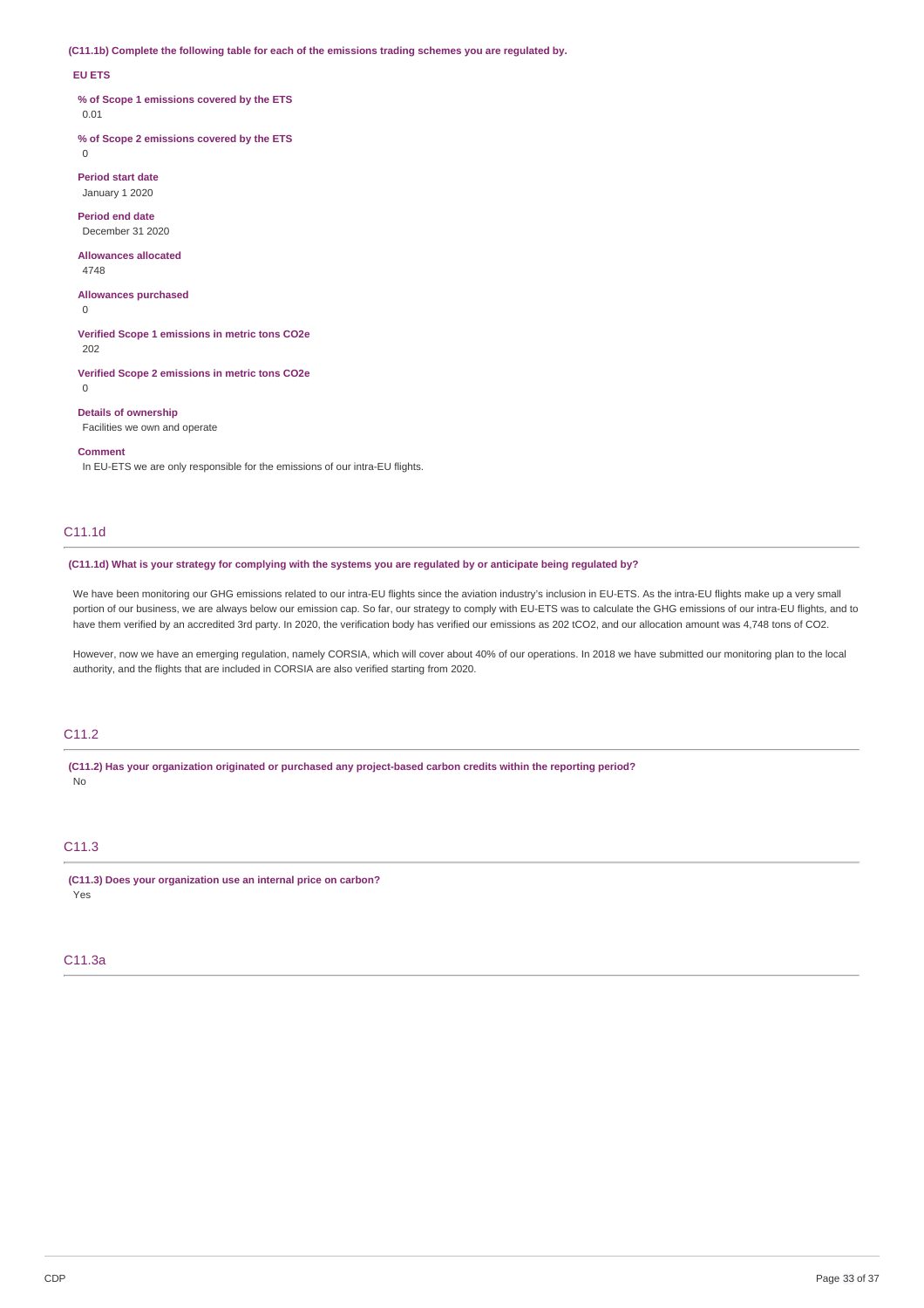#### **(C11.3a) Provide details of how your organization uses an internal price on carbon.**

## **Objective for implementing an internal carbon price**

Navigate GHG regulations Other, please specify (EU-ETS compliance)

**GHG Scope**

Scope 1

#### **Application**

Due to our inclusion in the EU ETS Aviation Scheme, we consider the price of carbon to navigate the GHG regulations. Internal carbon price also helps us calculate our risks arising from new regulations like CORSIA and inclusion of the aviation industry in the Turkish MRV.

#### **Actual price(s) used (Currency /metric ton)**

176.29

### **Variance of price(s) used**

Based on International Carbon Action Partnership's EU ETS Detailed Information Factsheet published on 18 May 2021, the 2020 average EU ETS allowance spot price for the secondary markets on EEX exchange is €24.76/tCO2e, which equals to 176.29 TRY. We also use CORSIA's projection of carbon prices in order to calculate the impact of our risks related to emerging regulation. The min. carbon price we use internally for risk calculation is 6 USD (37.56 TL) and the max carbon price we use is 40 USD (250.40 TL)

### **Type of internal carbon price**

Shadow price **Offsets** 

#### **Impact & implication**

We use min. shadow price of 6 USD and max. shadow price of 40 USD in order to calculate the financial impacts of emerging regulations, CORSIA and Turkish ETS. As a result of our calculations, we have calculated a liability between 9.35 to 62.31 Million TL. Based on International Carbon Action Partnership's EU ETS Detailed Information Factsheet published on 18 May 2021, the 2020 average EU ETS allowance spot price for the secondary markets on EEX exchange is €24.76/tCO2e, which equals to 176.29 TRY. We use this price to calculate the impact of EU-ETS on our operations. As we do not exceed our allowances, we use this price to calculate our opportunities to trade excess allowance units. The internal prices on carbon is updated every year from the EEX database and CORSIA reports. The internal price on carbon has not impacted our company yet as we are responsible for only intra-EU flights, and also as we didn't exceed our 2019 emissions in CORSIA due to Covid-19 related restrictions.

### C12. Engagement

### C<sub>12</sub>.1

#### **(C12.1) Do you engage with your value chain on climate-related issues?**

Yes, our suppliers

Yes, our customers

Yes, other partners in the value chain

### C12.1a

### **(C12.1a) Provide details of your climate-related supplier engagement strategy.**

#### **Type of engagement**

Information collection (understanding supplier behavior)

#### **Details of engagement**

Collect climate change and carbon information at least annually from suppliers

## **% of suppliers by number**

4

### **% total procurement spend (direct and indirect)**

25

### **% of supplier-related Scope 3 emissions as reported in C6.5**

65

### **Rationale for the coverage of your engagement**

In 2020 we have started a new engagement campaign with our suppliers where we send them a climate-change questionnaire and ask them about their climate-related data like GHG emissions, risks, strategies, etc. Pegasus has over 800 suppliers. When selecting the suppliers to engage, we are assessing the suppliers that may have a considerable impact on our climate performance. 99.44% of our total gross scope 1+2 GHG emissions come from our Jet A1 fuel consumption, therefore our main focus area with this new engagement activity was our fuel suppliers. We have also selected our handling, catering, cleaning, shuttle, security and warehouse service provider companies. All of these companies make up 4% of our suppliers, however their share in our procurement spend is 25%, and their share in our Scope 3 GHG emissions are even higher.

### **Impact of engagement, including measures of success**

We have sent questionnaires to all the selected group of suppliers. As this was the first year of this engagement activity, as a measure of success we have identified completion of the climate change questionnaire by more than 20% of our selected suppliers. When the survey results were examined, it was seen that more than 80% of our selection of suppliers have replied the questionnaire. So, this engagement activity was a huge success. In the coming years, we are planning to send a more detailed survey to these selected group of suppliers.

**Comment**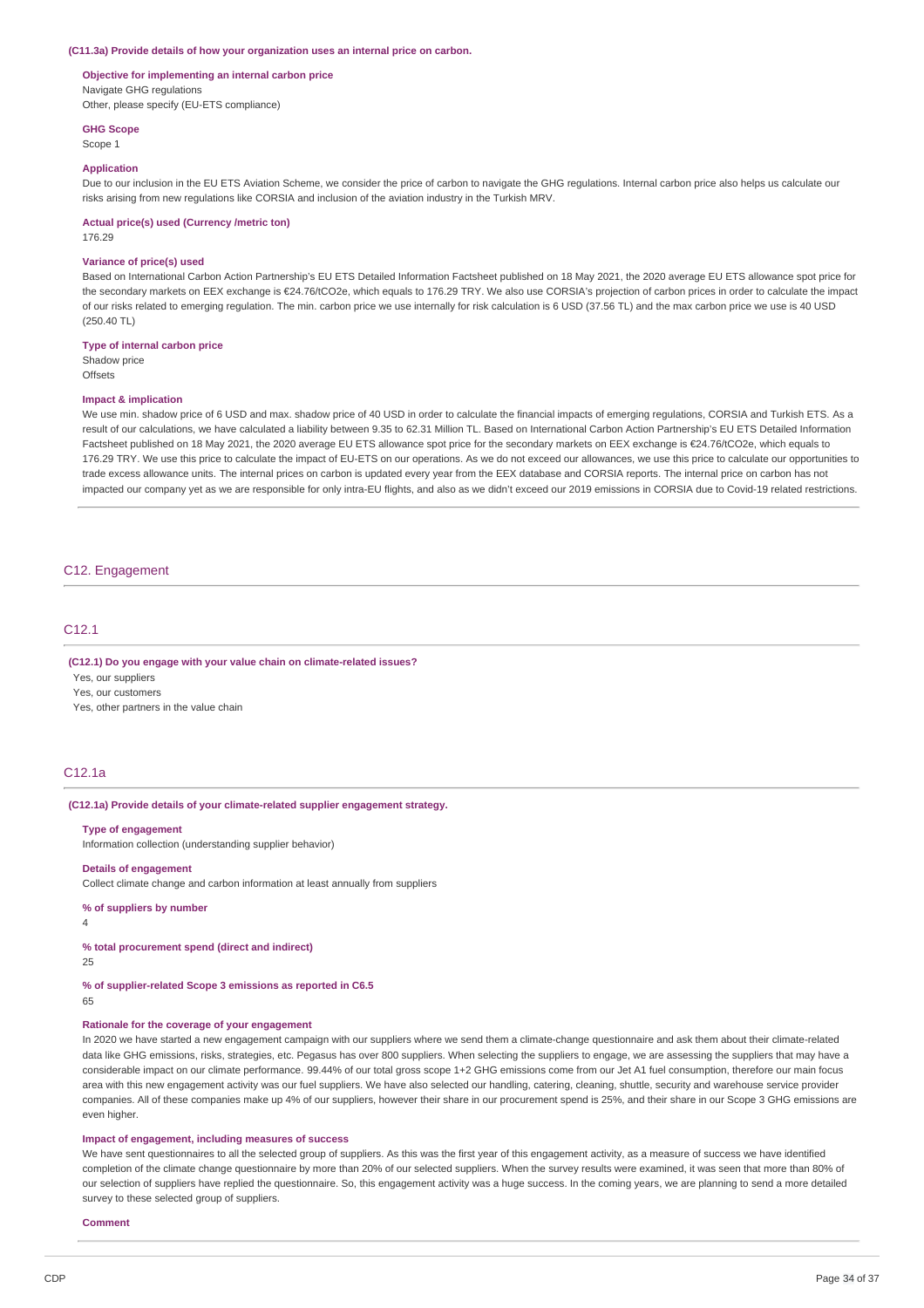### **(C12.1b) Give details of your climate-related engagement strategy with your customers.**

**Type of engagement**

Education/information sharing

### **Details of engagement**

Run an engagement campaign to education customers about your climate change performance and strategy

### **% of customers by number**

100

#### **% of customer - related Scope 3 emissions as reported in C6.5**

 $\Omega$ 

## **Portfolio coverage (total or outstanding)**

<Not Applicable>

### **Please explain the rationale for selecting this group of customers and scope of engagement**

We have selected to publish our CDP report on our website in order to reach both our investors and our customers. We have also published our performance on 2019 CDP report in our web site and in-flight online magazine. Our CDP performance was also published on many reputable websites. As our customers are not limited to any group of people, it is not possible to estimate % of customers by number. But as the news about our CDP performance is published in more than one media outlet, we would assume that we have reached all of our customers that visit our website.

### **Impact of engagement, including measures of success**

We are publishing our CDP report on our investor relations website, so that both our customers and investors can learn about our climate change performance and strategies. During the reporting year we have published information about our CDP performance on our flypgs website, where all of our customers visit frequently. Our performance was also published on our in-flight magazine, which can be reached through the in-flight entertainment system. (Due to covid-19 related restrictions we couldn't print any magazines in 2020) Our climate performance was also published in many national news outlets, which further increased the reach of our engagement activity. Therefore, we can easily say that we have exceeded our expectations with this engagement activity.

## C12.1d

**(C12.1d) Give details of your climate-related engagement strategy with other partners in the value chain.**

We engage with Turkish Directorate General of Civil Aviation directly on inclusion of the aviation sector in Turkish MRV system. We get invites for these studies and we always give feedback about this emerging regulation.

We engage with airport authorities and give them suggestion on how to improve taxi ways, how to optimize the taxi distance to maximize the fuel efficiency.

## C12.3

(C12.3) Do you engage in activities that could either directly or indirectly influence public policy on climate-related issues through any of the following? Direct engagement with policy makers

Other

## C12.3a

### **(C12.3a) On what issues have you been engaging directly with policy makers?**

| Focus of<br>legislation   position                    |         | Corporate Details of engagement                                                                                                                                                                                                                                                                                                                                                                                                                                                                                                                             | <b>Proposed legislative solution</b>                                                                                                                                                                                                                                                                                                                                                                                                                                      |
|-------------------------------------------------------|---------|-------------------------------------------------------------------------------------------------------------------------------------------------------------------------------------------------------------------------------------------------------------------------------------------------------------------------------------------------------------------------------------------------------------------------------------------------------------------------------------------------------------------------------------------------------------|---------------------------------------------------------------------------------------------------------------------------------------------------------------------------------------------------------------------------------------------------------------------------------------------------------------------------------------------------------------------------------------------------------------------------------------------------------------------------|
| Other,<br>please<br>specify<br>(Offsetting<br>Scheme) | Support | Following COP21, Turkish Civil Aviation General Directorate has started communications regarding<br>post Paris Agreement Action Plan on behalf of ICAO. Pegasus has made a projection of financial<br>implications of CORSIA and we have submitted our opinion to Turkish Civil Aviation General<br>Directorate. We have also submitted our monitoring plan to the local authorities.                                                                                                                                                                       | Under the Carbon Offsetting Scheme for International Aviation (CORSIA), aircraft<br>operators are required to purchase offsets, or "emission units", for the growth in CO2<br>emissions covered by the scheme. CORSIA addresses any annual increase in total<br>CO2 emissions from international civil aviation above 2019 levels. We support such a<br>global scheme, and we believe such measures shall also be implemented globally in<br>most GHG intense industries. |
| Mandatory<br>carbon<br>reporting                      | Support | We took an active part in roundtable discussions and meetings held by the Directorate General of<br>Civil Aviation about the inclusion of the aviation industry in the Turkish MRV system. We have also<br>submitted our feedback to the draft regulation of aviation MRV in Turkey. The Directorate General of<br>Civil Aviation is also preparing an online reporting system for the inclusion of the aviation industry in<br>Turkish MRV. We have volunteered to participate in the pilot phase of this system and we have<br>finalized the pilot study. | We support the inclusion of the aviation industry in Turkish MRV system, and<br>monitoring and reporting our GHG emissions through an online platform. With this<br>online platform, we will be able to apply global aviation regulations locally, and the<br>country's total GHG emissions will be monitored through an online system. Domestic<br>flights will also be included in this scope. It would be a good start to set new targets<br>on a national scale.      |

### $C12.3e$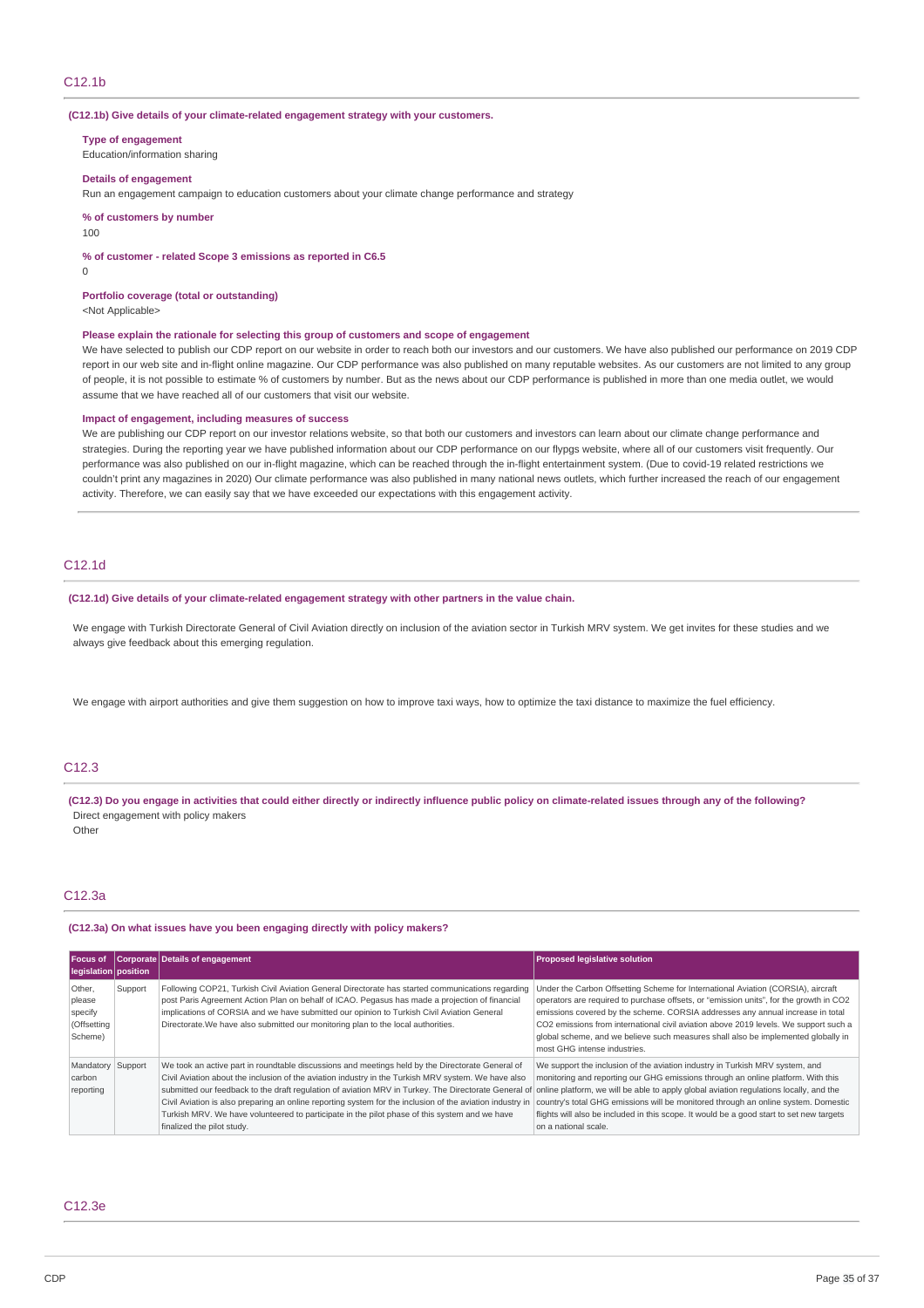#### **(C12.3e) Provide details of the other engagement activities that you undertake.**

CEO is the President of TÖSHİD (Turkish Private Sector Aviation Enterprises Association) and our Senior Vice President, Ground Handling is a Member of the Board of Supervisors in TÖSHİD.

TÖSHİD actively follows up regulations regarding the civil aviation industry, and as a part of this task, it was the first association to take action against Turkish civil aviation operators to be included in the EU-ETS when the regulation first came into force in 2008

## C12.3f

(C12.3f) What processes do you have in place to ensure that all of your direct and indirect activities that influence policy are consistent with your overall climate **change strategy?**

Our Environment, Health and Safety Department Manager and our CEO are the ones that are responsible for connecting with policy makers and other organizations regarding climate change policy. They are all well aware of our climate change strategy since they are the ones who are making these strategies.

We also have a unit that questions these issues in ISO internal audits under the scope of "Policy", also during external 3rd party ISO audits, these issues are questioned. During these audits, if any discrepancy between our climate change policy and any of our direct and indirect activities is detected, then a corrective action request is issued and these corrective action requests are reviewed in regular management review meetings.

## C12.4

(C12.4) Have you published information about your organization's response to climate change and GHG emissions performance for this reporting year in places **other than in your CDP response? If so, please attach the publication(s).**

**Publication**

In voluntary communications

**Status** Complete

#### **Attach the document**

Pegasus Sustainability Website Screenshot.png pegasus-2020-cdp-report.pdf pegasus-2019-emissions-reporting-overview.pdf

### **Page/Section reference**

Our 2020 CDP report and an overview of our emissions management system is published on our investor relations website under Sustainability Section. The screenshot of the sustainability section is attached. The documents are also attached, and can also be reached at the following links:

https://www.pegasusinvestorrelations.com/medium/image/pegasus-2019-cdp-report\_1006/view.aspx https://www.pegasusinvestorrelations.com/medium/image/pegasus-2019-emissions-reporting-overview\_981/view.aspx

## **Content elements**

Governance Strategy Risks & opportunities Emissions figures Emission targets Other metrics

### **Comment**

## C15. Signoff

## C-FI

(C-FI) Use this field to provide any additional information or context that you feel is relevant to your organization's response. Please note that this field is optional **and is not scored.**

## C15.1